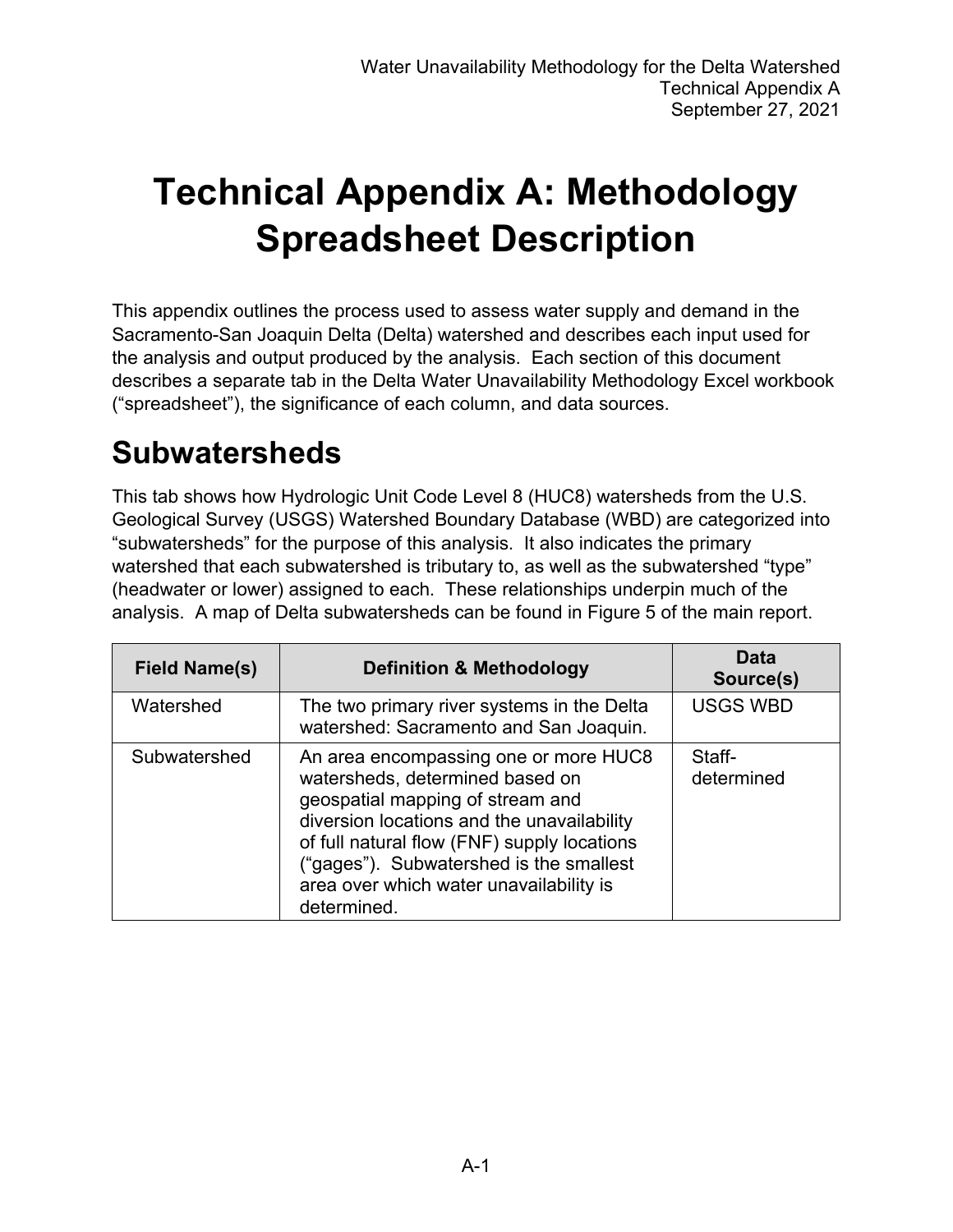| Field Name(s)        | <b>Definition &amp; Methodology</b>                                                                                                                                                                                                                                                                                                                                                                                                                   | Data<br>Source(s)    |
|----------------------|-------------------------------------------------------------------------------------------------------------------------------------------------------------------------------------------------------------------------------------------------------------------------------------------------------------------------------------------------------------------------------------------------------------------------------------------------------|----------------------|
| Subwatershed<br>Type | Subwatersheds are categorized as either<br>'headwater' or 'lower' for the purpose of<br>this analysis:<br>- A headwater subwatershed contains<br>water demands which can only be met by<br>water supplies within the subwatershed<br>(i.e., there are no tributaries flowing into<br>the subwatershed).<br>- A lower subwatershed can receive water<br>supplies from outside its boundaries (i.e.,<br>it is located downstream of the<br>headwaters). | Staff-<br>determined |
| HUC <sub>8</sub>     | The boundaries of watersheds which<br>contain land that all drains to the outlet, as<br>delineated and classified by the USGS.<br>This delineation provides a consistent<br>boundary for classifying water supplies<br>and demands for the analysis.                                                                                                                                                                                                  | <b>USGS WBD</b>      |

To the right of the data table is a key for the various colors used for each tab of the spreadsheet. **Green tabs** contain data fields that can be updated or revised to change the analysis; cells with modifiable data are **highlighted green** throughout the spreadsheet. **Orange tabs** contain only a limited number of data fields that accept updates. **Red tabs** contain only data outputs and should not be modified.

## **Supply Past Monthly**

This tab contains historical monthly supply data for each of the 20 subwatersheds in the analysis, dating back as far as water year (WY) 1901 for some subwatersheds (NOTE: a water year runs from October of the previous year through September; e.g., WY 2021 is October 2020 through September 2021). Supply data consists of full natural flow (FNF, also known as "unimpaired flow") data compiled from the California Data Exchange Center (CDEC), a March 2016 report from the Department of Water Resources (DWR) on unimpaired flows in the Central Valley from WY 1922-2014, and the California Nevada River Forecast Center (CNRFC). Direct links to individual gage datasets are provided in the spreadsheet. Supply volumes are provided in units of acrefeet (AF), converted from thousand acre-feet (TAF) for some data sources. Certain fields are estimated or adjusted using gap-filling (GF) procedures, which are explained in the next section.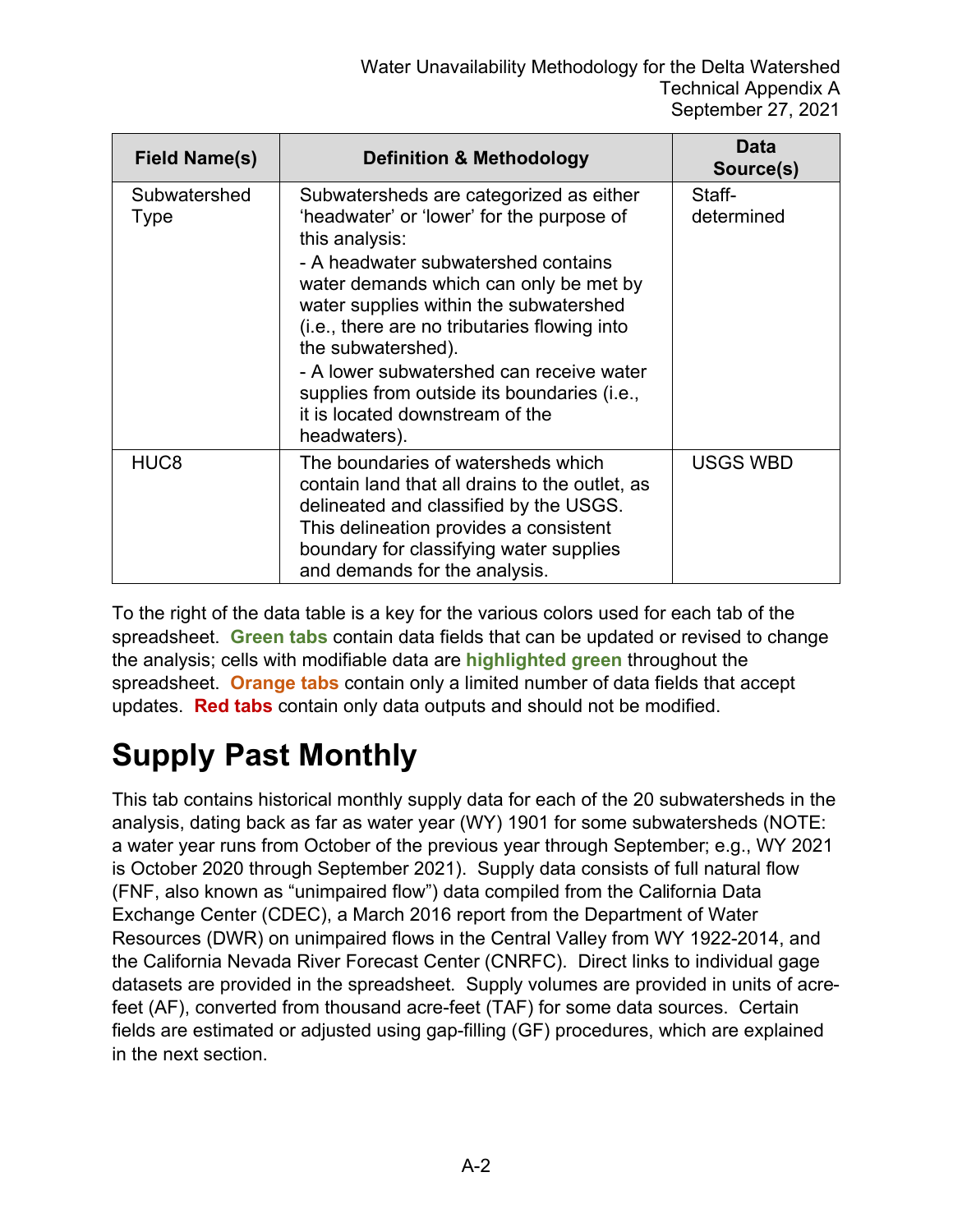| <b>Field Name(s)</b>      | <b>Definition &amp; Methodology</b>                                                                                                                                                                                                                                                                           | Data<br>Source(s)                     |
|---------------------------|---------------------------------------------------------------------------------------------------------------------------------------------------------------------------------------------------------------------------------------------------------------------------------------------------------------|---------------------------------------|
| Year, WY,<br>Month        | The calendar year, water year, and<br>calendar year month of the respective<br>water supply volume. The dataset begins<br>with water year 1901 (starting in October<br>1900) and continues through the end of<br>water year 2021 (September 2021); data<br>fields for current and future months are<br>blank. |                                       |
| Sacramento<br><b>Bend</b> | Monthly FNF data for the Sacramento<br>River at Bend subwatershed (including the<br>Sacramento, McCloud, and Pit Rivers<br>above Shasta Reservoir and Cow,<br>Cottonwood, Battle, Clear, and Paynes<br>Creeks):<br>- CDEC station SBB, sensor 65 for WY<br>1906-Present.                                      | <b>CDEC</b>                           |
| Stony                     | Monthly FNF data for the Stony Creek<br>subwatershed (at Black Butte Reservoir):<br>- DWR subbasin UF4 for WY 1922-2014.<br>- CNRFC station EPRC1 (daily TAF<br>summed to monthly AF) with GF<br>augmentation for WY 2015-Present.                                                                            | DWR, CNRFC<br>w/ staff<br>adjustments |
| Cache                     | Monthly FNF data for the Cache Creek<br>subwatershed (above Rumsey):<br>- DWR subbasin UF3 for WY 1922-2014.<br>- GF extrapolation based on Stony Creek<br>for WY 2015-Present.                                                                                                                               | DWR, staff<br>estimates               |
| <b>Upper Feather</b>      | Monthly FNF data for the Upper Feather<br>River subwatershed (at Oroville Dam):<br>- CDEC station FTO, sensor 65 for WY<br>1906-Present.                                                                                                                                                                      | <b>CDEC</b>                           |
| Yuba                      | Monthly FNF data for the Yuba River<br>subwatershed (near Smartville):<br>- CDEC station YRS, sensor 65 for WY<br>1901-Present.                                                                                                                                                                               | <b>CDEC</b>                           |
| <b>Bear</b>               | Monthly FNF data for the Bear River<br>subwatershed (near Wheatland):<br>- DWR subbasin UF10 for WY 1922-2014.<br>- GF extrapolation based on Yuba River for<br>WY 2015-Present.                                                                                                                              | DWR, staff<br>estimates               |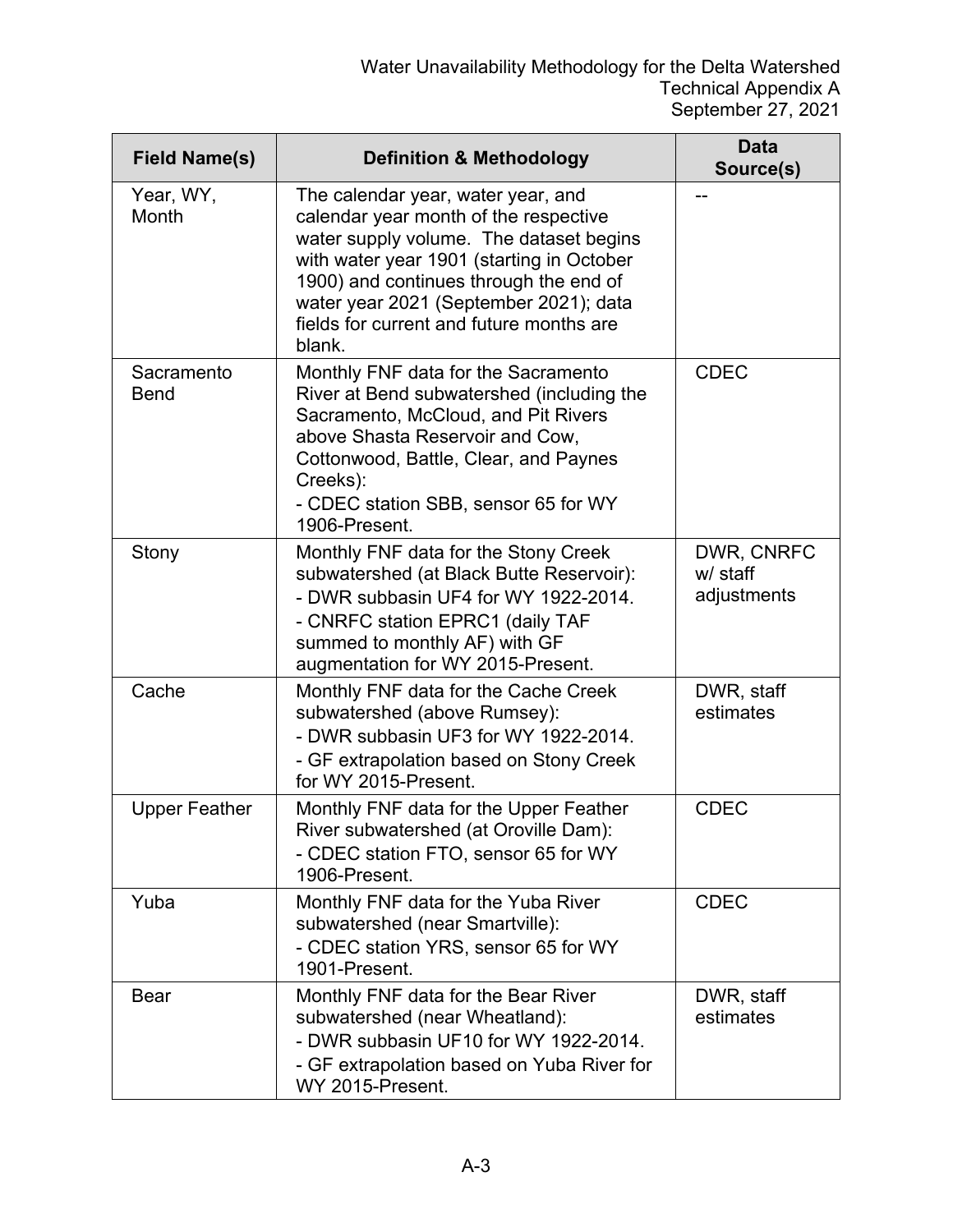| <b>Field Name(s)</b>              | <b>Definition &amp; Methodology</b>                                                                                                                                                                                                                                                                                                                                                                         | <b>Data</b><br>Source(s)              |
|-----------------------------------|-------------------------------------------------------------------------------------------------------------------------------------------------------------------------------------------------------------------------------------------------------------------------------------------------------------------------------------------------------------------------------------------------------------|---------------------------------------|
| Upper<br>American                 | Monthly FNF data for the Upper American<br>River subwatershed (at Folsom Dam):<br>- CDEC station AMF, sensor 65 for WY<br>1901-Present.                                                                                                                                                                                                                                                                     | <b>CDEC</b>                           |
| Putah                             | Monthly FNF data for the Putah Creek<br>subwatershed (near Winters):<br>- DWR subbasin UF2 for WY 1922-2014.<br>- GF extrapolation based on Stony Creek<br>for WY 2015-Present.                                                                                                                                                                                                                             | DWR, staff<br>estimates               |
| Upper<br>Sacramento<br>Valley     | Monthly FNF data for the Upper<br>Sacramento River Valley subwatershed<br>(tributaries between Bend and Butte<br>Slough, including Redbank, Elder, Thomes,<br>Antelope, Mill, Deer, Big Chico, and Butte<br>Creeks):<br>- DWR subbasins UF5+UF7 for WY 1922-<br>2014.<br>- CNRFC stations<br>EDCC1+TCRC1+MLMC1+DCVC1+BKCC1<br>(daily TAF summed to monthly AF) with GF<br>augmentation for WY 2015-Present. | DWR, CNRFC<br>w/ staff<br>adjustments |
| Sacramento<br><b>Valley Floor</b> | Monthly FNF data for the Sacramento<br>Valley Floor subwatershed (minor east and<br>west side tributaries between Stony Creek<br>and the Delta, including tributaries to the<br>Lower Feather and American Rivers):<br>- DWR subbasin UF1 for WY 1922-2014.<br>- GF extrapolation based on Sacramento,<br>Feather, and American Rivers for WY<br>2015-Present.                                              | DWR, staff<br>estimates               |
| Sac Total                         | The sum of all subwatershed supplies in<br>the Sacramento River watershed for the<br>given month.                                                                                                                                                                                                                                                                                                           | Calculated                            |
| Sac Complete<br>Dataset?          | Indicates if supply data values are present<br>for all 10 subwatersheds in the Sacramento<br>River watershed for the given month<br>(TRUE/FALSE).                                                                                                                                                                                                                                                           | Calculated                            |
| Sac Water<br>Year Type            | Reconstructed water year hydrologic<br>classification index for the Sacramento<br>Valley, as published by DWR.                                                                                                                                                                                                                                                                                              | <b>DWR</b>                            |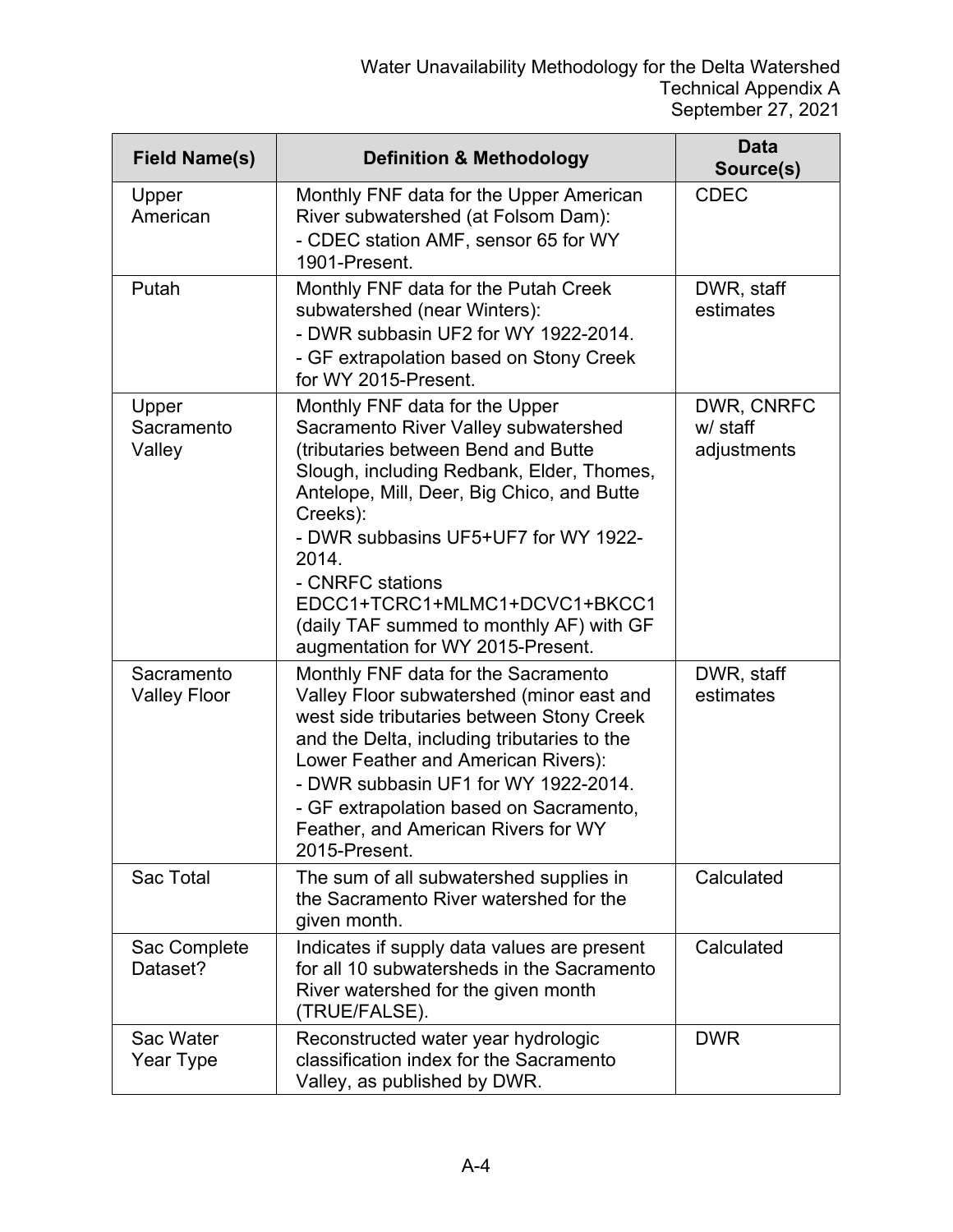| <b>Field Name(s)</b>        | <b>Definition &amp; Methodology</b>                                                                                                                                                                                                | Data<br>Source(s) |
|-----------------------------|------------------------------------------------------------------------------------------------------------------------------------------------------------------------------------------------------------------------------------|-------------------|
| Chowchilla                  | Monthly FNF data for the Chowchilla River<br>subwatershed (at Buchanan Reservoir):<br>- DWR subbasin UF20 for WY 1922-2014.<br>- CNRFC station BHNC1 (daily TAF<br>summed to monthly AF) for WY 2015-<br>Present.                  | DWR, CNRFC        |
| <b>Upper San</b><br>Joaquin | Monthly FNF data for the Upper San<br>Joaquin River subwatershed (at Friant<br>Dam):<br>- CDEC station SJF, sensor 65 for WY<br>1901-Present.                                                                                      | <b>CDEC</b>       |
| Fresno                      | Monthly FNF data for the Fresno River<br>subwatershed (near Daulton or at Hidden<br>Dam):<br>- DWR subbasin UF21 for WY 1922-2014.<br>- CNRFC station HIDC1 (daily TAF<br>summed to monthly AF) for WY 2015-<br>Present.           | DWR, CNRFC        |
| Merced                      | Monthly FNF data for the Merced River<br>subwatershed (near Merced Falls):<br>- CDEC station MRC, sensor 65 for WY<br>1901-Present.                                                                                                | <b>CDEC</b>       |
| Tuolumne                    | Monthly FNF data for the Tuolumne River<br>subwatershed (at La Grange Dam):<br>- CDEC station TLG, sensor 65 for WY<br>1901-Present.                                                                                               | <b>CDEC</b>       |
| <b>Stanislaus</b>           | Monthly FNF data for the Stanislaus River<br>subwatershed (below Goodwin Reservoir):<br>- CDEC station SNS, sensor 65 for WY<br>1901-Present.                                                                                      | <b>CDEC</b>       |
| Calaveras                   | Monthly FNF data for the Calaveras River<br>subwatershed (at Jenny Lind or New<br>Hogan Reservoir):<br>- DWR subbasin UF15 for WY 1922-2014.<br>- CNRFC station NHGC1 (daily TAF<br>summed to monthly AF) for WY 2015-<br>Present. | DWR, CNRFC        |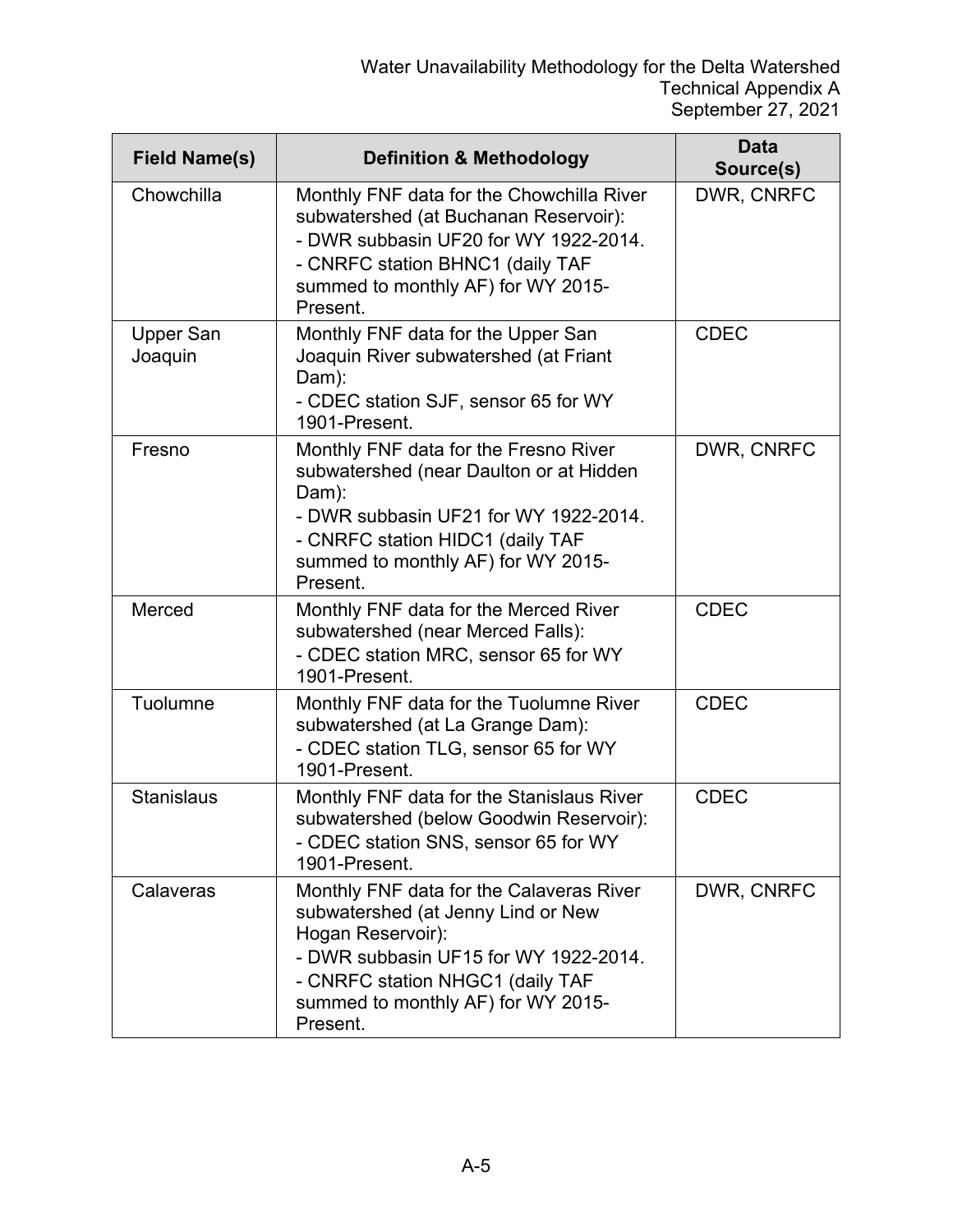| <b>Field Name(s)</b>               | <b>Definition &amp; Methodology</b>                                                                                                                                                                                                                                                                                                                                                                                                                   | <b>Data</b><br>Source(s)          |
|------------------------------------|-------------------------------------------------------------------------------------------------------------------------------------------------------------------------------------------------------------------------------------------------------------------------------------------------------------------------------------------------------------------------------------------------------------------------------------------------------|-----------------------------------|
| Mokelumne                          | Monthly FNF data for the Mokelumne River<br>subwatershed (near Mokelumne Hill):<br>- CDEC station MKM, sensor 65 for WY<br>1901-Present.                                                                                                                                                                                                                                                                                                              | <b>CDEC</b>                       |
| Cosumnes                           | Monthly FNF data for the Cosumnes River<br>subwatershed (at Michigan Bar):<br>- CDEC station CSN, sensor 65 for WY<br>1908-Present.                                                                                                                                                                                                                                                                                                                   | <b>CDEC</b>                       |
| San Joaquin<br><b>Valley Floor</b> | Monthly FNF data for the San Joaquin<br>River Valley Floor subwatershed (including<br>minor east and west side tributaries<br>between the Chowchilla and American<br>Rivers):<br>- DWR subbasins UF12+UF17+UF24 for<br>WY 1922-2014.<br>- CNRFC stations<br>MPAC1+OWCC1+MEEC1 (daily TAF<br>summed to monthly AF) + GF extrapolation<br>based on Mokelumne, Cosumnes, San<br>Joaquin, Merced, Tuolumne, and<br>Stanislaus Rivers for WY 2015-Present. | DWR,<br>CNRFC, staff<br>estimates |
| <b>SJ Total</b>                    | The sum of all subwatershed supplies in<br>the San Joaquin River watershed for the<br>given month.                                                                                                                                                                                                                                                                                                                                                    | Calculated                        |
| <b>SJ Complete</b><br>Dataset?     | Indicates if supply data values are present<br>for all 10 subwatersheds in the San<br>Joaquin River watershed for the given<br>month (TRUE/FALSE).                                                                                                                                                                                                                                                                                                    | Calculated                        |
| <b>SJ Water Year</b><br>Type       | Reconstructed water year hydrologic<br>classification index for the San Joaquin<br>Valley, as published by DWR.                                                                                                                                                                                                                                                                                                                                       | <b>DWR</b>                        |
| <b>Total Supply</b>                | The sum of all water supplies in the Delta<br>(Sacramento and San Joaquin River<br>watersheds) for the given month.                                                                                                                                                                                                                                                                                                                                   | Calculated                        |
| % Sacramento                       | The percent of the given month's total<br>Delta watershed supply which came from<br>the Sacramento River watershed.                                                                                                                                                                                                                                                                                                                                   | Calculated                        |
| % San<br>Joaquin                   | The percent of the given month's total<br>Delta watershed supply which came from<br>the San Joaquin River watershed.                                                                                                                                                                                                                                                                                                                                  | Calculated                        |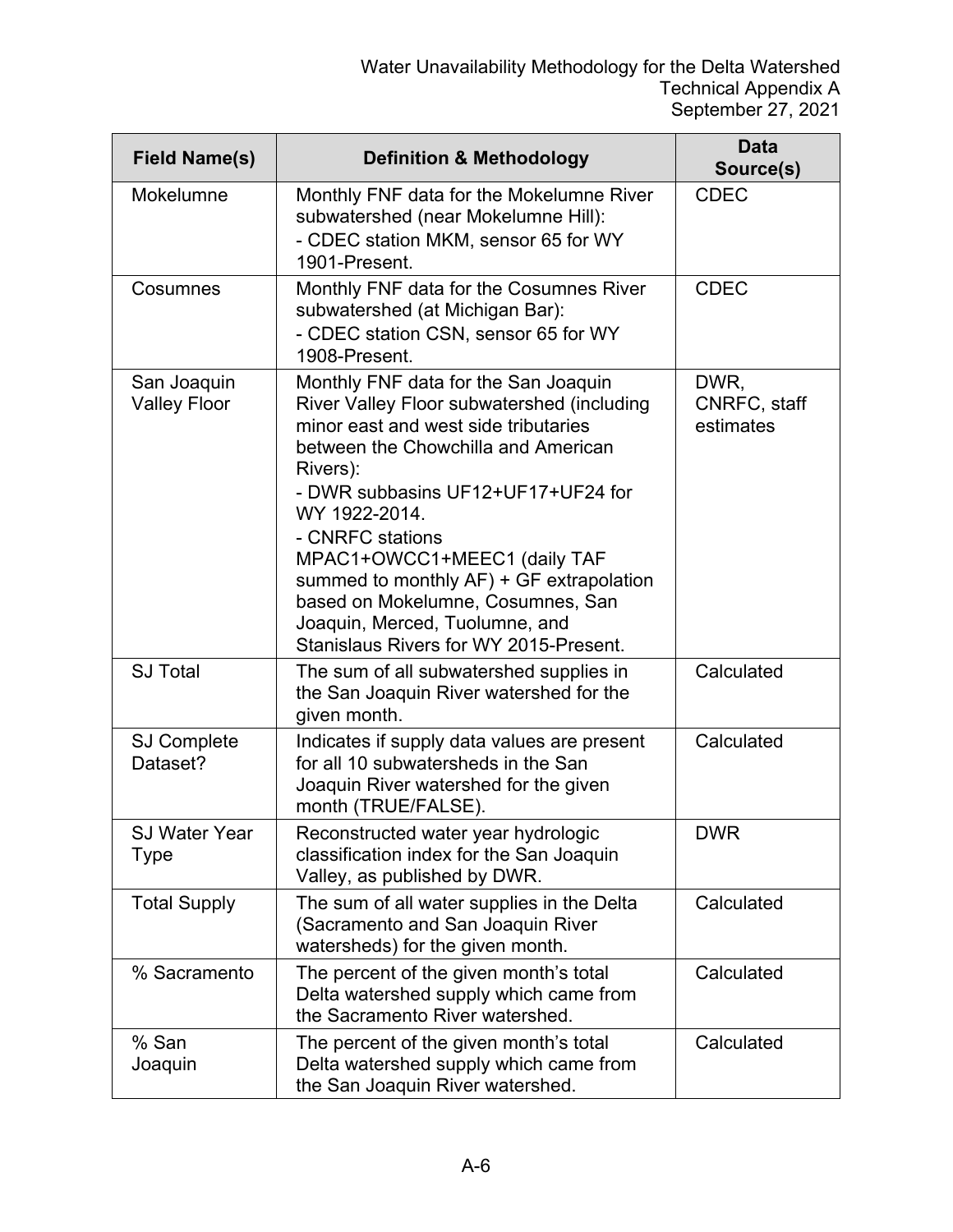| <b>Field Name(s)</b>          | <b>Definition &amp; Methodology</b>                                                                                                    | Data<br>Source(s) |
|-------------------------------|----------------------------------------------------------------------------------------------------------------------------------------|-------------------|
| Delta<br>Complete<br>Dataset? | Indicates if supply data values are present<br>for all 20 subwatersheds in the Delta<br>watershed for the given month<br>(TRUE/FALSE). | Calculated        |

## **Supply Gap Filling (GF)**

This tab contains monthly factors which are used to fill gaps in supply data for select subwatersheds, either to estimate missing past/forecasted data (extrapolation) or to adjust existing supply data (augmentation). These monthly average factors are computed outside the Methodology spreadsheet based on supply data described in the previous section, and detailed methods for each subwatershed are described in the table below. Outlying values (outside the range of the overall mean plus or minus three times the overall standard deviation) were removed prior to the calculation of the monthly mean factors shown in this tab.

| Field Name(s)              | <b>Definition &amp; Methodology</b>                                                                                                                                                                                                                                                                                                         | Data<br>Source(s) |
|----------------------------|---------------------------------------------------------------------------------------------------------------------------------------------------------------------------------------------------------------------------------------------------------------------------------------------------------------------------------------------|-------------------|
| Month                      | Month of the calendar year for which the<br>gap-filling factor applies.                                                                                                                                                                                                                                                                     |                   |
| Cache-Stony<br>Ratio (CSR) | Monthly factor used to extrapolate the<br>FNF supply for the Cache Creek<br>subwatershed based on data for the Stony<br>Creek subwatershed:<br>- CSR = DWR subbasin UF3 / DWR<br>subbasin UF4 for WY -1922-2014,<br>removed outlying values and averaged by<br>month.<br>- GF Cache = CSR*(EPRC1*SIF) for WY<br>2015-Present and Forecasts. | Calculated        |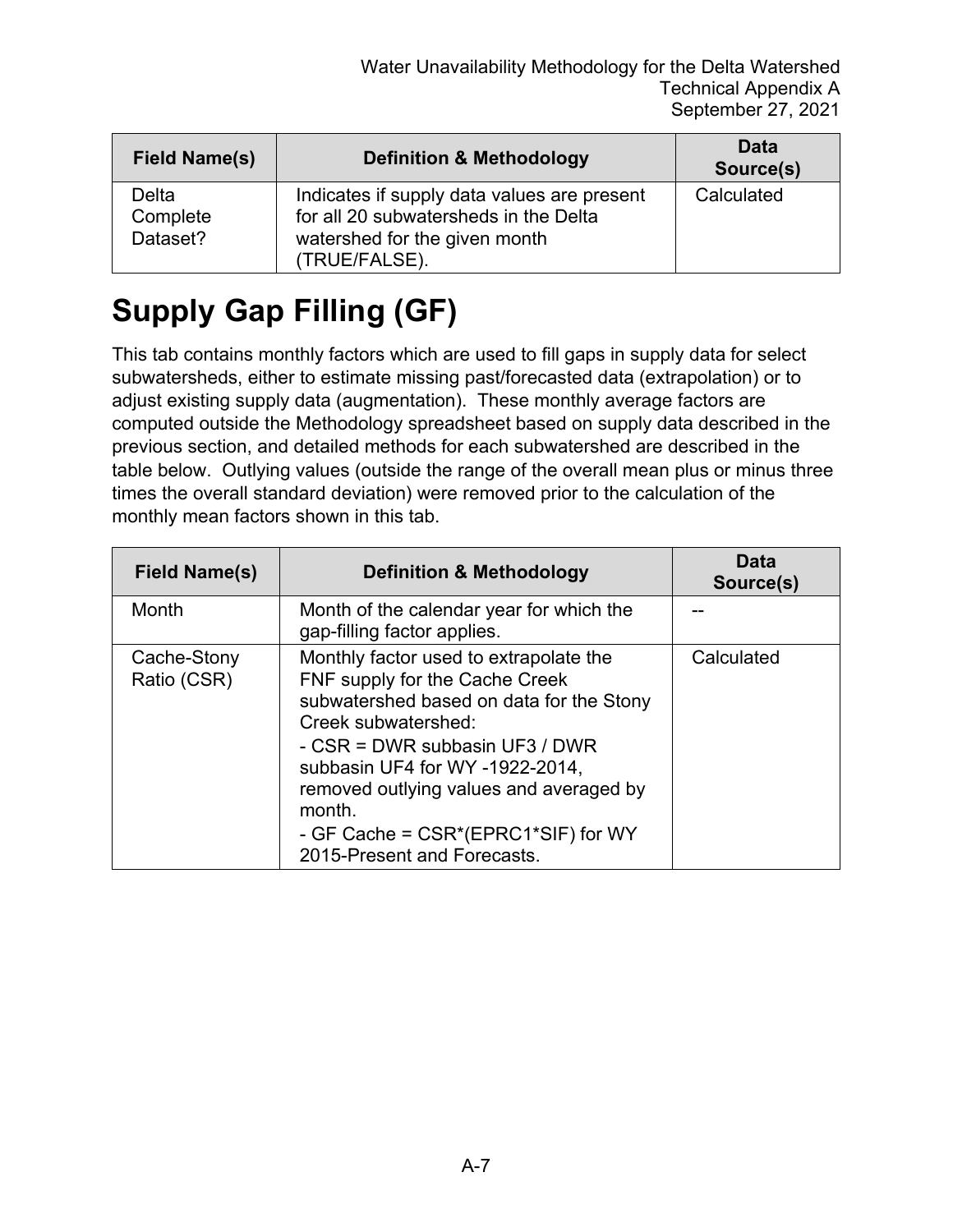| <b>Field Name(s)</b>                      | <b>Definition &amp; Methodology</b>                                                                                                                                                                                                                                                                                                                                                                                                                                                                                                                           | <b>Data</b><br>Source(s) |
|-------------------------------------------|---------------------------------------------------------------------------------------------------------------------------------------------------------------------------------------------------------------------------------------------------------------------------------------------------------------------------------------------------------------------------------------------------------------------------------------------------------------------------------------------------------------------------------------------------------------|--------------------------|
| Stony Increase<br>Factor (SIF)            | Monthly factor used to augment recent<br>FNF supply values for the Stony Creek<br>subwatershed to approximate the entire<br>subwatershed's supply based on past<br>DWR data (CNRFC station EPRC1 is<br>located upstream of several tributaries):<br>- SIF = DWR subbasin UF4 / CNRFC<br>station EPRC1 for WYs 2013-2014,<br>removed outlying values and averaged by<br>month.<br>- GF Stony = SIF*EPRC1 for WY 2015-<br><b>Present and Forecasts.</b>                                                                                                         | Calculated               |
| Bear-Yuba<br>Ratio (BYR)                  | Monthly factor used to extrapolate the<br>FNF supply for the Bear River<br>subwatershed based on data for the Yuba<br>River subwatershed:<br>- BYR = DWR subbasin UF10 / CDEC<br>station YRS for WY -1922-2014, removed<br>outlying values and averaged by month.<br>- GF Bear = BYR*YRS for WY 2015-<br><b>Present and Forecasts.</b>                                                                                                                                                                                                                        | Calculated               |
| Elder-Thomes<br>Increase<br>Factor (ETIF) | Monthly factor used to augment recent<br>FNF supply values for west side tributaries<br>in the Upper Sacramento River Valley<br>subwatershed to approximate the supply<br>of all west side tributaries based on past<br>DWR data (CNRFC stations EDCC1 and<br>TCRC1 do not include all west side<br>tributaries):<br>- ETIF = DWR subbasin UF5 / (CNRFC<br>stations EDCC1+TCRC1) for WYs 2013-<br>2014, removed outlying values and<br>averaged by month.<br>- GF Upper Sacramento Valley West =<br>ETIF*(EDCC1+TCRC1) for WY 2015-<br>Present and Forecasts. | Calculated               |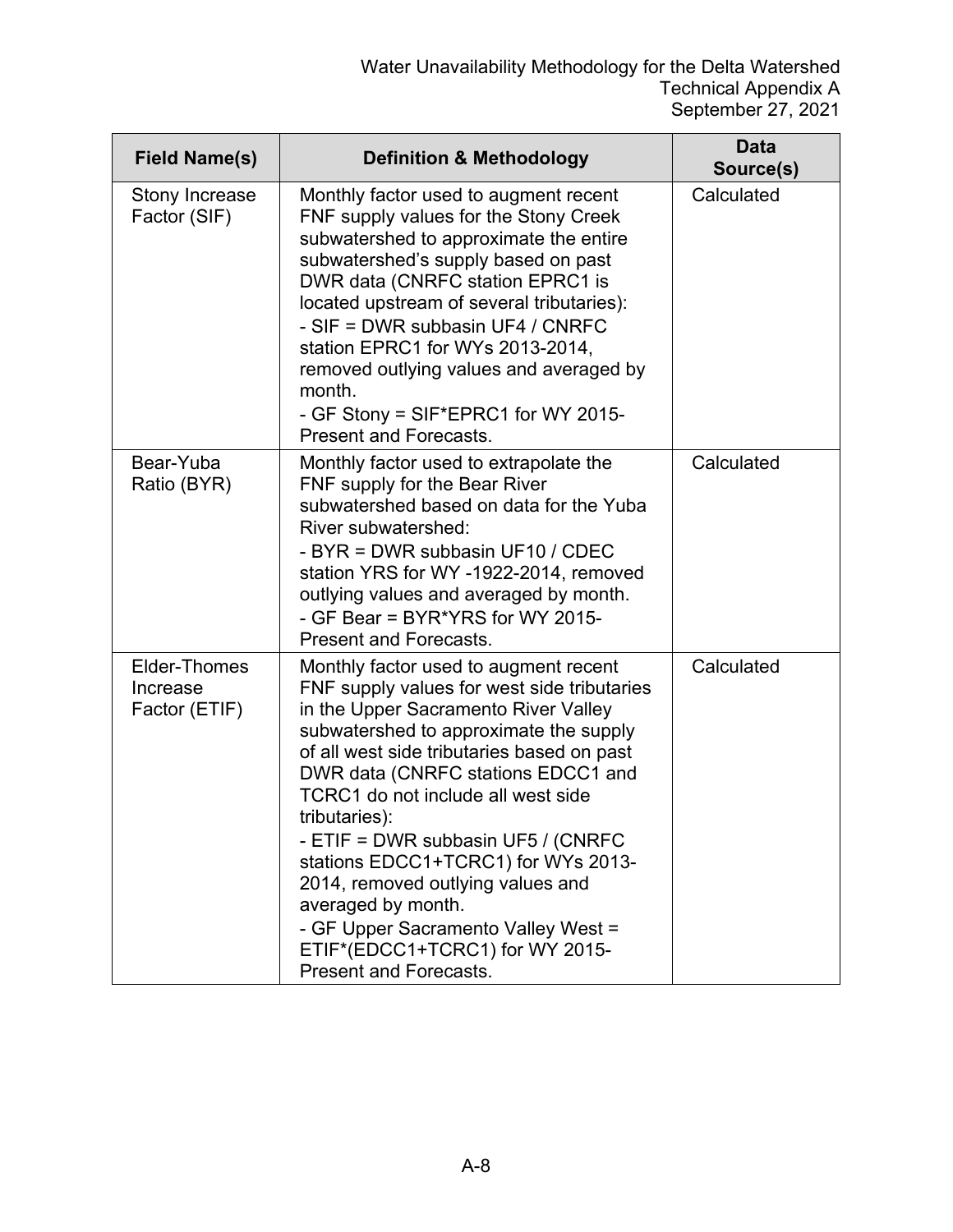| <b>Field Name(s)</b>                          | <b>Definition &amp; Methodology</b>                                                                                                                                                                                                                                                                                                                                                                                                                                                                                                                                               | <b>Data</b><br>Source(s) |
|-----------------------------------------------|-----------------------------------------------------------------------------------------------------------------------------------------------------------------------------------------------------------------------------------------------------------------------------------------------------------------------------------------------------------------------------------------------------------------------------------------------------------------------------------------------------------------------------------------------------------------------------------|--------------------------|
| Mill-Deer-Butte<br>Increase<br>Factor (MDBIF) | Monthly factor used to augment recent<br>FNF supply values for east side tributaries<br>in the Upper Sacramento River Valley<br>subwatershed to approximate the supply<br>of all east side tributaries based on past<br>DWR data (CNRFC stations MLMC1,<br>DCVC1, and BKCC1 do not include all<br>east side tributaries):<br>- MDBIF = DWR subbasin UF7 / (CNRFC<br>stations MLMC1+DCVC1+BKCC1) for<br>WYs 2013-2014, removed outlying values<br>and averaged by month.<br>- GF Upper Sacramento Valley East =<br>MDBIF*(MLMC1+DCVC1+BKCC1) for WY<br>2015-Present and Forecasts. | Calculated               |
| Putah-Stony<br>Ratio (PSR)                    | Monthly factor used to extrapolate the<br>FNF supply for the Putah Creek<br>subwatershed based on data for the Stony<br>Creek subwatershed:<br>- PSR = DWR subbasin UF2 / DWR<br>subbasin UF4 for WY 1922-2014,<br>removed outlying values and averaged by<br>month.<br>- GF Putah = PSR*(EPRC1*SIF) for WY<br>2015-Present and Forecasts.                                                                                                                                                                                                                                        | Calculated               |
| Sacramento<br><b>Valley Ratio</b><br>(SRVR)   | Monthly factor used to extrapolate the<br>FNF supply for the Sacramento River<br>Valley Floor subwatershed based on data<br>for the Sacramento, Feather, and<br>American Rivers (no recent or projected<br>supply data exists for the Valley Floor):<br>- SRVR = DWR subbasin UF1 / CDEC<br>stations SBB+FTO+AMF for WY 1922-<br>2014, removed outlying values and<br>averaged by month.<br>- GF Sacramento Valley Floor =<br>SRVR*(SBB+FTO+AMF) for WY 2015-<br>Present and Forecasted.                                                                                          | Calculated               |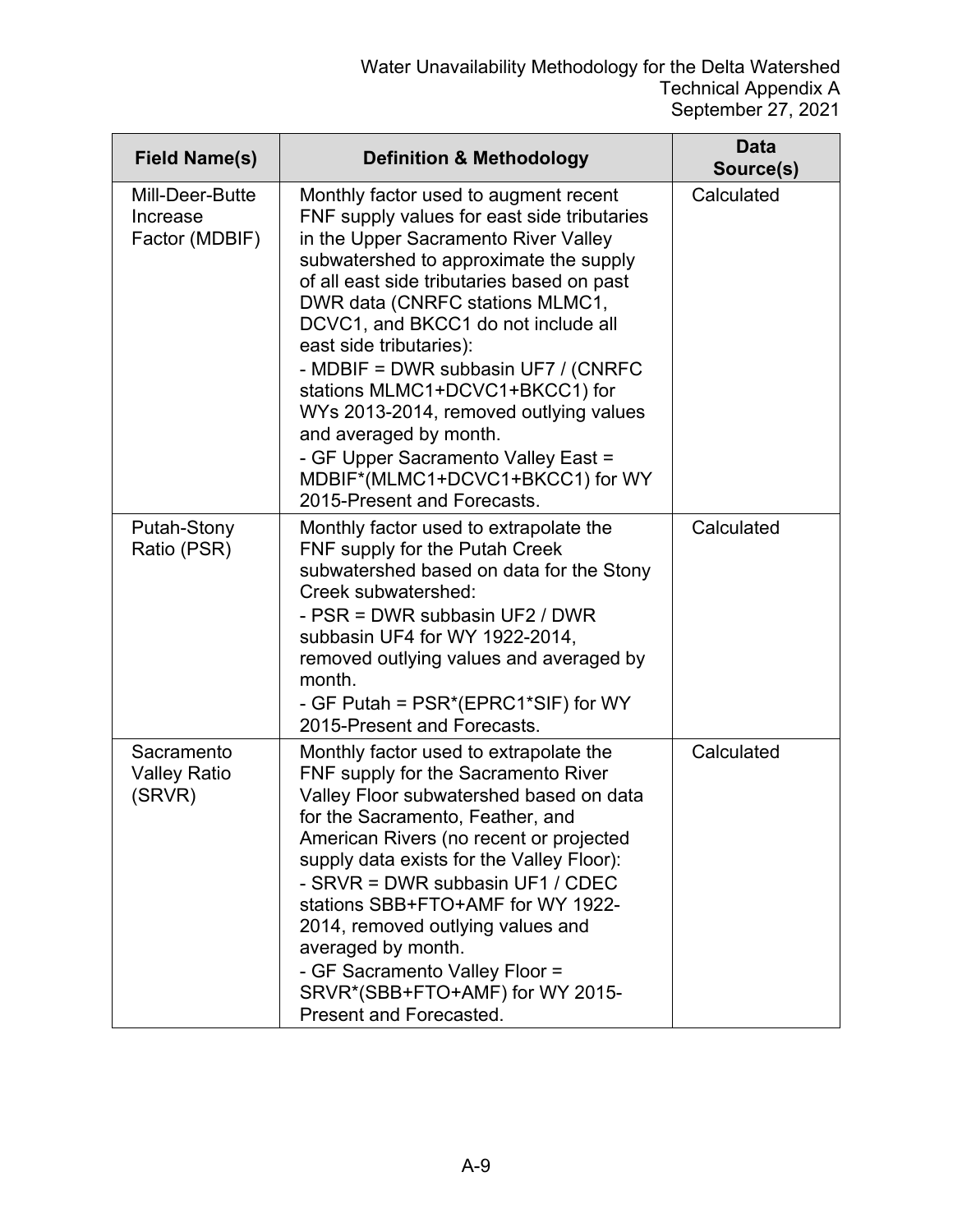| <b>Field Name(s)</b>                                                           | <b>Definition &amp; Methodology</b>                                                                                                                                                                                                                                                                                                                                                                                                                                                                                                               | <b>Data</b><br>Source(s) |
|--------------------------------------------------------------------------------|---------------------------------------------------------------------------------------------------------------------------------------------------------------------------------------------------------------------------------------------------------------------------------------------------------------------------------------------------------------------------------------------------------------------------------------------------------------------------------------------------------------------------------------------------|--------------------------|
| San Joaquin-<br>Mokelumne-<br>Cosumnes<br>Ratio (SJMCR)                        | Monthly factor used to extrapolate the<br>FNF supply for east side tributaries in the<br>San Joaquin River Valley Floor<br>subwatershed based on data for the<br>Mokelumne and Cosumnes Rivers (no<br>recent or projected supply data exists for<br>the Valley Floor):<br>- SJMCR = DWR subbasin UF12 / CDEC<br>stations MKM+CSN for WY-1922-2014,<br>removed outlying values and averaged by<br>month.<br>- GF San Joaquin Valley Floor East =<br>SJMCR*(MKM+CSN) for WY 2015-<br><b>Present and Forecasted.</b>                                 | Calculated               |
| San Joaquin-<br>Merced-<br>Tuolumne-<br><b>Stanislaus</b><br>Ratio<br>(SJMTSR) | Monthly factor used to estimate the FNF<br>supply for west side tributaries in the San<br>Joaquin River Valley Floor subwatershed<br>based on data for the San Joaquin,<br>Merced, Tuolumne, and Stanislaus Rivers<br>(no recent or projected supply data exists<br>for the Valley Floor):<br>- SJMTSR = DWR subbasin UF24 / CDEC<br>stations SJF+MRC+TLG+SNS for WY -<br>1922-2014, removed outlying values and<br>averaged by month.<br>- GF San Joaquin Valley Floor West =<br>SJMTSR*(SJF+MRC+TLG+SNS) for WY<br>2015-Present and Forecasted. | Calculated               |

## **Supply Adjust (SA)**

This tab contains monthly instream flow requirements for each subwatershed, which are used to increase available supplies to account for the abandonment of these dedicated flows below their intended reach. Flow requirements are sourced from the Division's Sacramento Valley Water Allocation Model (SacWAM) and Water Supply Effects (WSE) model. Only requirements which crossed subwatershed boundaries or ended near the bottom of a subwatershed (less than 30 river miles from its mouth) are included. If the instream flow reach ends higher up in the subwatershed, such that it may meet demand within that subwatershed itself, the abandoned instream flow is not considered in the analysis. The origin of each instream flow requirement is detailed in the Note column.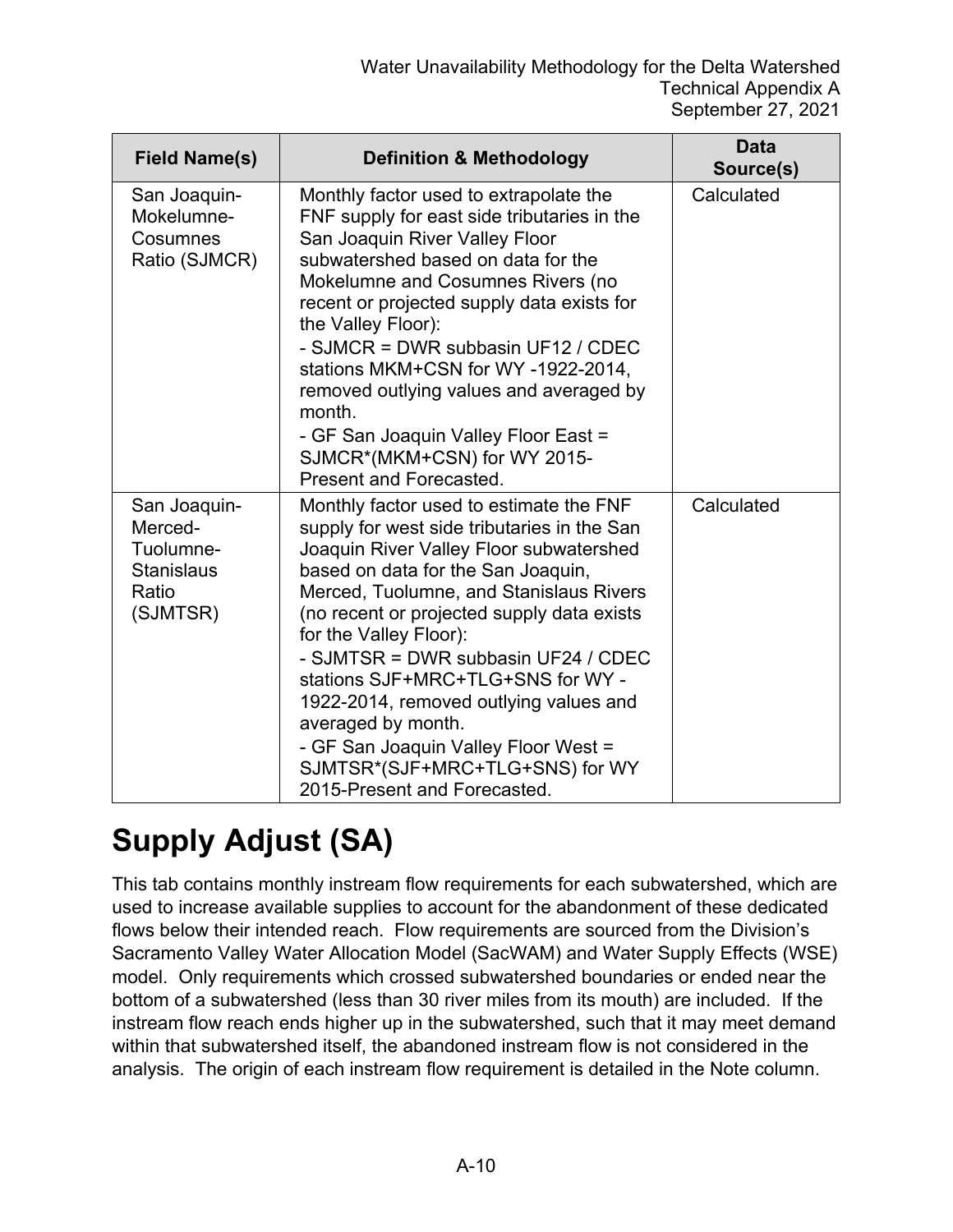All flow values in the Supply Adjust (SA) table are given in average cubic feet per second (CFS) by month, which are converted to acre-feet (AF) per month later in the analysis (see Headwater Reductions and Analysis Watersheds sections below). The supply contribution of each subwatershed to the watershed-wide analysis is represented by the greater of either the past or forecasted full natural flow (FNF, see next section) or the abandoned instream flow in this table for the respective subwatershed and month. In other words, during very dry conditions instream flows were assumed to consist of supplemental reservoir releases which would replace available natural flows when abandoned below their intended reach. During wet conditions instream flows were assumed to consist of bypassed natural flows, which would not contribute abandoned water in excess of FNF below their intended reach.

## **Supply Forecast**

This tab contains forecasted monthly supply data for each of the 20 subwatersheds in the analysis. Like past supply data, forecasted values consist of full natural flow (FNF, also known as "unimpaired flow") estimates published by other agencies. Sources include DWR's Bulletin 120 Water Supply Forecast (B-120) Sacramento Water Supply Index (SRWSI) and San Joaquin Water Supply Index (SJWSI), the California Nevada River Forecast Center (CNRFC), and gap-filled (GF) data for certain watersheds without published forecasts. Direct links to individual forecast datasets are provided in the spreadsheet. Supplies volumes are provided in units of thousand acre-feet (TAF) and converted in the spreadsheet to acre-feet (AF).

This tab is grouped vertically into six tables, separated by black rows. Each table contains forecasted FNF values with a given exceedance probability: 10%, 25%, 50%, 75%, 90%, and 99%. Data fields for past months of the year reference the Past Supply Monthly tab, while forecast values for future months are updated at the beginning of each month. CNRFC forecasts are downloaded on the first of each month, while new B-120 SRWSI/SJWSI forecasts are published on the fifth business day of each month from December-May. CNRFC forecasts require additional intermediate data processing to convert from their default format of 39 daily forecast traces in thousands of cubic feet per second (TCFS) to monthly exceedance probabilities in TAF, which is done outside of the spreadsheet.

| <b>Field Name(s)</b> | <b>Definition &amp; Methodology</b>                                                             | Data<br>Source(s) |
|----------------------|-------------------------------------------------------------------------------------------------|-------------------|
| Year, Month,<br>Date | The calendar year, calendar year month,<br>and date of the respective water supply<br>forecast. | --                |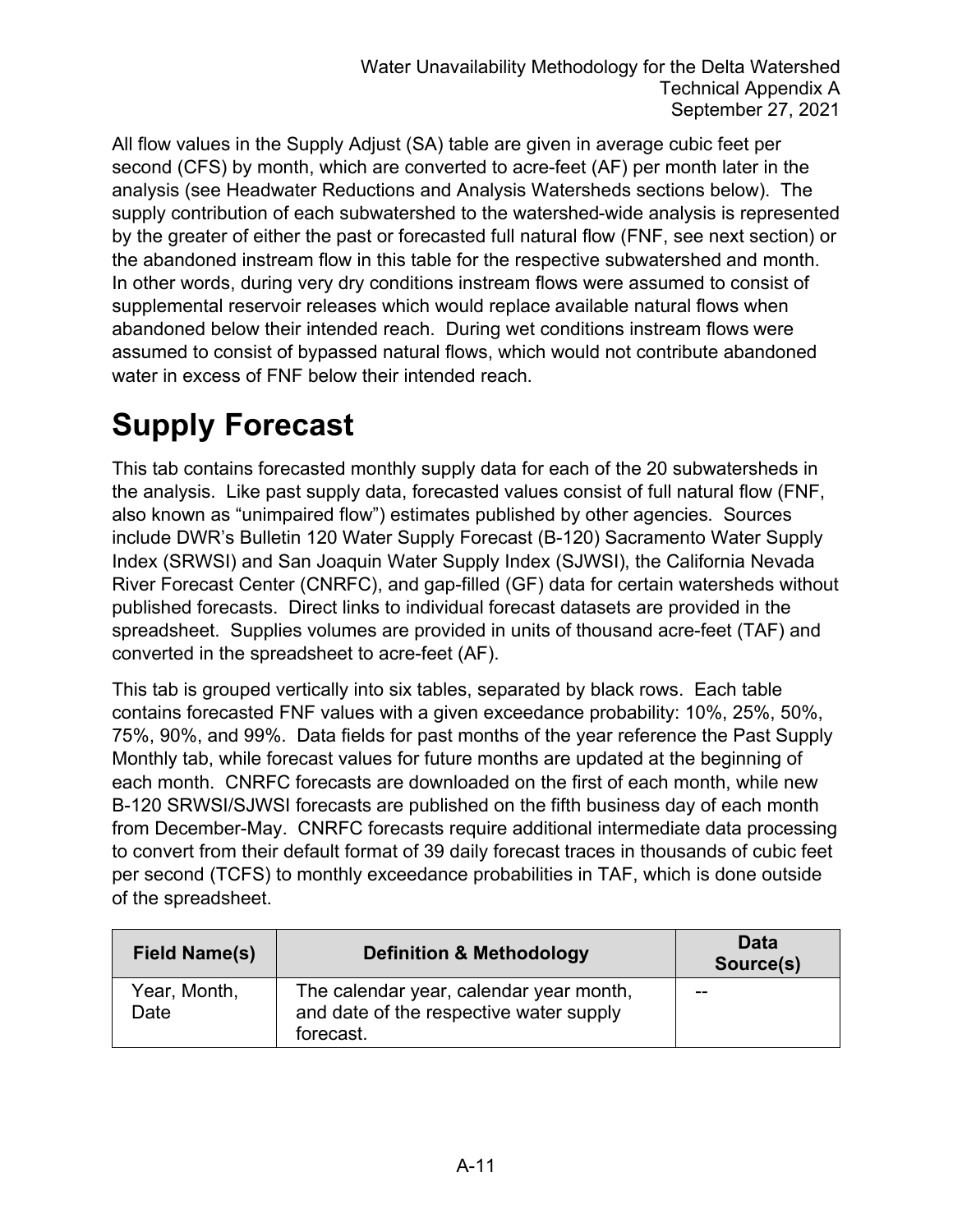| <b>Field Name(s)</b>      | <b>Definition &amp; Methodology</b>                                                                                                                                                                                                     | Data<br>Source(s)                |
|---------------------------|-----------------------------------------------------------------------------------------------------------------------------------------------------------------------------------------------------------------------------------------|----------------------------------|
| Sacramento<br><b>Bend</b> | Monthly FNF forecasts for the Sacramento<br><b>River at Bend subwatershed:</b><br>- B-120 SRWSI.<br>- When B-120 unavailable, CNRFC station<br>BDBC1 (daily TCFS converted to monthly<br>TAF).                                          | $B-120$                          |
| Stony                     | Monthly FNF forecasts for the Stony Creek<br>subwatershed (at Black Butte Reservoir):<br>- CNRFC station EPRC1 (daily TCFS<br>converted to monthly TAF) with GF<br>augmentation.                                                        | CNRFC w/<br>staff<br>adjustments |
| Cache                     | Monthly FNF forecasts for the Cache Creek<br>subwatershed (above Rumsey):<br>- GF extrapolation based on Stony Creek.                                                                                                                   | <b>Staff estimates</b>           |
| <b>Upper Feather</b>      | Monthly FNF forecasts for the Upper<br>Feather River subwatershed (at Oroville):<br>- B-120 SRWSI.<br>- When B-120 unavailable, CNRFC station<br>ORDC1 (daily TCFS converted to monthly<br>TAF).                                        | <b>B-120</b>                     |
| Yuba                      | Monthly FNF forecasts for the Yuba River<br>subwatershed (near Smartville plus Deer<br>Creek or Englebright Reservoir):<br>- B-120 SRWSI.<br>- When B-120 unavailable, CNRFC station<br>HLEC1 (daily TCFS converted to monthly<br>TAF). | $B-120$                          |
| <b>Bear</b>               | Monthly FNF forecasts for the Bear River<br>subwatershed (near Wheatland):<br>- GF extrapolation based on Yuba River.                                                                                                                   | <b>Staff estimates</b>           |
| Upper<br>American         | Monthly FNF forecasts for the Upper<br>American River subwatershed (below<br>Folsom Lake):<br>- B-120 SRWSI.<br>- When B-120 unavailable, CNRFC station<br>FOLC1 (daily TCFS converted to monthly<br>TAF).                              | <b>B-120</b>                     |
| Putah                     | Monthly FNF forecast for the Putah Creek<br>subwatershed (near Winters):<br>- GF extrapolation based on Stony Creek.                                                                                                                    | <b>Staff estimates</b>           |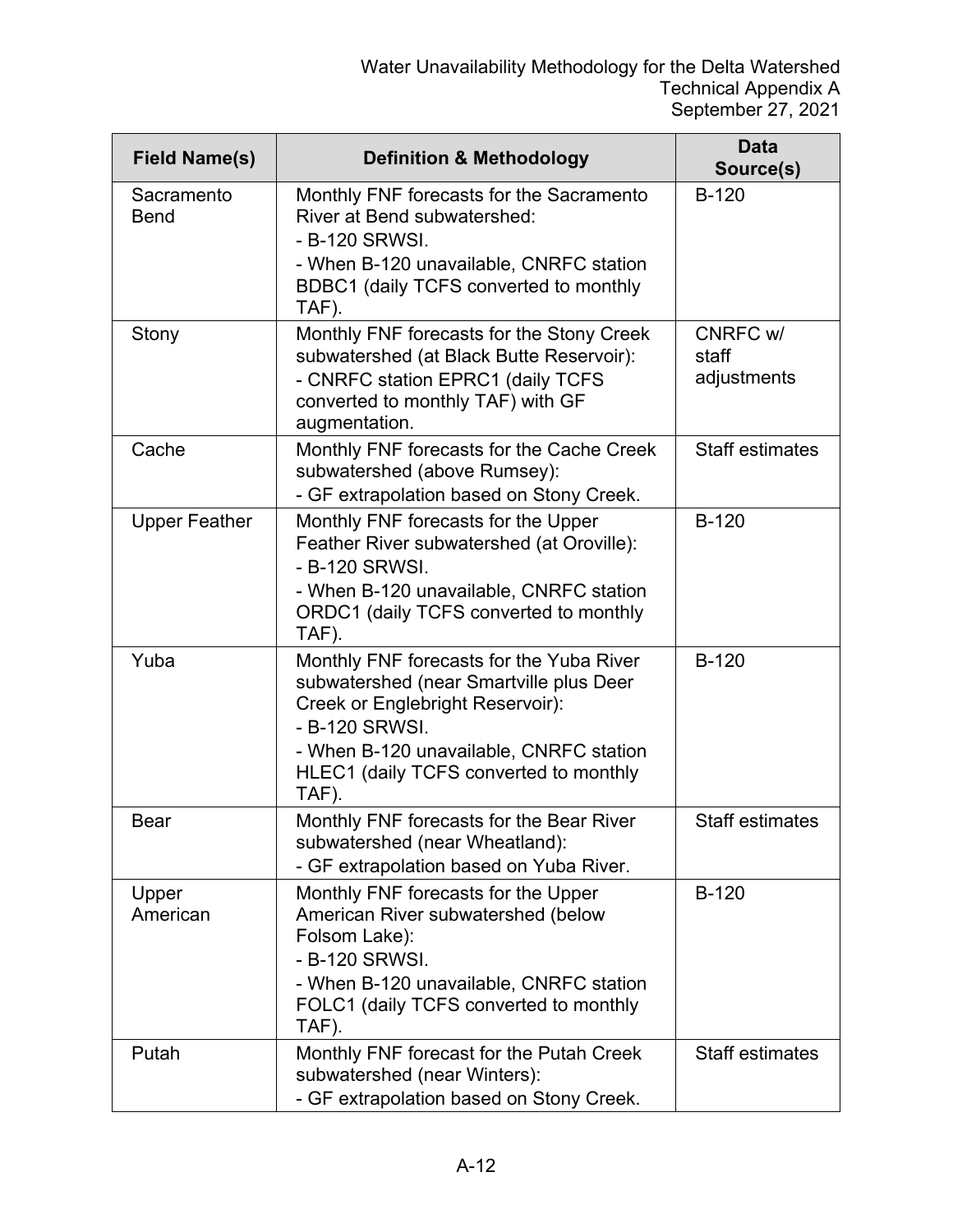| <b>Field Name(s)</b>              | <b>Definition &amp; Methodology</b>                                                                                                                                                                                                                                                                                                              | Data<br>Source(s)                |
|-----------------------------------|--------------------------------------------------------------------------------------------------------------------------------------------------------------------------------------------------------------------------------------------------------------------------------------------------------------------------------------------------|----------------------------------|
| Upper<br>Sacramento<br>Valley     | Monthly FNF forecasts for the Upper<br>Sacramento River Valley subwatershed<br>(tributaries between Bend and Butte<br>Slough, including Redbank, Elder, Thomes,<br>Antelope, Mill, Deer, Big Chico, and Butte<br>Creeks):<br>- CNRFC stations<br>EDCC1+TCRC1+MLMC1+DCVC1+BKCC1<br>(daily TCFS converted to monthly TAF)<br>with GF augmentation. | CNRFC w/<br>staff<br>adjustments |
| Sacramento<br><b>Valley Floor</b> | Monthly FNF forecasts for the Sacramento<br>Valley Floor subwatershed (minor east and<br>west side tributaries between Stony Creek<br>and the Delta, including tributaries to the<br>Lower Feather and American Rivers):<br>- GF extrapolation based on Sacramento,<br>Feather, and American Rivers.                                             | <b>Staff estimates</b>           |
| Sac Total                         | The sum of all subwatershed supplies in<br>the Sacramento River watershed for the<br>given month and forecast exceedance.                                                                                                                                                                                                                        | Calculated                       |
|                                   | Supply forecasts for all Sacramento subwatersheds are converted to AF.                                                                                                                                                                                                                                                                           |                                  |
| Chowchilla                        | Monthly FNF forecasts for the Chowchilla<br>River subwatershed (at Buchanan<br>Reservoir):<br>- CNRFC station BHNC1 (daily TCFS<br>converted to monthly TAF).                                                                                                                                                                                    | <b>CNRFC</b>                     |
| <b>Upper San</b><br>Joaquin       | Monthly FNF forecasts for the Upper San<br>Joaquin River subwatershed (inflow to<br>Millerton Lake):<br>- B-120 SJWSI.<br>- When B-120 unavailable, CNRFC station<br>FRAC1 (daily TCFS converted to monthly<br>TAF).                                                                                                                             | <b>B-120</b>                     |
| Fresno                            | Monthly FNF forecasts for the Fresno River<br>subwatershed (at Hidden Dam):<br>- CNRFC station HIDC1 (daily TCFS<br>converted to monthly TAF).                                                                                                                                                                                                   | <b>CNRFC</b>                     |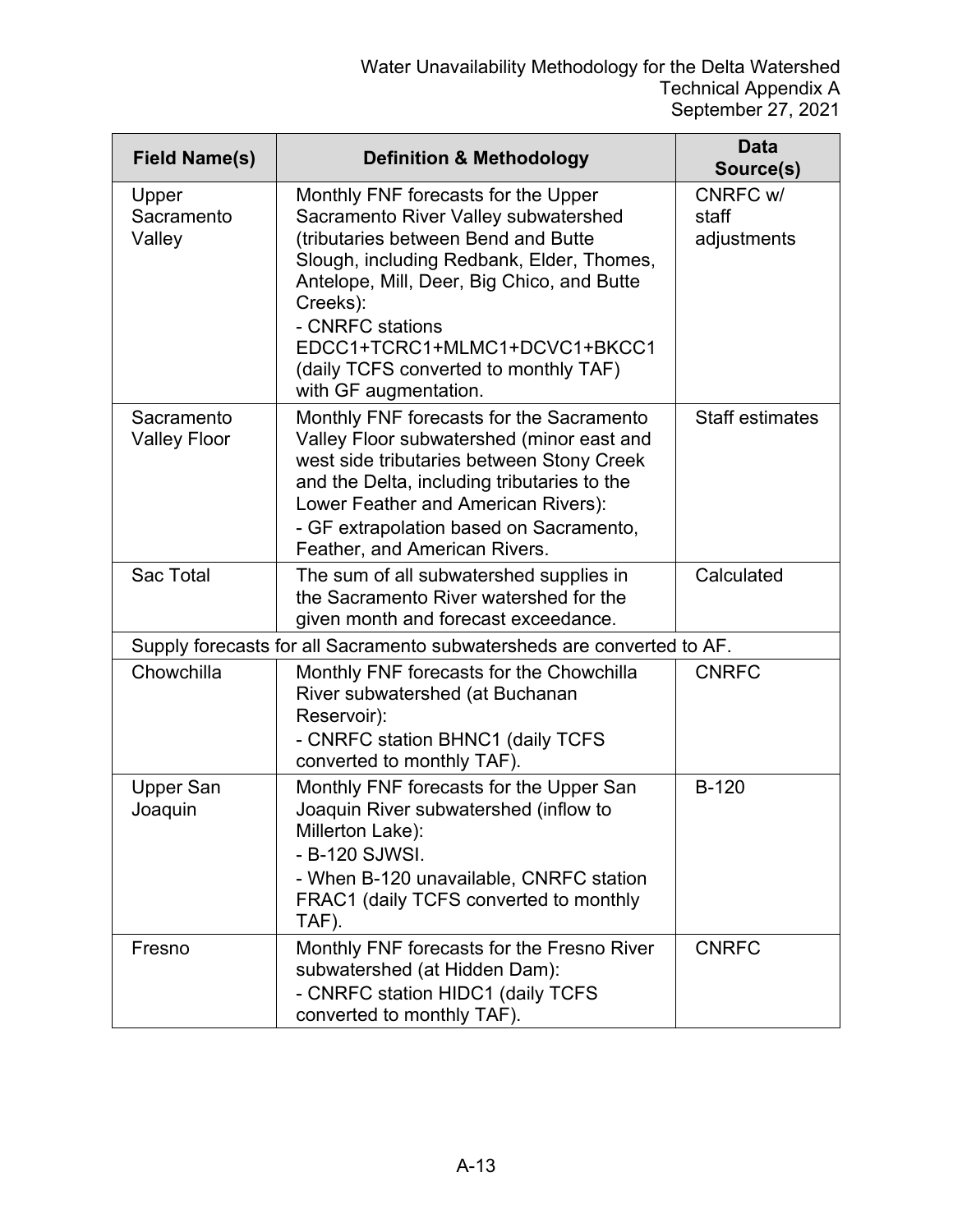| <b>Field Name(s)</b> | <b>Definition &amp; Methodology</b>                                                                                                                                                                                                     | <b>Data</b><br>Source(s) |
|----------------------|-----------------------------------------------------------------------------------------------------------------------------------------------------------------------------------------------------------------------------------------|--------------------------|
| Merced               | Monthly FNF forecasts for the Merced<br>River subwatershed (below Merced Falls or<br><b>Exchequer Reservoir):</b><br>- B-120 SJWSI.<br>- When B-120 unavailable, CNRFC station<br>EXQC1 (daily TCFS converted to monthly<br>TAF).       | $B-120$                  |
| Tuolumne             | Monthly FNF forecasts for the Tuolumne<br>River subwatershed (below La Grange<br>Reservoir or New Don Pedro Reservoir):<br>- B-120 SJWSI.<br>- When B-120 unavailable, CNRFC station<br>NDPC1 (daily TCFS converted to monthly<br>TAF). | <b>B-120</b>             |
| <b>Stanislaus</b>    | Monthly FNF forecasts for the Stanislaus<br>River subwatershed (below Goodwin<br>Reservoir or New Melones Reservoir):<br>- B-120 SJWSI.<br>- When B-120 unavailable, CNRFC station<br>NMSC1 (daily TCFS converted to monthly<br>TAF).   | $B-120$                  |
| Calaveras            | Monthly FNF forecasts for the Calaveras<br>River subwatershed (New Hogan<br>Reservoir):<br>- CNRFC station NHGC1 (daily TCFS<br>converted to monthly TAF).                                                                              | <b>CNRFC</b>             |
| Mokelumne            | Monthly FNF forecasts for the Mokelumne<br>River subwatershed (near Mokelumne Hill):<br>- CNRFC station MHBC1 (daily TCFS<br>converted to monthly TAF).                                                                                 | <b>CNRFC</b>             |
| Cosumnes             | Monthly FNF forecasts for the Cosumnes<br>River subwatershed (at Michigan Bar):<br>- CNRFC station MHBC1 (daily TCFS<br>converted to monthly TAF).                                                                                      | <b>CNRFC</b>             |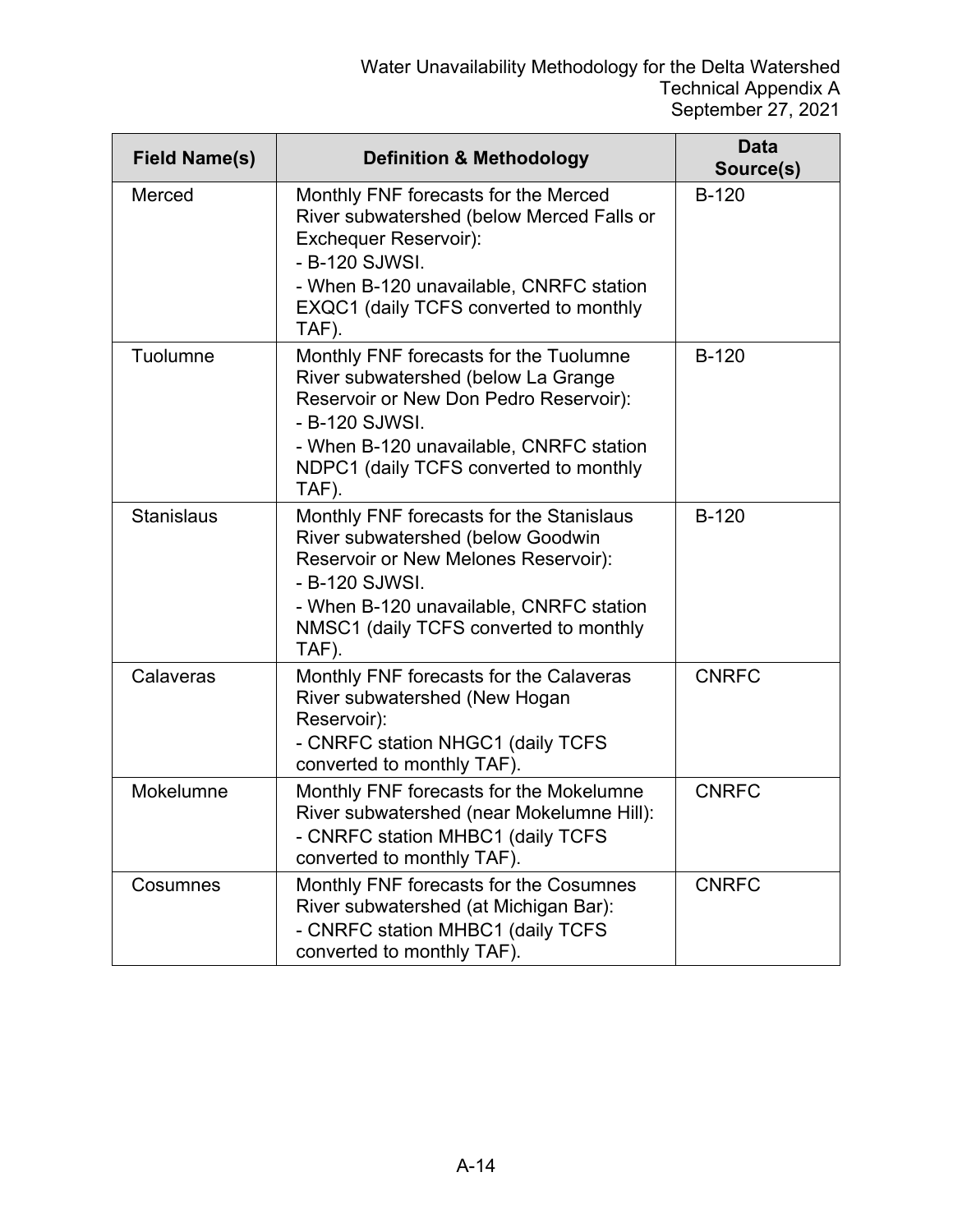| <b>Field Name(s)</b>                       | <b>Definition &amp; Methodology</b>                                                                                                                                                                                                                                                                                                                                                  | <b>Data</b><br>Source(s)  |
|--------------------------------------------|--------------------------------------------------------------------------------------------------------------------------------------------------------------------------------------------------------------------------------------------------------------------------------------------------------------------------------------------------------------------------------------|---------------------------|
| San Joaquin<br><b>Valley Floor</b>         | Monthly FNF forecasts for the San Joaquin<br>River Valley Floor subwatershed (including<br>minor east and west side tributaries<br>between the Chowchilla and American<br>Rivers):<br>- CNRFC stations<br>MPAC1+OWCC1+MEEC1 (daily TCFS<br>converted to monthly TAF) + GF<br>extrapolation based on Mokelumne,<br>Cosumnes, San Joaquin, Merced,<br>Tuolumne, and Stanislaus Rivers. | CNRFC, staff<br>estimates |
| <b>SJ Total</b>                            | The sum of all subwatershed supplies in<br>the San Joaquin River watershed for the<br>given month and forecast exceedance.                                                                                                                                                                                                                                                           | Calculated                |
|                                            | Supply forecasts for all San Joaquin subwatersheds are converted to AF.                                                                                                                                                                                                                                                                                                              |                           |
| % Sacramento                               | The percent of total Delta watershed<br>supply for the given month and forecast<br>exceedance which came from the<br>Sacramento River watershed.                                                                                                                                                                                                                                     | Calculated                |
| % San<br>Joaquin                           | The percent of total Delta watershed<br>supply for the given month and forecast<br>exceedance which came from the San<br>Joaquin River watershed.                                                                                                                                                                                                                                    | Calculated                |
| Stony                                      | Original monthly FNF forecasts (pre-GF<br>augmentation) for the Stony Creek<br>subwatershed (at Black Butte Reservoir):<br>- CNRFC station EPRC1 (daily TCFS<br>converted to monthly TAF).                                                                                                                                                                                           | <b>CNRFC</b>              |
| Sacramento<br><b>Minor Streams</b><br>West | Original monthly FNF forecasts (pre- GF<br>augmentation) for two west side streams in<br>the Upper Sacramento River Valley<br>subwatershed (Elder and Thomes Creeks<br>at Paskenta):<br>- CNRFC stations EDCC1+TCRC1 (daily<br>TCFS converted to monthly TAF).                                                                                                                       | <b>CNRFC</b>              |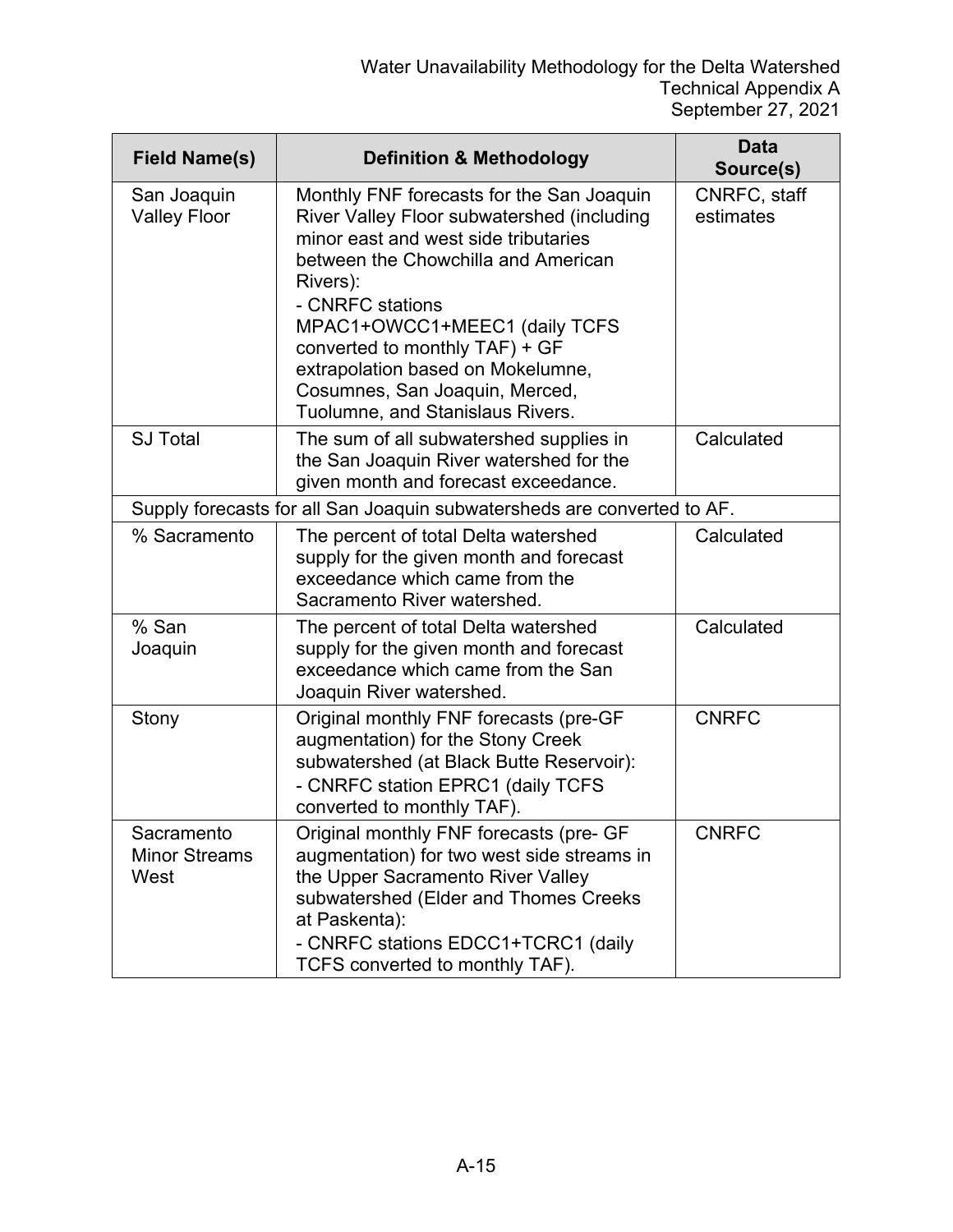| <b>Field Name(s)</b>                       | <b>Definition &amp; Methodology</b>                                                                                                                                                                                                                                                                                                                                      | <b>Data</b><br>Source(s) |
|--------------------------------------------|--------------------------------------------------------------------------------------------------------------------------------------------------------------------------------------------------------------------------------------------------------------------------------------------------------------------------------------------------------------------------|--------------------------|
| Sacramento<br><b>Minor Streams</b><br>East | Original monthly FNF forecasts (pre- GF<br>augmentation) for three east side streams<br>in the Upper Sacramento River Valley<br>subwatershed (Mill Creek at Los Molinos,<br>Deer Creek at Vina, and Butte Creek at<br>Chico):<br>- CNRFC stations<br>MLMC1+DCVC1+BKCC1 (daily TCFS<br>converted to monthly TAF).                                                         | <b>CNRFC</b>             |
| San Joaquin<br><b>Valley Floor</b>         | Original daily FNF data (before being<br>added to other GF extrapolated datasets)<br>for three east side streams in the San<br>Joaquin River Valley Floor subwatershed<br>(Mariposa Creek at Mariposa Reservoir,<br>Owens Creek at Owens Reservoir, and<br>Bear Creek at McKee Road):<br>- CNRFC stations<br>MPAC1+OWCC1+MEEC1 (daily TCFS<br>converted to monthly TAF). | <b>CNRFC</b>             |

## **Supply Daily Monitoring**

This tab contains daily cumulative supply data (full natural flow, FNF) for a single month, which are compared to the monthly water supply forecasts described in the previous section for the purpose of selecting the most appropriate supply forecast to use when issuing notices of water unavailability or curtailment orders. Additional methods to assess water unavailability based on precipitation events or other forecasts may be used during the wet season.

There are inherent uncertainties in the forecasting of water supply, and daily water supplies may vary depending on changing conditions (e.g., precipitation, temperatures, or snowpack). Since supply forecasts are only updated at the beginning of each month, this daily cumulative data monitoring helps provide an indication of which forecast is likely to be the most accurate predictor of actual conditions as the month continues. If the daily cumulative FNF exceeds a given forecast only partway through the month, the next highest forecast may be used to adjust the timing or scope of notices of water unavailability or curtailment orders.

This tab is grouped vertically into three tables, separated by black rows:

1. The top table shows monthly forecasted FNF values for each subwatershed by exceedance, all in acre-feet (referencing the Supply Forecast tab). The cells in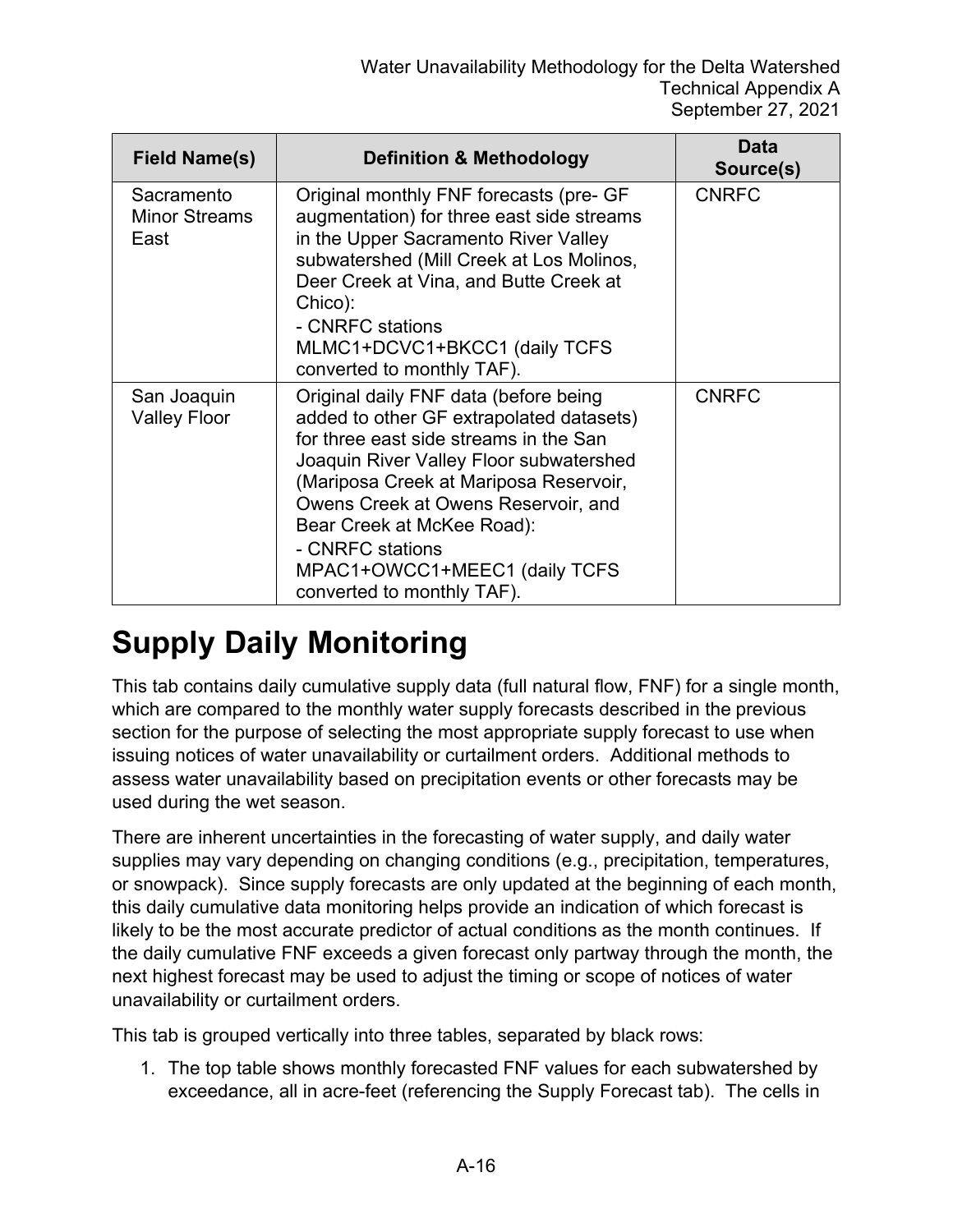this table have conditional formatting to **highlight red** if the cumulative daily supply for that subwatershed (middle table) has exceeded the given monthly forecast.

- 2. The middle table shows the calculated total cumulative daily FNF for each subwatershed, all converted to acre-feet (AF).
- 3. The bottom table contains the daily FNF supply values, which are updated from the data sources linked in the middle table (NOTE: any negative reported values are taken as-is). These values are in the default units of each source: AF, thousand acre-feet (TAF), or cubic feet per second (CFS).

Unless otherwise noted, the below table defines fields from the bottom table in the spreadsheet. Values in the top table reference the previous Supply Forecast tab, while values in the middle table are computed from data in the bottom table.

| <b>Field Name(s)</b>      | <b>Definition &amp; Methodology</b>                                                                                                                                            | <b>Data</b><br>Source(s)         |
|---------------------------|--------------------------------------------------------------------------------------------------------------------------------------------------------------------------------|----------------------------------|
| Forecast                  | The exceedance probability of the given<br>forecasted supply value (top table only).                                                                                           |                                  |
| Date                      | Days of the (calendar year) month over<br>which water supply is being tracked. This<br>tab can only track one month's supply at a<br>time.                                     |                                  |
| Sacramento<br><b>Bend</b> | Daily FNF data for the Sacramento River at<br>Bend subwatershed:<br>- CDEC station BND, sensor 8                                                                               | <b>CDEC</b>                      |
| Stony                     | Daily FNF data for the Stony Creek<br>subwatershed (at Black Butte Reservoir):<br>- CNRFC station EPRC1 with GF<br>augmentation (original data to right of the<br>main table). | CNRFC w/<br>staff<br>adjustments |
| Cache                     | Daily FNF data for the Cache Creek<br>subwatershed (above Rumsey):<br>- GF extrapolation based on Stony Creek<br>(with GF augmentation).                                       | <b>Staff estimates</b>           |
| <b>Upper Feather</b>      | Daily FNF data for the Upper Feather River<br>subwatershed (at Oroville Dam):<br>- CDEC station ORO, sensor 8.                                                                 | <b>CDEC</b>                      |
| Yuba                      | Daily FNF data for the Yuba River<br>subwatershed (near Smartville):<br>- CDEC station YRS, sensor 8.                                                                          | <b>CDEC</b>                      |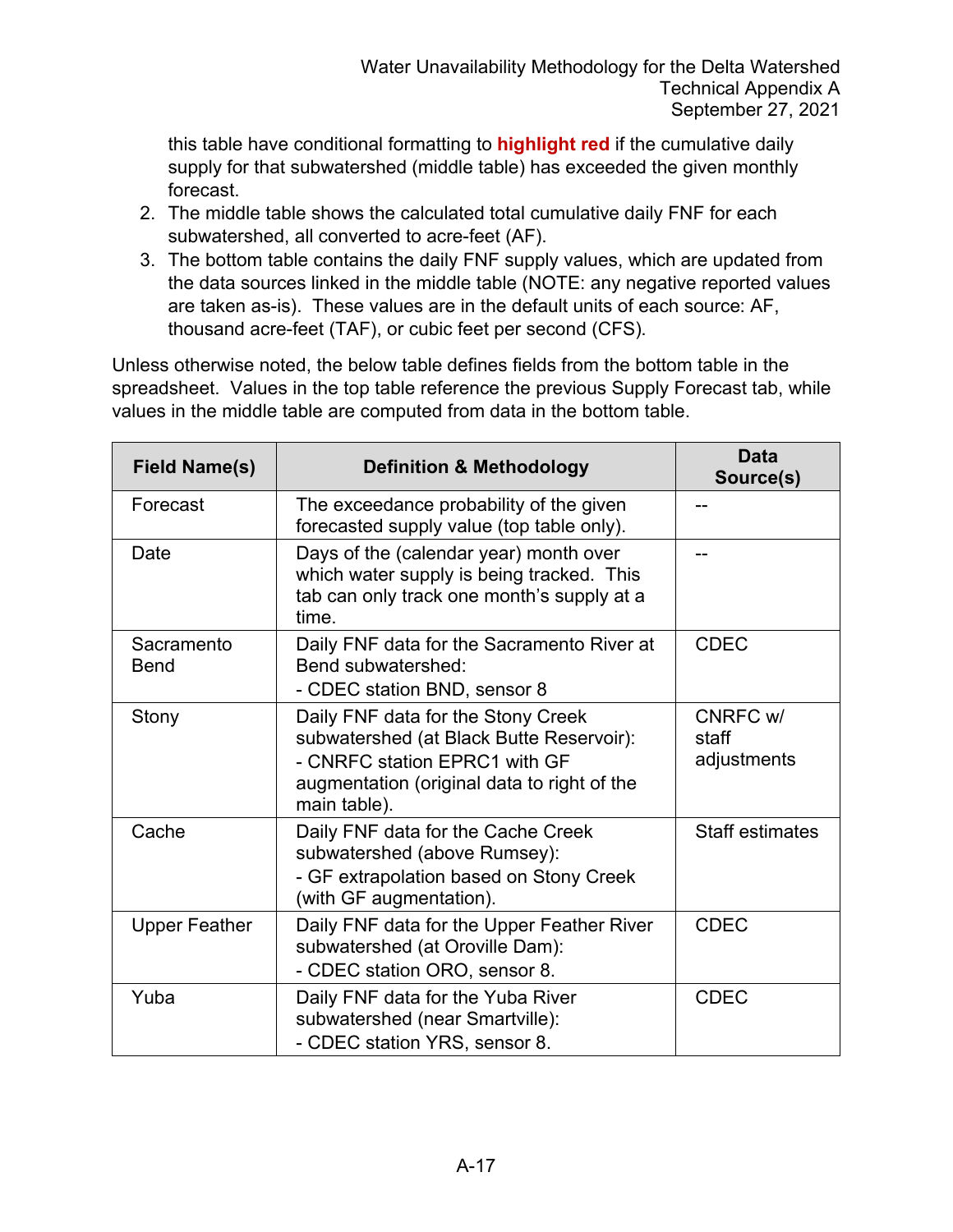| <b>Field Name(s)</b>              | <b>Definition &amp; Methodology</b>                                                                                                                                                                                                                                                                                                     | Data<br>Source(s)                |
|-----------------------------------|-----------------------------------------------------------------------------------------------------------------------------------------------------------------------------------------------------------------------------------------------------------------------------------------------------------------------------------------|----------------------------------|
| <b>Bear</b>                       | Daily FNF data for the Bear River<br>subwatershed (near Wheatland):<br>- GF extrapolation based on Yuba River.                                                                                                                                                                                                                          | <b>Staff estimates</b>           |
| Upper<br>American                 | Daily FNF data for the Upper American<br>River subwatershed (at Lake Natoma):<br>- CDEC station NAT, sensor 8.                                                                                                                                                                                                                          | <b>CDEC</b>                      |
| Putah                             | Daily FNF data for the Putah Creek<br>subwatershed (near Winters):<br>- GF extrapolation based on Stony Creek.                                                                                                                                                                                                                          | <b>Staff estimates</b>           |
| Upper<br>Sacramento<br>Valley     | Daily FNF data for the Upper Sacramento<br>River Valley subwatershed (tributaries<br>between Bend and Butte Slough, including<br>Redbank, Elder, Thomes, Antelope, Mill,<br>Deer, Big Chico, and Butte Creeks):<br>- CNRFC stations<br>EDCC1+TCRC1+MLMC1+DCVC1+BKCC1<br>with GF augmentation (original data to right<br>of main table). | CNRFC w/<br>staff<br>adjustments |
| Sacramento<br><b>Valley Floor</b> | Daily FNF for the Sacramento Valley Floor<br>subwatershed (minor east and west side<br>tributaries between Stony Creek and the<br>Delta, including tributaries to the Lower<br>Feather and American Rivers):<br>- GF extrapolation based on Sacramento,<br>Feather, and American Rivers.                                                | <b>Staff estimates</b>           |
| <b>Sac Total</b>                  | The sum of all subwatershed supplies in<br>the Sacramento River watershed for the<br>given day (all converted to AF).                                                                                                                                                                                                                   | Calculated                       |
| Chowchilla                        | Daily FNF data for the Chowchilla River<br>subwatershed (at Buchanan Reservoir):<br>- CNRFC station BHNC1.                                                                                                                                                                                                                              | <b>CNRFC</b>                     |
| <b>Upper San</b><br>Joaquin       | Daily FNF data for the Upper San Joaquin<br>River subwatershed (at Friant Dam):<br>- CDEC station SJF, sensor 8.                                                                                                                                                                                                                        | <b>CDEC</b>                      |
| Fresno                            | Daily FNF for the Fresno River<br>subwatershed (at Hidden Dam):<br>- CNRFC station HIDC1.                                                                                                                                                                                                                                               | <b>CNRFC</b>                     |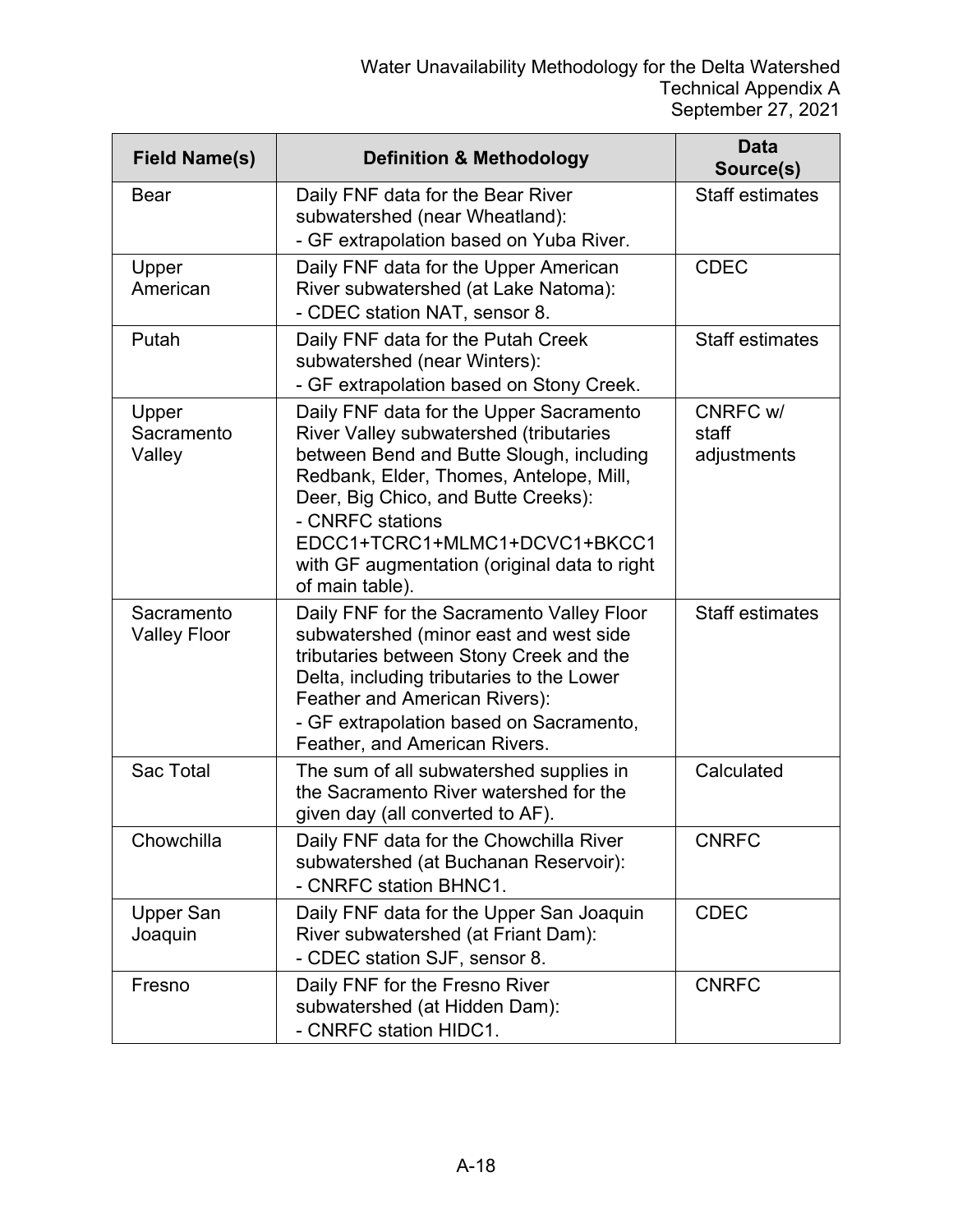| <b>Field Name(s)</b>               | <b>Definition &amp; Methodology</b>                                                                                                                                                                                                                                                                                                                                                | <b>Data</b><br>Source(s)  |
|------------------------------------|------------------------------------------------------------------------------------------------------------------------------------------------------------------------------------------------------------------------------------------------------------------------------------------------------------------------------------------------------------------------------------|---------------------------|
| Merced                             | Daily FNF for the Merced River<br>subwatershed (at New Exchequer<br>Dam/Lake McClure):<br>- CDEC station EXC, sensor 8.                                                                                                                                                                                                                                                            | <b>CDEC</b>               |
| Tuolumne                           | Daily FNF data for the Tuolumne River<br>subwatershed (at La Grange Dam):<br>- CDEC station TLG, sensor 8.                                                                                                                                                                                                                                                                         | <b>CDEC</b>               |
| <b>Stanislaus</b>                  | Daily FNF data for the Stanislaus River<br>subwatershed (at Goodwin Dam):<br>- CDEC station GDW, sensor 8.                                                                                                                                                                                                                                                                         | <b>CDEC</b>               |
| Calaveras                          | Daily FNF data for the Calaveras River<br>subwatershed (at New Hogan Reservoir):<br>- CNRFC station NHGC1.                                                                                                                                                                                                                                                                         | <b>CDEC</b>               |
| Mokelumne                          | Daily FNF data for the Mokelumne River<br>subwatershed (near Mokelumne Hill):<br>- CDEC station MKM, sensor 8.                                                                                                                                                                                                                                                                     | <b>CDEC</b>               |
| Cosumnes                           | Daily FNF data for the Cosumnes River<br>subwatershed (at Michigan Bar):<br>- CDEC station MHB, sensor 8.                                                                                                                                                                                                                                                                          | <b>CDEC</b>               |
| San Joaquin<br><b>Valley Floor</b> | Daily FNF data for the San Joaquin River<br>Valley Floor subwatershed (including minor<br>east and west side tributaries between the<br>Chowchilla and American Rivers):<br>- CNRFC stations<br>MPAC1+OWCC1+MEEC1 (original data to<br>right of main table) + GF extrapolation<br>based on Mokelumne, Cosumnes, San<br>Joaquin, Merced, Tuolumne, and<br><b>Stanislaus Rivers.</b> | CNRFC, staff<br>estimates |
| <b>SJ Total</b>                    | The sum of all subwatershed supplies in<br>the Sacramento River watershed for the<br>given day (all converted to AF).                                                                                                                                                                                                                                                              | Calculated                |
| <b>Total Supply</b>                | The sum of all water supplies in the Delta<br>(Sacramento and San Joaquin River<br>watersheds) for the given day (all<br>converted to AF).                                                                                                                                                                                                                                         | Calculated                |
| % Sacramento                       | The percent of the given month's total<br>Delta supply which came from the<br>Sacramento River watershed.                                                                                                                                                                                                                                                                          | Calculated                |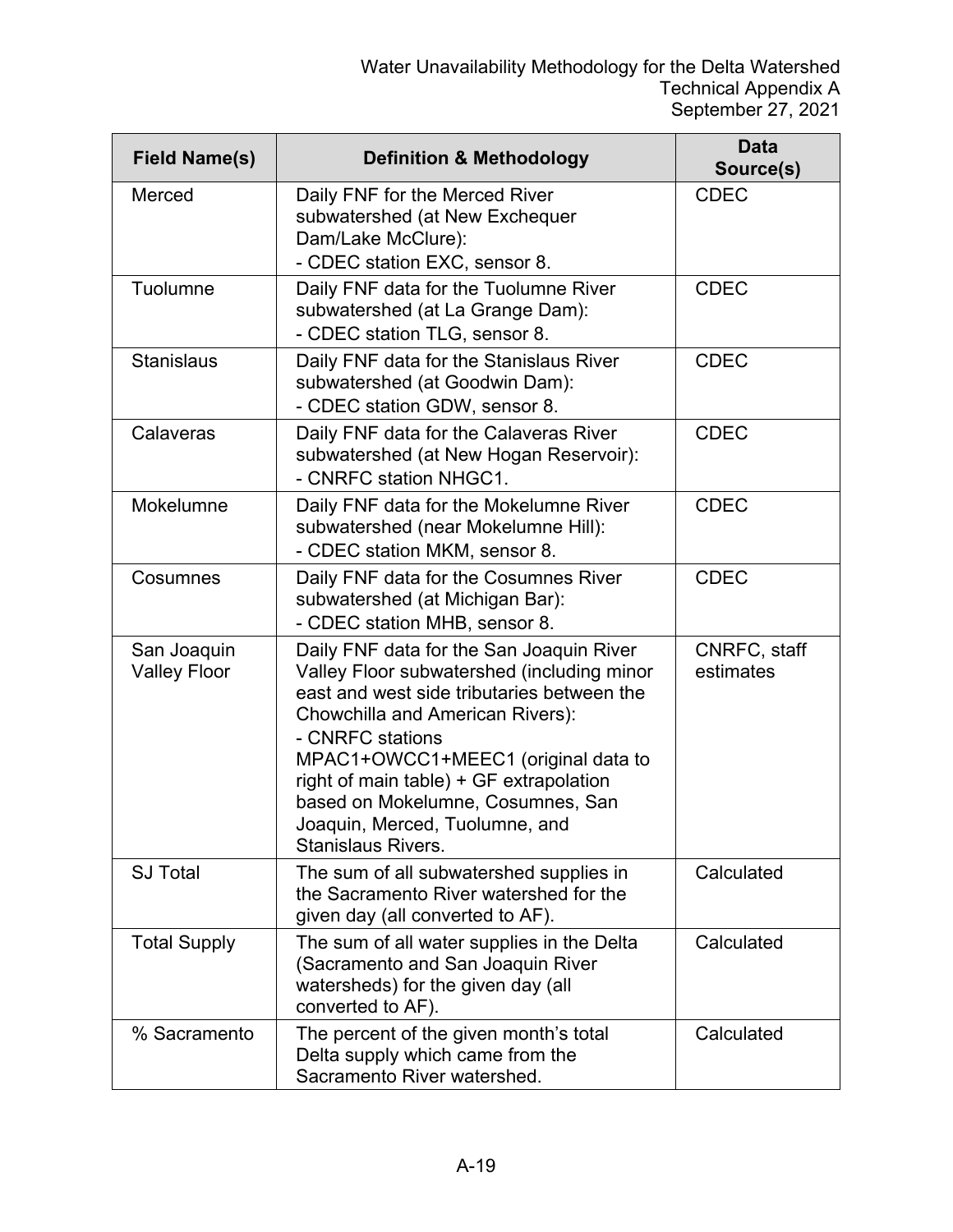| <b>Field Name(s)</b>                       | <b>Definition &amp; Methodology</b>                                                                                                                                                                                                                                                                                                   | <b>Data</b><br>Source(s) |
|--------------------------------------------|---------------------------------------------------------------------------------------------------------------------------------------------------------------------------------------------------------------------------------------------------------------------------------------------------------------------------------------|--------------------------|
| % San<br>Joaquin                           | The percent of the given month's total<br>Delta supply which came from the San<br>Joaquin River watershed.                                                                                                                                                                                                                            | Calculated               |
| Stony                                      | Original daily FNF data (pre-GF<br>augmentation) for the Stony Creek<br>subwatershed (at Black Butte Reservoir):<br>- CNRFC station EPRC1.                                                                                                                                                                                            | <b>CNRFC</b>             |
| Sacramento<br><b>Minor Streams</b><br>West | Original daily FNF data (pre-GF<br>augmentation) for two west side streams in<br>the Upper Sacramento River Valley<br>subwatershed (Elder and Thomes Creeks<br>at Paskenta):<br>- CNRFC stations EDCC1 and TCRC1.                                                                                                                     | <b>CNRFC</b>             |
| Sacramento<br><b>Minor Streams</b><br>East | Original daily FNF data (pre-GF<br>augmentation) for three east side streams<br>in the Upper Sacramento River Valley<br>subwatershed (Mill Creek at Los Molinos,<br>Deer Creek at Vina, and Butte Creek at<br>Chico):<br>- CNRFC stations MLMC1, DCVC1, and<br>BKCC1.                                                                 | <b>CNRFC</b>             |
| San Joaquin<br><b>Valley Floor</b>         | Original daily FNF data (before being<br>added to other GF extrapolated datasets)<br>for three east side streams in the San<br>Joaquin River Valley Floor subwatershed<br>(Mariposa Creek at Mariposa Reservoir,<br>Owens Creek at Owens Reservoir, and<br>Bear Creek at McKee Road):<br>- CNRFC stations MPAC1, OWCC1, and<br>MEEC1. | <b>CNRFC</b>             |

### **Demand**

This tab contains monthly water diversion (demand) data for active, consumptive water right records in the Delta watershed. This data originated from the State Water Board's Electronic Water Rights Information Management System (eWRIMS) database. Technical Appendix B describes the process used to select these water right records and quality-control reported data to produce this dataset. In this tab each row quantifies water diversions (demand) for a single water right or claim in each month of the 2018 and 2019 calendar years, which are used as proxies for 2021 water demand in this analysis. Demand data are further adjusted in the Demand Separated tab (see next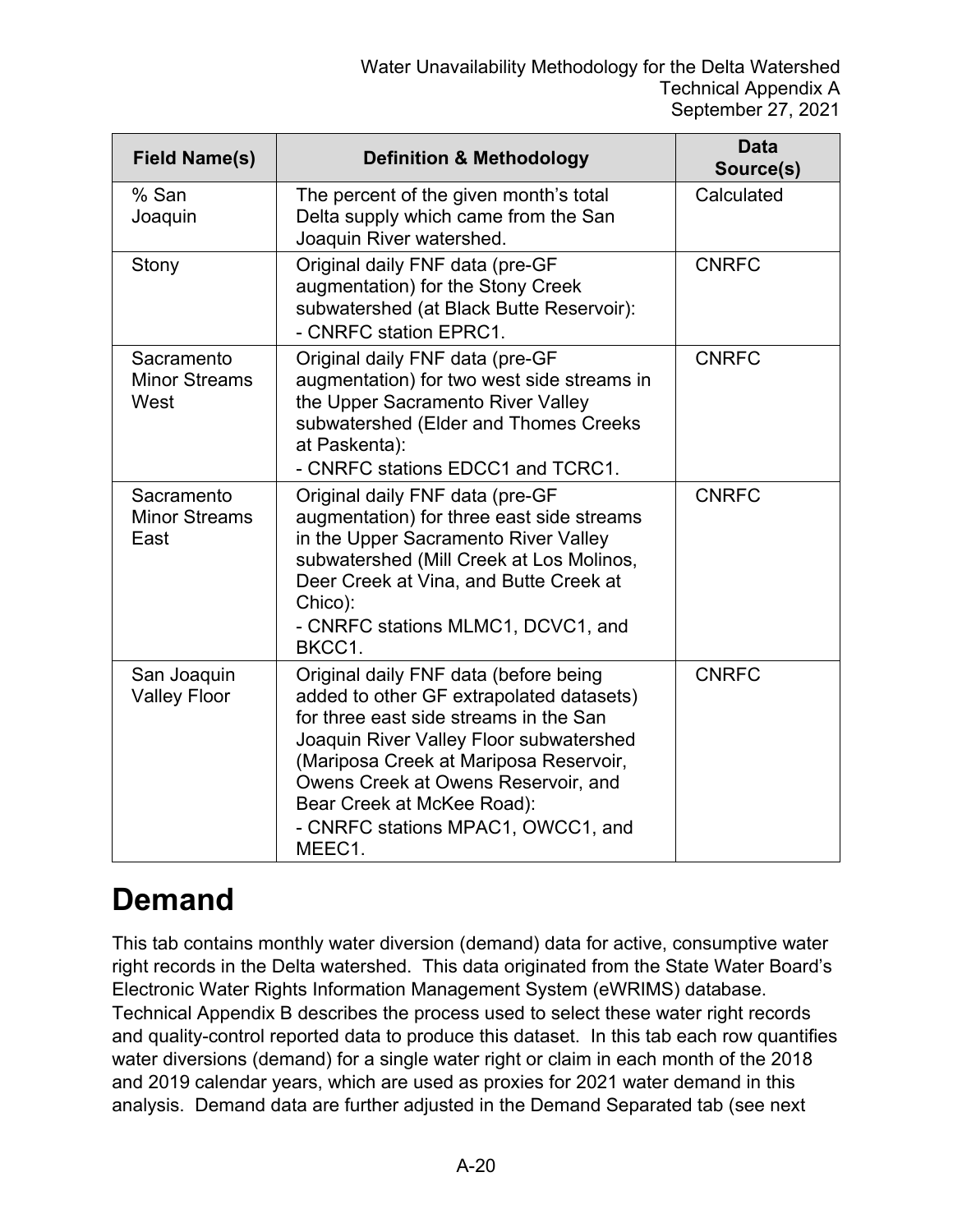section) to account for water rights with diversion points in multiple subwatersheds and return flows.

| <b>Field Name(s)</b>              | <b>Definition &amp; Methodology</b>                                                                                                                                                                                                                                                                                                                                                                                                                                                                                                                                                                                                                                                                                                                                                                                                                                                                                                                | <b>Data Source(s)</b>                   |
|-----------------------------------|----------------------------------------------------------------------------------------------------------------------------------------------------------------------------------------------------------------------------------------------------------------------------------------------------------------------------------------------------------------------------------------------------------------------------------------------------------------------------------------------------------------------------------------------------------------------------------------------------------------------------------------------------------------------------------------------------------------------------------------------------------------------------------------------------------------------------------------------------------------------------------------------------------------------------------------------------|-----------------------------------------|
| <b>Application ID</b>             | <b>Water Right Application ID Number;</b><br>each water right record on file with<br>the State Water Board is assigned a<br>unique Application ID Number.                                                                                                                                                                                                                                                                                                                                                                                                                                                                                                                                                                                                                                                                                                                                                                                          | eWRIMS database                         |
| <b>Water Right</b><br><b>Type</b> | Water right or claim type (see<br>Appendix B for additional<br>information on the different<br>Statement assigned categories):<br>- Appropriative: A post-1914<br>appropriative water right pursuant to<br>a permit or license from the Board.<br>- Statement of Div[ersion] and Use<br>(Riparian): A riparian water right<br>claim.<br>- Statement of Div[ersion] and Use<br>(Riparian or Pre-1914): A riparian<br>and/or pre-1914 appropriative water<br>right claim.<br>- Statement of Div[ersion] and Use<br>(Pre-1914): A pre-1914<br>appropriative water right claim.<br>- Statement of Div[ersion] and Use<br>(Reserved): A federal reserved<br>water right claim.<br>- Statement of Div[ersion] and Use<br>(Other): Any other category of water<br>right claim (e.g. court<br>decreed/adjudicated or<br>contract/agreement).<br>- Statement of Div[ersion] and Use<br>(Unclassified): A water right claim<br>with an unspecified category. | eWRIMS database<br>w/ staff adjustments |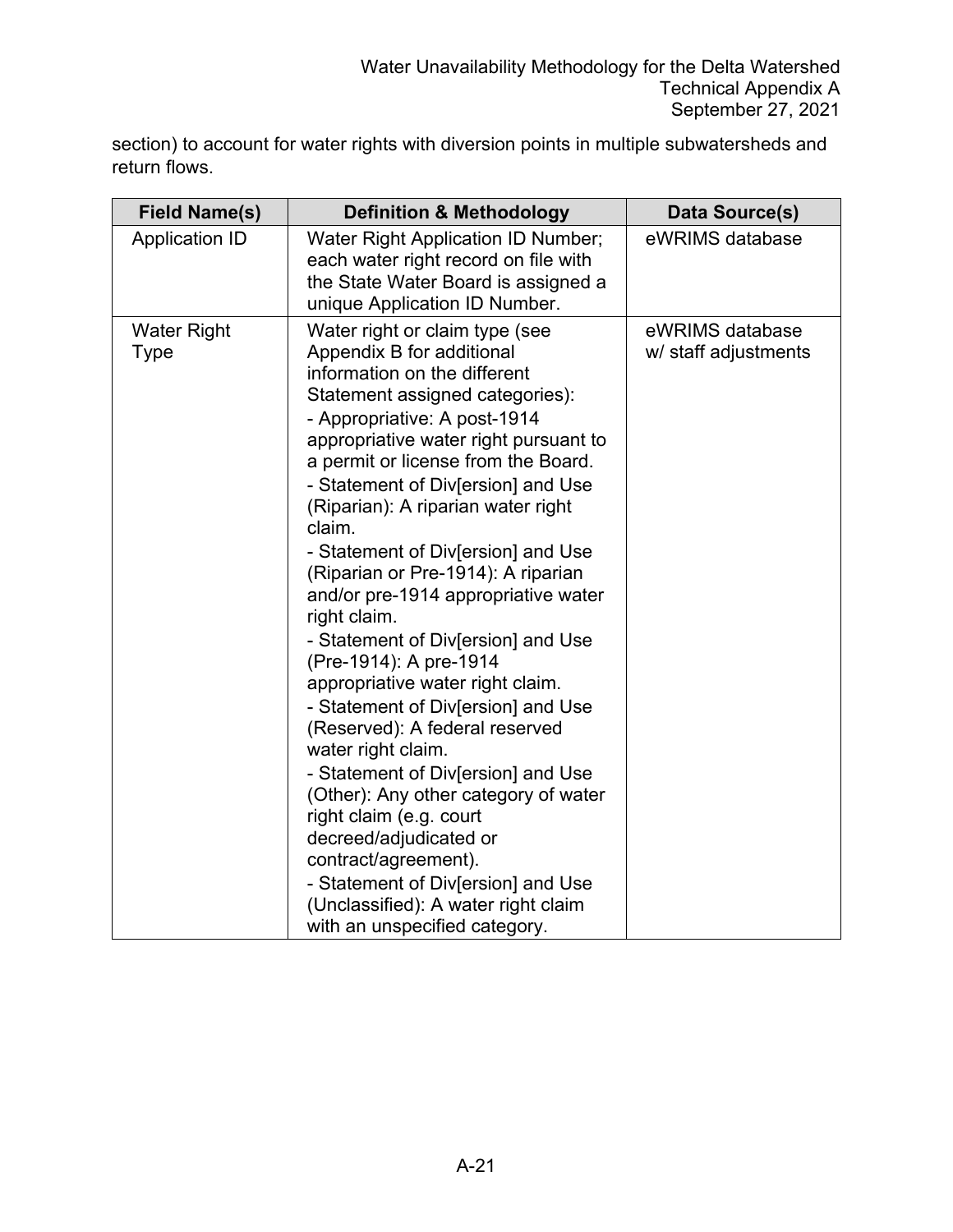| <b>Field Name(s)</b>                | <b>Definition &amp; Methodology</b>                                                                                                                                                                                                                                                                                                                                                                                                                                                                                                                                                                                                                                                                                                                                                                                                                                   | Data Source(s)  |
|-------------------------------------|-----------------------------------------------------------------------------------------------------------------------------------------------------------------------------------------------------------------------------------------------------------------------------------------------------------------------------------------------------------------------------------------------------------------------------------------------------------------------------------------------------------------------------------------------------------------------------------------------------------------------------------------------------------------------------------------------------------------------------------------------------------------------------------------------------------------------------------------------------------------------|-----------------|
| <b>Water Right</b><br><b>Status</b> | Status of the water right or claim,<br>according to the Board's records:<br>- Licensed: A post-1914<br>appropriative water right for which<br>the Board has issued a license.<br>- Permitted: A post-1914<br>appropriative water right for which<br>the Board has issued a permit.<br>- Claimed: A water right claimed by<br>the owner (i.e., Statements of<br>Diversion and Use) which the Board<br>has not verified.                                                                                                                                                                                                                                                                                                                                                                                                                                                | eWRIMS database |
| <b>Primary Owner</b>                | Name of the primary owner of the<br>water right record.                                                                                                                                                                                                                                                                                                                                                                                                                                                                                                                                                                                                                                                                                                                                                                                                               | eWRIMS database |
| <b>Beneficial</b><br>Use(s)         | Concatenated list of the beneficial<br>use(s) of water associated with the<br>water right record, as defined by<br>Water Code §§ 660-669.                                                                                                                                                                                                                                                                                                                                                                                                                                                                                                                                                                                                                                                                                                                             | eWRIMS database |
| <b>Priority Date</b>                | The priority date of the water right<br>or claim (YYYY/MM/DD):<br>- Appropriative: Assumed to be the<br>earlier of the Application<br><b>Acceptance Date and Application</b><br><b>Received Date attributes.</b><br>- Statement of Div[ersion] and Use<br>(Riparian): 'Riparian' and assumed<br>to be senior to all non-Riparian<br>demands.<br>- Statement of Div[ersion] and Use<br>('Riparian or Pre-1914,' Pre-1914<br>Reserved, Other, or Unclassified):<br>Assumed to be January 1 <sup>st</sup> of the<br>earliest claimed Year Diversion<br>Commenced attribute, which is<br>present in the Initial Statement of<br>Diversion and Use and annual<br><b>Supplemental Statements of</b><br>Diversion and Use. Further<br>adjusted in the Demand Separated<br>tab for 'Riparian or Pre-1914' and<br><b>Other Statements and Appropriative</b><br>Project rights. | eWRIMS database |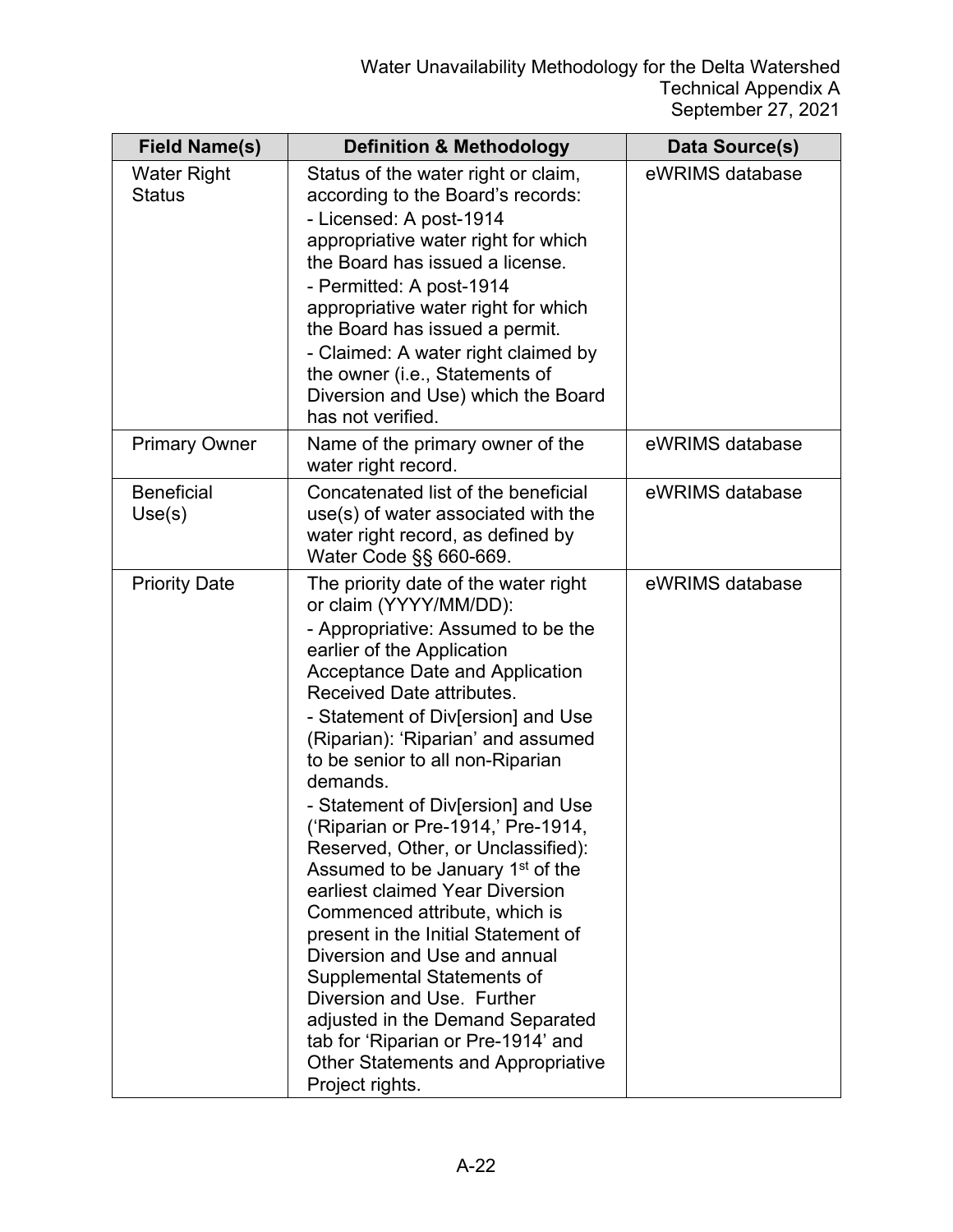| <b>Field Name(s)</b>                     | <b>Definition &amp; Methodology</b>                                                                                                                                                                                                                                                                                                                                                                                                                                                                                                                  | Data Source(s)                          |
|------------------------------------------|------------------------------------------------------------------------------------------------------------------------------------------------------------------------------------------------------------------------------------------------------------------------------------------------------------------------------------------------------------------------------------------------------------------------------------------------------------------------------------------------------------------------------------------------------|-----------------------------------------|
| <b>Face Value</b><br>(AFA)               | The maximum annual amount of<br>water authorized for diversion under<br>an appropriative water right.<br>Statements, including Riparian and<br>Pre-1914 Appropriative claims, do<br>not have an assigned face value;<br>for the purposes of this analysis,<br>their face value is assumed to be<br>zero.                                                                                                                                                                                                                                             | eWRIMS database                         |
| 2018/2019<br>Annual<br><b>Diversion</b>  | The total reported diversion of the<br>water right record in calendar year<br>2018 or 2019. These values<br>include user-reported direct<br>diversions and diversions to storage<br>from annual reports. Values for<br>select water right records were<br>manually reviewed by staff and<br>corrected as necessary.                                                                                                                                                                                                                                  | eWRIMS database<br>w/ staff adjustments |
| 2018/2019<br><b>Review</b>               | Indicates whether and how the<br>2018 or 2019 reported diversion<br>was reviewed or corrected by staff:<br>- Estimated Downward: Staff<br>reviewed and corrected the user-<br>reported diversion value to be<br>higher than reported.<br>- Estimated Upward: Staff reviewed<br>and corrected the user-reported<br>diversion value to be lower than<br>reported.<br>- Reviewed Not Changed: Staff<br>reviewed the reported diversion<br>value but did not apply a correction.<br>- Not Reviewed: Staff did not<br>manually review this annual report. | Staff-determined                        |
| Jan-Dec<br>2018/2019<br><b>Diversion</b> | The total reported diversion of the<br>water right record in each month of<br>calendar year 2018 or 2019. These<br>values include user-reported direct<br>diversions and diversions to storage<br>from annual reports. Values for<br>select water right records were<br>manually reviewed by staff and<br>corrected as necessary.                                                                                                                                                                                                                    | eWRIMS database<br>w/ staff adjustments |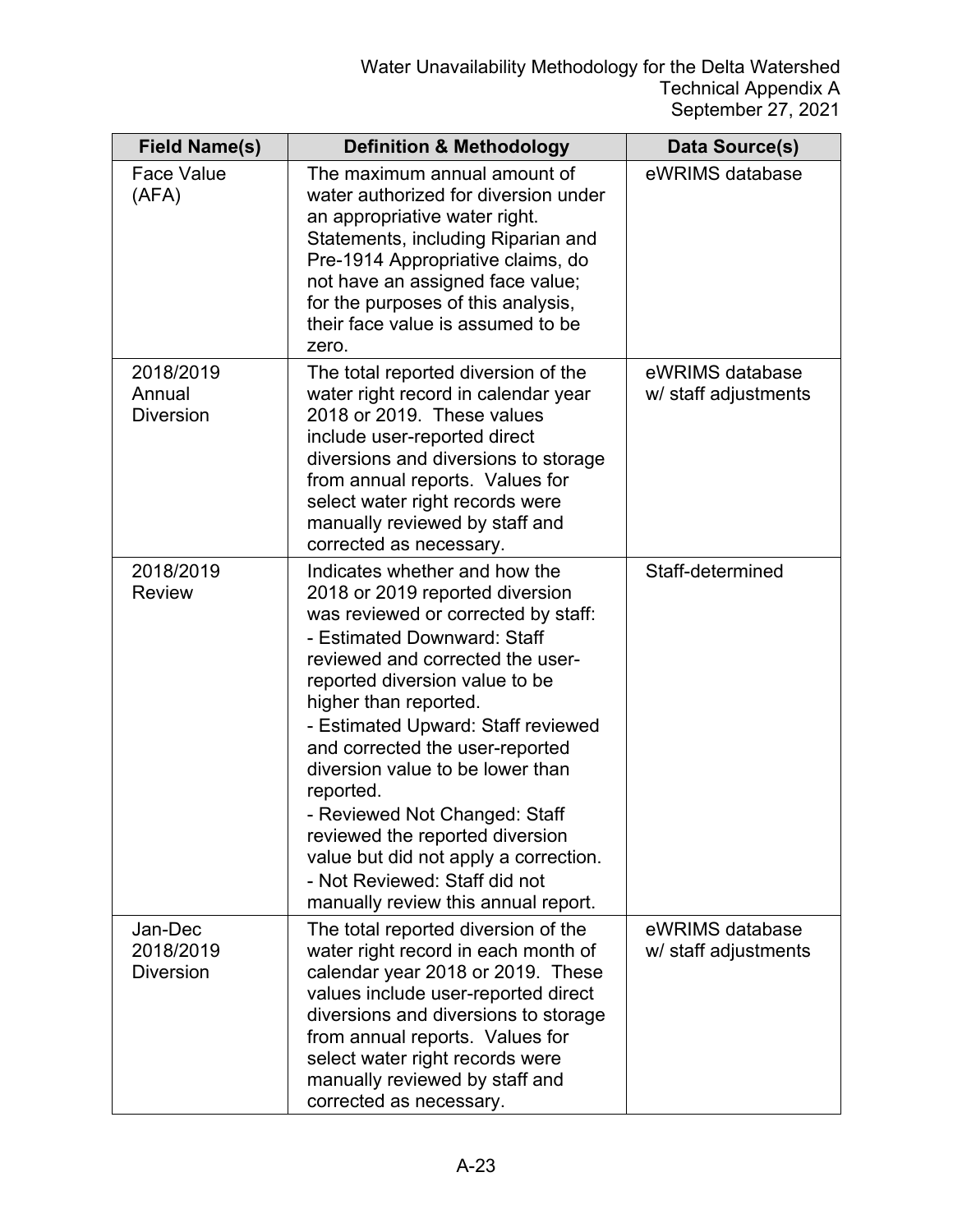## **Demand Factors**

This tab contains monthly factors which are used to adjust demand data to account for return flows within each subwatershed on a monthly basis. Demand factors are calculated for each month in the Sacramento and San Joaquin River watersheds as the percent of diversion which returned as flow within the same month (Factor = Total Diversions / Total Return Flows) from May through September. Data used to determine the factors, which include return flows from both agricultural and municipal water uses, were sourced from CalSim 3 results published by DWR. Results from WY 2014 are used, as its hydrology most closely matches forecasts for the remainder of WY 2021.

All values in the Demand Factor table are given as multipliers (i.e., a demand factor of 0.6 means that the analysis will reduce demands within the given subwatershed in the given month by 40%). Demand values in the analysis are adjusted by multiplying monthly demand for a given water right or claim by the monthly factor for the appropriate subwatershed where it diverts. The 2021 Methodology currently only applies demand factors to reduce demands within lower valley portions of the Delta watershed (the Sacramento Bend, Upper Sacramento Valley, Sacramento Valley Floor, and San Joaquin Valley Floor subwatersheds) because return flows from diversions within headwater subwatersheds are not expected to be available within the same subwatershed (i.e., they return further downstream on the valley floor). Demand adjustments are done in the Demand Separated tab of the spreadsheet (see next section).

## **Demand Separated**

This tab contains monthly demand data for water rights and claims in the Delta watershed, which are modified from the Demand tab (see previous section) to account for return flows and water rights with points of diversion (PODs) in multiple subwatersheds. This demand separation is necessary because annual water right reports, and thus the data in the Demand tab of the spreadsheet, are provided for each water right record rather than each POD. While the data necessary to separate demands originated from the Division's eWRIMS database, staff judgement is required to develop the Demand Weights listed in this tab based on the nature of PODs associated with each right. Demand adjustments to account for return flows are sourced from the Demand Factors tab of the spreadsheet. Each row quantifies monthly demands from a single water right or claim's POD(s) within a single HUC8.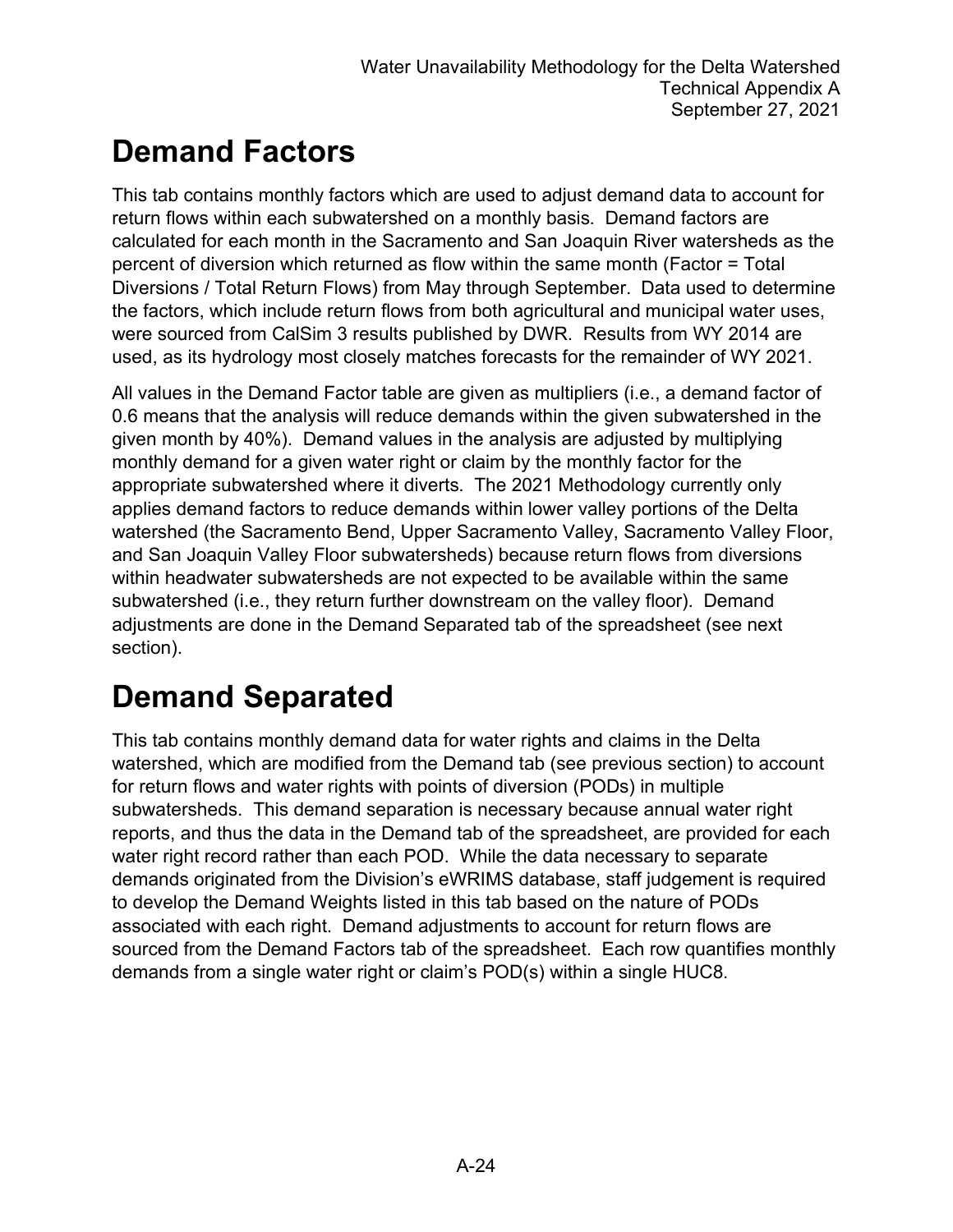| <b>Field Name(s)</b>              | <b>Definition &amp; Methodology</b>                                                                                                                                                                                                                                                                                                                                                                                                                                                                                                                                                                                                                                                                                                                                                                                                                                    | <b>Data</b><br>Source(s)                      |
|-----------------------------------|------------------------------------------------------------------------------------------------------------------------------------------------------------------------------------------------------------------------------------------------------------------------------------------------------------------------------------------------------------------------------------------------------------------------------------------------------------------------------------------------------------------------------------------------------------------------------------------------------------------------------------------------------------------------------------------------------------------------------------------------------------------------------------------------------------------------------------------------------------------------|-----------------------------------------------|
| <b>Application ID</b>             | Application ID of the water right or claim,<br>sourced from the Demand tab. Water<br>rights with PODs in multiple HUC8s are<br>split into multiple rows, one for each<br>HUC8.                                                                                                                                                                                                                                                                                                                                                                                                                                                                                                                                                                                                                                                                                         | eWRIMS<br>database                            |
| <b>Water Right</b><br><b>Type</b> | Water right or claim type, sourced from the<br>Demand tab:<br>- Appropriative: A post-1914 appropriative<br>water right pursuant to a permit or license<br>from the Board.<br>- Statement of Div[ersion] and Use<br>(Riparian): A riparian water right claim.<br>- Statement of Div[ersion] and Use<br>(Riparian or Pre-1914): A riparian and/or<br>pre-1914 appropriative water right claim.<br>- Statement of Div[ersion] and Use (Pre-<br>1914): A pre-1914 appropriative water<br>right claim.<br>- Statement of Div[ersion] and Use<br>(Reserved): A federal reserved water right<br>claim.<br>- Statement of Div[ersion] and Use<br>(Other): Any other category of water right<br>claim (e.g. court decreed/adjudicated or<br>contract/agreement).<br>- Statement of Div[ersion] and Use<br>(Unclassified): A water right claim with an<br>unspecified category. | eWRIMS<br>database w/<br>staff<br>adjustments |
| HUC <sub>8</sub>                  | The name of the Hydrologic Unit Code<br>Level 8 where demand in the row is<br>located. Water right or claim PODs are<br>automatically assigned a HUC8 value in<br>eWRIMS based on their location. This tab<br>contains additional detail not found in the<br>Demand tab, splitting rights that have<br>PODs in multiple HUC8s into multiple<br>rows (one for each HUC8).                                                                                                                                                                                                                                                                                                                                                                                                                                                                                               | eWRIMS<br>database,<br><b>USGS WBD</b>        |
| Subwatershed                      | Subwatershed where demand in the row is<br>located. Sourced from the Subwatersheds<br>tab based on the HUC8 value.                                                                                                                                                                                                                                                                                                                                                                                                                                                                                                                                                                                                                                                                                                                                                     | Staff-<br>determined                          |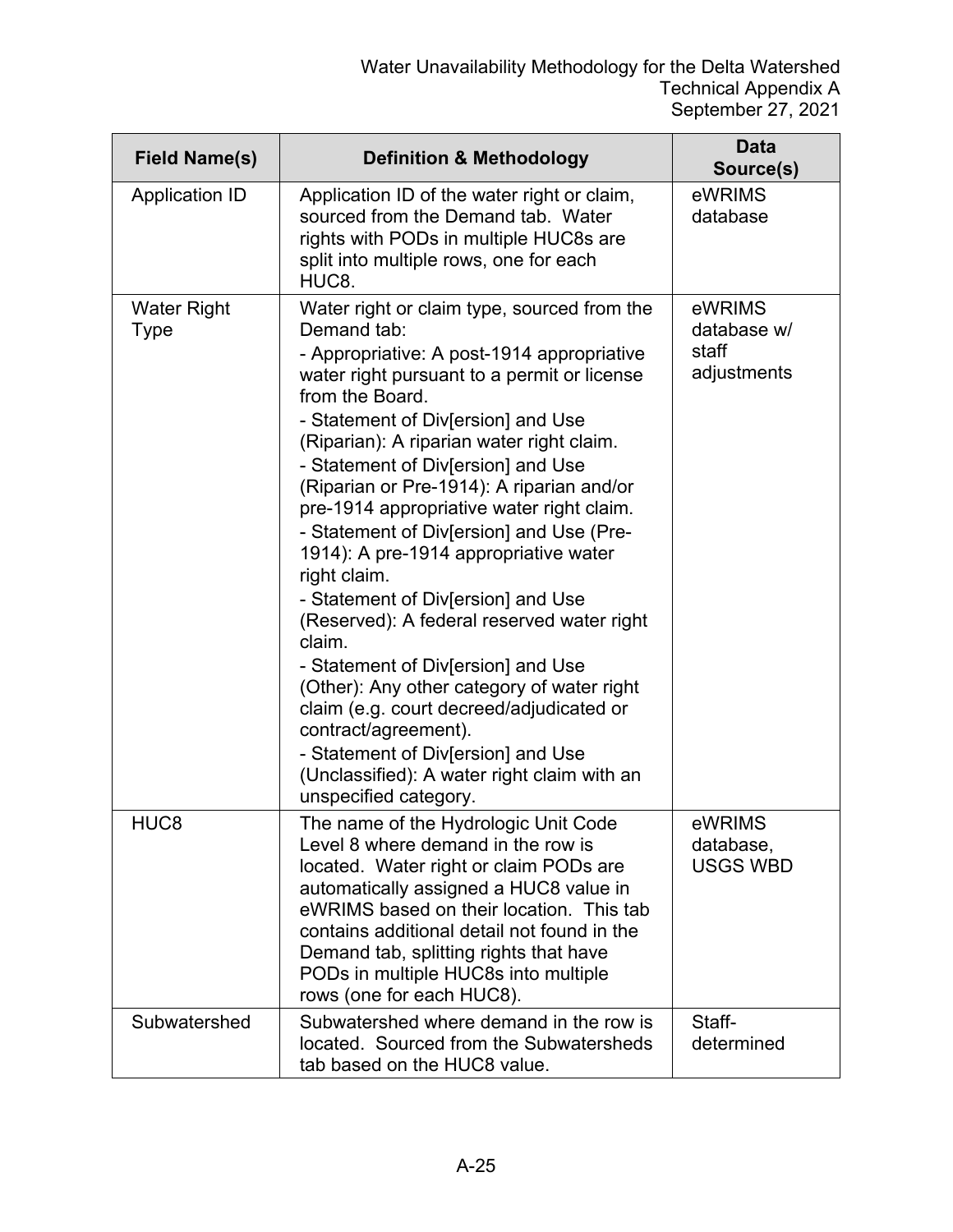| <b>Field Name(s)</b> | <b>Definition &amp; Methodology</b>                                                                                                                                                                                                                                                                                                                                                                                                                                                                                                                                                                                                                                                                                                       | <b>Data</b><br>Source(s)                      |
|----------------------|-------------------------------------------------------------------------------------------------------------------------------------------------------------------------------------------------------------------------------------------------------------------------------------------------------------------------------------------------------------------------------------------------------------------------------------------------------------------------------------------------------------------------------------------------------------------------------------------------------------------------------------------------------------------------------------------------------------------------------------------|-----------------------------------------------|
| Watershed            | The watershed in which the demand<br>occurs: the Sacramento River watershed<br>or the San Joaquin River watershed.<br>Sourced from the Subwatersheds tab<br>based on the HUC8 value.                                                                                                                                                                                                                                                                                                                                                                                                                                                                                                                                                      | eWRIMS<br>database,<br><b>USGS WBD</b>        |
| Legal Delta?         | Indicates if demand for that row occurs<br>within the Legal Delta (TRUE/FALSE).<br>Assigned in the eWRIMS database based<br>on the location of water right or claim<br>POD(s) and validated to ensure only rows<br>which account for Legal Delta demands<br>are flagged as TRUE. Statements<br>claiming only Riparian rights which are<br>located in the Legal Delta are marked as<br>FALSE (with a note in the Demand<br>Comment column) because these<br>demands are not prorated between<br>watersheds per Board Order WR 89-8<br>(see Watershed Viz and Watershed<br>Analysis sections).                                                                                                                                              | eWRIMS<br>database w/<br>staff<br>adjustments |
| <b>Priority Date</b> | The priority date of a water right or claim,<br>sourced from the Demand tab<br>(YYYY/MM/DD), with some exceptions:<br>- The priorities of Statements categorized<br>as "Riparian," "Riparian or Pre-1914," or<br>"Other" are marked as 'Riparian' because<br>the water right record does not contain<br>sufficient information to further<br>disaggregate their demands. They are<br>conservatively assumed to have a more<br>senior priority date than all appropriative<br>water rights and claims. <sup>1</sup><br>- Project rights listed in Board Decision<br>1641 (excepting 2 New Melones Project<br>rights, per Board Decision 1422) are<br>marked as 'Project' and assumed to be<br>junior to all other water rights and claims. | eWRIMS<br>database w/<br>staff<br>adjustments |

<span id="page-25-0"></span> $1$  For claims within the Legal Delta, this categorization of colorable riparian claims is consistent with recent judicial decisions (see e.g., *Modesto Irrigation District v. Heather Robinson Tanaka*, 48 Cal.App.5th 898 (2020)) and with the legal principles described in a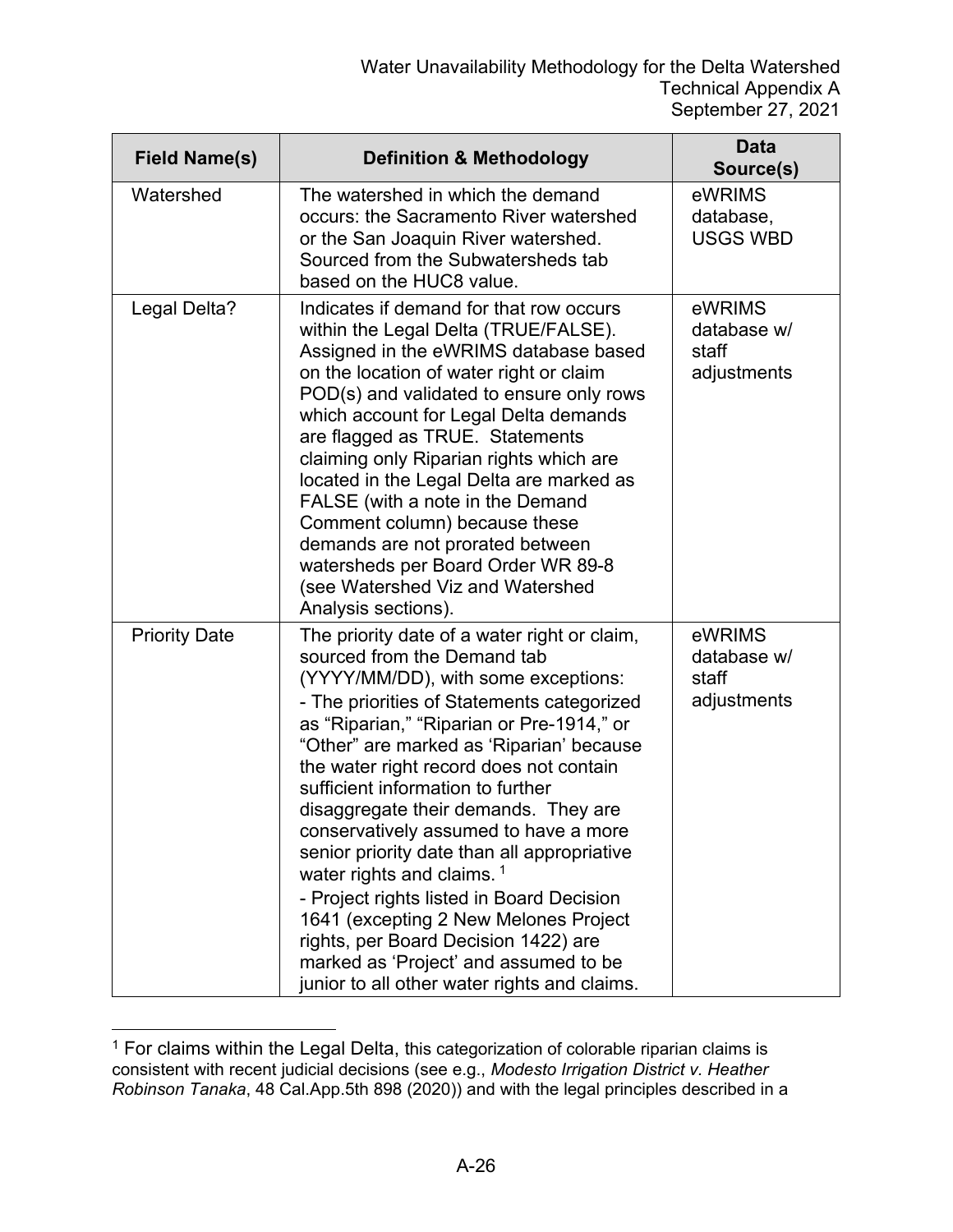| <b>Field Name(s)</b> | <b>Definition &amp; Methodology</b>                                                                                                                                                                                                                                                                                                                                                                                                                  | Data<br>Source(s)                             |
|----------------------|------------------------------------------------------------------------------------------------------------------------------------------------------------------------------------------------------------------------------------------------------------------------------------------------------------------------------------------------------------------------------------------------------------------------------------------------------|-----------------------------------------------|
| <b>Priority Year</b> | The year of the priority date, sourced from<br>the previous column. Riparian or Project<br>priorities are shown as blank.                                                                                                                                                                                                                                                                                                                            | eWRIMS<br>database w/<br>staff<br>adjustments |
| Demand<br>Weight     | The percent of the specified water right or<br>claim's demand which occurs within the<br>specified HUC8:<br>- Demand Weight = (number of PODs<br>within the respective HUC8) / (total<br>number of PODs). Only active PODs that<br>are not Points of Rediversion or Points of<br>Offstream Storage are considered in this<br>calculation.<br>- The sum of Demand Weights for most<br>water rights is equal to one (see exception<br>in next column). | Staff-<br>determined                          |

memorandum dated December 15, 2017 regarding Issues Related to Overlap between Pre-1914 and Riparian Water Right Claims in the Delta and available on the website of the Office of the Delta Watermaster (Overlap Memo).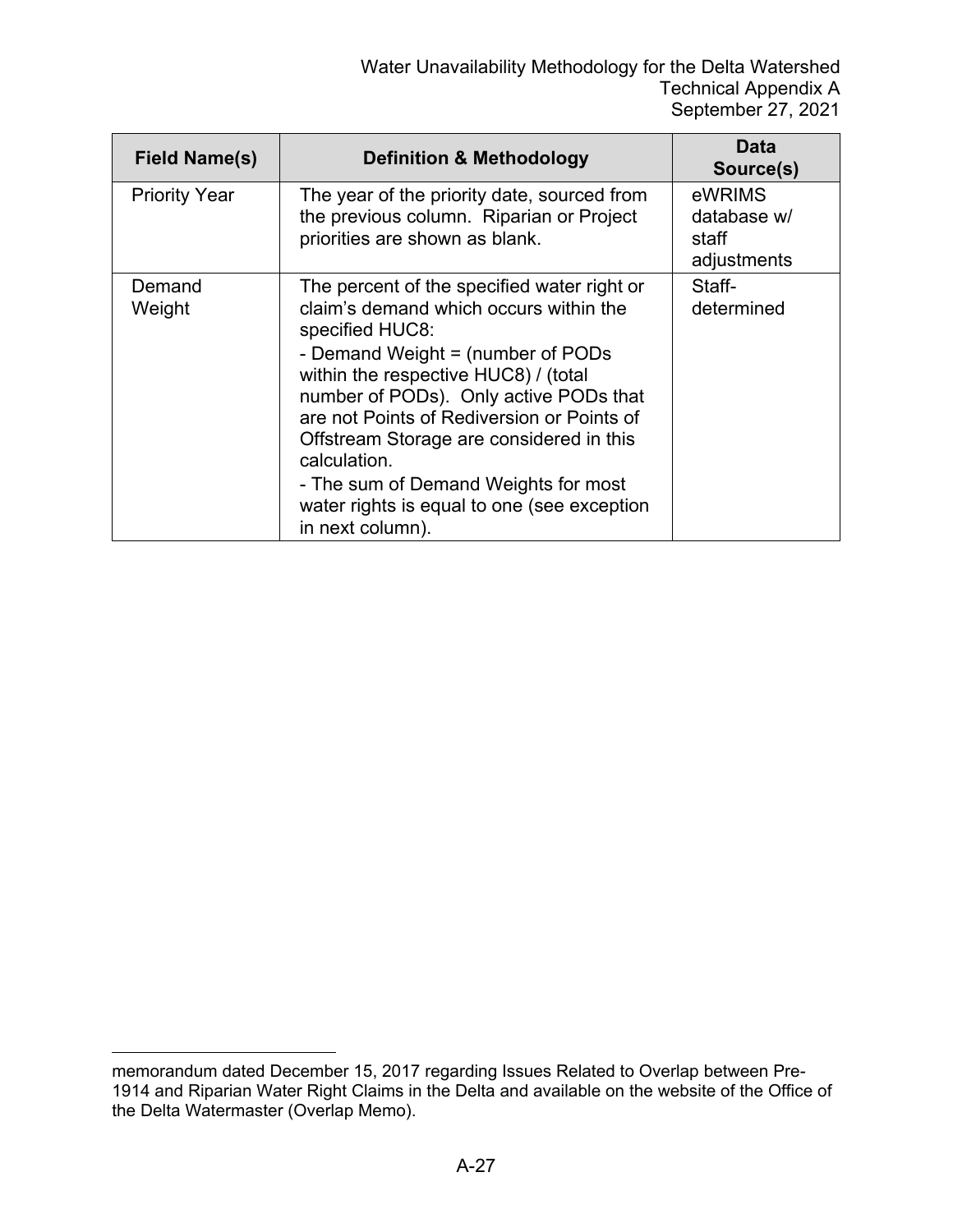| <b>Field Name(s)</b>              | <b>Definition &amp; Methodology</b>                                                                                                                                                                                                                                                                                                                                                                                                                                                                                                                                                                                                                                                                                                                                                                                                                                                                                                                                                             | <b>Data</b><br>Source(s) |
|-----------------------------------|-------------------------------------------------------------------------------------------------------------------------------------------------------------------------------------------------------------------------------------------------------------------------------------------------------------------------------------------------------------------------------------------------------------------------------------------------------------------------------------------------------------------------------------------------------------------------------------------------------------------------------------------------------------------------------------------------------------------------------------------------------------------------------------------------------------------------------------------------------------------------------------------------------------------------------------------------------------------------------------------------|--------------------------|
| Demand<br>Comment                 | Additional detail about the Demand<br>Weight or other aspects of the demand:<br>- Has POD(s) outside Delta watershed:<br>The water right has one or more<br>associated PODs which divert from<br>streams outside the Delta watershed (sum<br>of Demands Weights is less than one).<br>- In Legal Delta but not prorated between<br>watersheds: The POD in the specified<br>HUC8 is located within the Legal Delta but<br>is associated with a Statement claiming<br>only riparian rights. Per Board Order WR<br>89-8, the riparian demand is not prorated<br>between watersheds.<br>- Inactive: The POD in the specified HUC8<br>is not actively used (Demand Weight is<br>zero).<br>- Point of Rediversion/Offstream Storage:<br>The POD does not divert natural flow<br>(Demand Weight is zero).<br>- Project: The water right is listed in Board<br>Decision 1641, so its Priority Date is set to<br>'Project.' Also indicates actual water right<br>Priority Date, sourced from Demand tab. | Staff-<br>determined     |
| January-<br>December<br>2018/2019 | Monthly demands of the specified water<br>right or claim within the specified HUC8,<br>calculated as follows:<br>(Application ID Demand for month of 2018<br>or 2019, sourced from Demand tab) *<br>(Demand Factor for subwatershed and<br>month, sourced from Supply Adjust tab) *<br>(Demand Weight)                                                                                                                                                                                                                                                                                                                                                                                                                                                                                                                                                                                                                                                                                          | Calculated               |

### **Headwater Reductions**

This tab compiles supply and demand data from each subwatershed in the Delta watershed and: 1) reduces any demands that cannot be met in headwater subwatersheds so that they are not reflected in the watershed-wide analysis, and 2) removes both supply and demand for any headwater subwatersheds considered to be disconnected from the Delta watershed because local supplies are insufficient to meet all riparian demands. Supply data is sourced from the Supply Forecast tab of the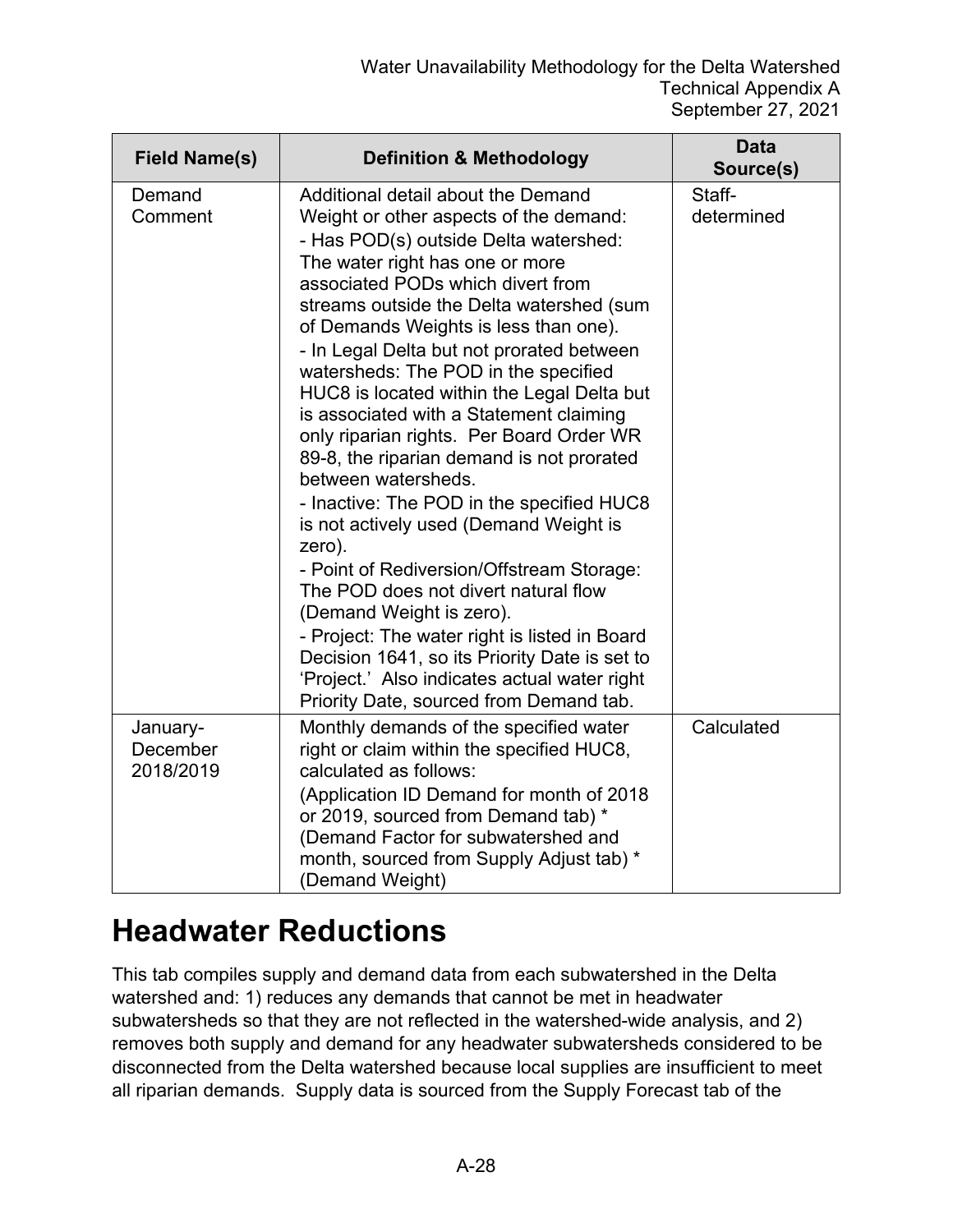spreadsheet, while demand data is sourced from the Demand Separated tab of the spreadsheet.

| <b>Field Name(s)</b>        | <b>Definition &amp; Methodology</b>                                                                                                                                                                                                                                                                                                                                                                                                                     | <b>Data</b><br>Source(s)                      |
|-----------------------------|---------------------------------------------------------------------------------------------------------------------------------------------------------------------------------------------------------------------------------------------------------------------------------------------------------------------------------------------------------------------------------------------------------------------------------------------------------|-----------------------------------------------|
| Subwatershed                | Smallest area over which water<br>unavailability is determined, based on one<br>or more HUC8s. Sourced from the<br>Demand Separated tab.                                                                                                                                                                                                                                                                                                                | Staff-<br>determined                          |
| Subwatershed<br><b>Type</b> | Subwatersheds are categorized as either -<br>'headwater' or 'lower' for the purpose of<br>this analysis:<br>- A headwater subwatershed contains<br>water demands which can only be met by<br>water supplies within the subwatershed<br>(i.e., there are no tributaries flowing into<br>the subwatershed).<br>- A lower subwatershed can receive water<br>supplies from outside its boundaries (i.e.,<br>it is located downstream of the<br>headwaters). | Staff-<br>determined                          |
| Watershed                   | The two primary river systems in the<br>Delta: Sacramento and San Joaquin.                                                                                                                                                                                                                                                                                                                                                                              | <b>USGS WBD</b>                               |
| MonthNum and<br>Month       | The calendar year month (either number<br>or three-letter abbreviation) of the<br>respective water supply and demand.                                                                                                                                                                                                                                                                                                                                   |                                               |
| Riparian<br>Demand 2018     | The sum of calendar year 2018 demand<br>for all Riparian water right claims (Water<br>Right Type = Riparian, 'Riparian or Pre-<br>1914,' or Other Statements) for the<br>respective subwatershed and month,<br>excluding demands in the Legal Delta.<br>Sourced from the Demand Separated tab.                                                                                                                                                          | eWRIMS<br>database w/<br>staff<br>adjustments |
| Pre-1914<br>Demand 2018     | The sum of calendar year 2018 demand<br>for all pre-1914 appropriative water right<br>claims (Water Right Type = Pre-1914 or<br>Unclassified Statements) for the<br>respective subwatershed, month, and<br>demand year, excluding demands in the<br>Legal Delta. Sourced from the Demand<br>Separated tab.                                                                                                                                              | eWRIMS<br>database w/<br>staff<br>adjustments |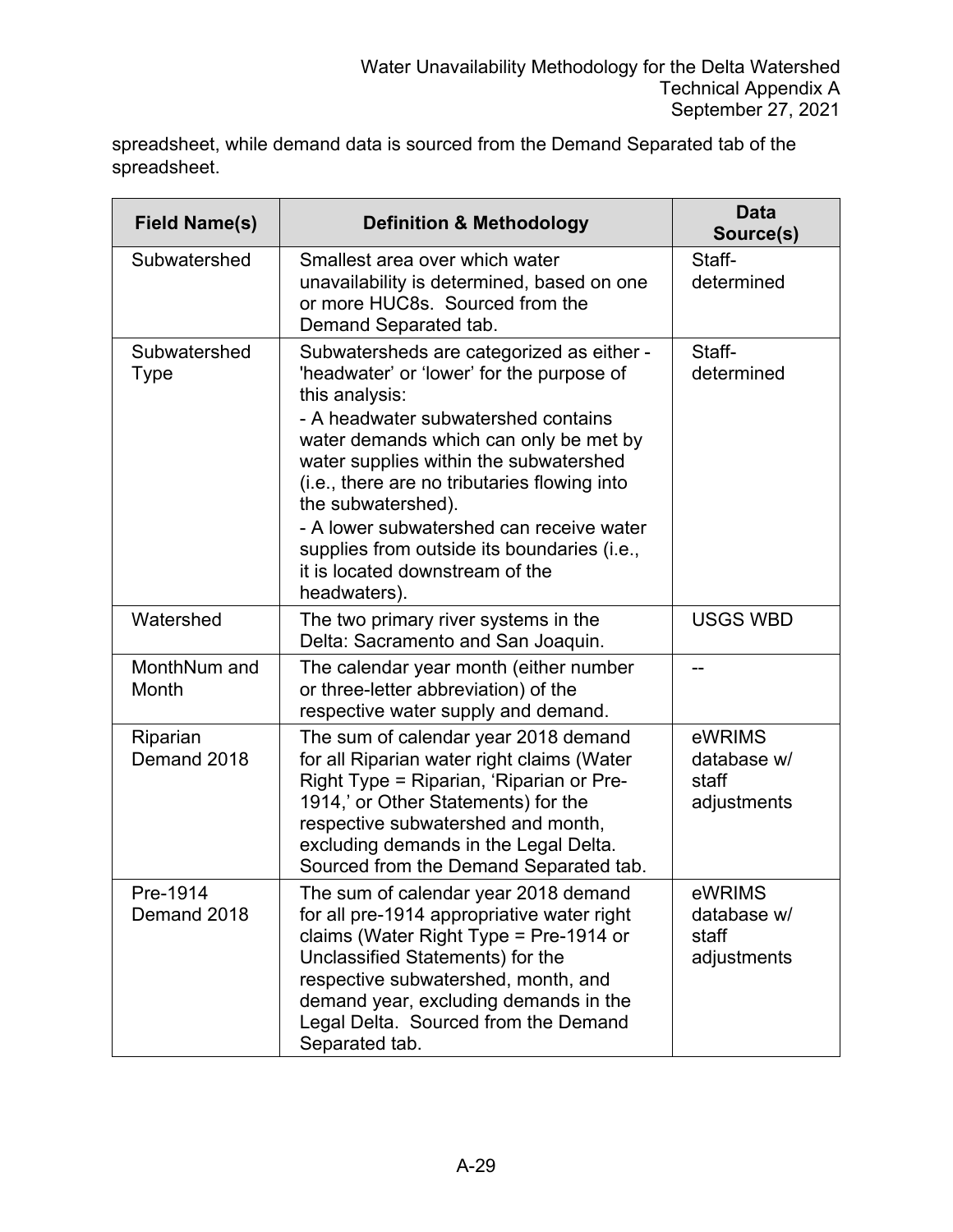| <b>Field Name(s)</b>                                                                                                 | <b>Definition &amp; Methodology</b>                                                                                                                                                                                                                                                                                                                                   | <b>Data</b><br>Source(s)                      |
|----------------------------------------------------------------------------------------------------------------------|-----------------------------------------------------------------------------------------------------------------------------------------------------------------------------------------------------------------------------------------------------------------------------------------------------------------------------------------------------------------------|-----------------------------------------------|
| 1914-1919,<br>1920s, 1930s,<br>1940s, 1950s,<br>1960s, 1970s,<br>1980s, 1990s,<br>2000s, and<br>2010s Demand<br>2018 | The sum of calendar year 2018 demand<br>for all Post-1914 Appropriative rights<br>(Water Right Type = Appropriative or<br>Reserved Statement) with a priority date<br>within the specified decade for the<br>respective subwatershed and month,<br>excluding demands in the Legal Delta.<br>Sourced from the Demand Separated tab.                                    | eWRIMS<br>database w/<br>staff<br>adjustments |
| Project<br>Demand 2018                                                                                               | The sum of calendar year 2018 demand<br>for all Project water rights which export<br>water outside the Delta watershed for the<br>respective subwatershed and month,<br>excluding demands in the Legal Delta.<br>Sourced from the Demand Separated tab.                                                                                                               | eWRIMS<br>database w/<br>staff<br>adjustments |
|                                                                                                                      | 2019 demand data is disaggregated in the same manner as 2018 demand data.                                                                                                                                                                                                                                                                                             |                                               |
| Supply<br>Forecast 10%,<br>50%, 90% or<br>99%<br>Exceedance                                                          | Supply for the respective subwatershed<br>and month. For past months, the actual<br>value from the Supply Past Monthly tab is<br>shown. For future months, the forecasted<br>supply with the respective exceedance<br>probability from the Supply Forecast tab is<br>shown.                                                                                           | CDEC, B-120,<br>CNRFC, staff<br>estimates     |
| Discontinuity?<br>(2018 Demand,<br>50%<br>Exceedance<br>Supply)                                                      | Whether a given headwater subwatershed<br>is considered disconnected from the Delta<br>watershed in a given month (Yes/No). A<br>headwater subwatershed is considered<br>disconnected when the supply (using the<br>90% exceedance forecast for future<br>months) is insufficient to meet the 2018<br>demands of all riparian claims of right in<br>the subwatershed. | Staff-<br>determined                          |
| 2018 Total<br>Demand                                                                                                 | The sum of 2018 all demand values for<br>the respective subwatershed and month.                                                                                                                                                                                                                                                                                       | Calculated                                    |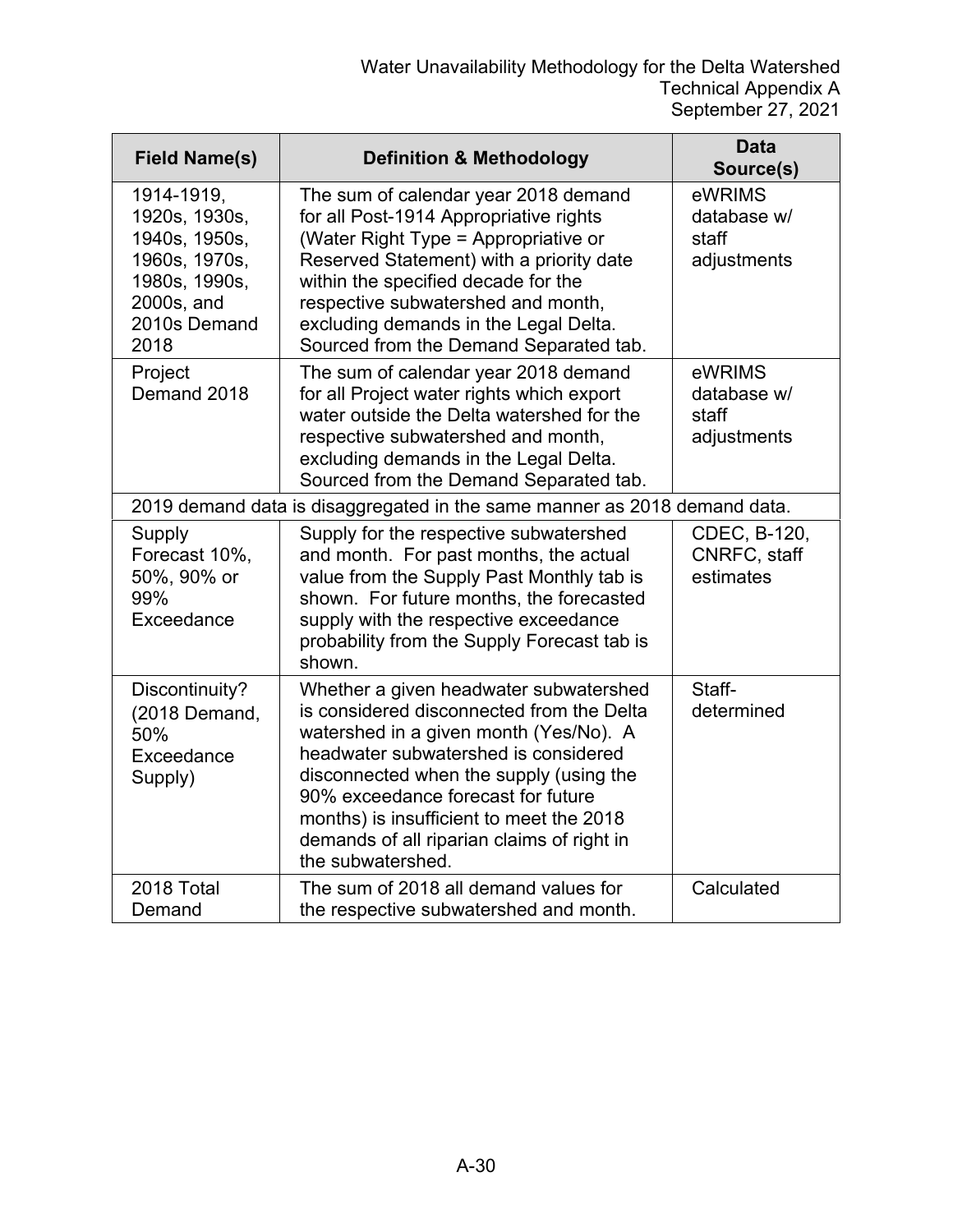| <b>Field Name(s)</b>                                                                                                                 | <b>Definition &amp; Methodology</b>                                                                                                                                                                                                                                                                                                                                                                           | <b>Data</b><br>Source(s)            |
|--------------------------------------------------------------------------------------------------------------------------------------|---------------------------------------------------------------------------------------------------------------------------------------------------------------------------------------------------------------------------------------------------------------------------------------------------------------------------------------------------------------------------------------------------------------|-------------------------------------|
| 2018 Reduced<br>Demand for<br>Discontinuity &<br>Unmet<br>Demand (50%<br>Exceedance<br>Supply)                                       | 2018 demands for the respective<br>subwatershed and month, eliminating any<br>demand which cannot physically be met<br>by available supply:<br>- In headwater subwatersheds, the lesser<br>of 2018 Total Demand or 50% Supply<br>Forecast 50% Exceedance.<br>- In disconnected headwater<br>subwatersheds, equal to zero.<br>- In lower subwatersheds, the 2018 Total<br>Demand (no reduction due to supply). | Calculated                          |
| as 2018 demand data.                                                                                                                 | 2019 demand data is summed and analyzed for discontinuity in the same manner                                                                                                                                                                                                                                                                                                                                  |                                     |
| Supply<br>Forecast 50%<br>Exceedance<br>with Headwater<br>Abandoned<br><b>Flow</b><br>Replacement                                    | Supply for the respective subwatershed<br>and month which contributes to the Delta<br>watershed. The greater of either the<br>Supply Forecast 50% Exceedance value<br>or the abandoned flow for the respective<br>subwatershed and month (sourced from<br>the Supply Adjust tab, converted to acre-<br>feet per month).                                                                                       | B-120,<br>CNRFC, staff<br>estimates |
| 2018/2019<br>Reduced<br>Supply for<br><b>Discontinuity</b><br>(50%<br>Exceedance<br>with<br>Abandoned<br><b>Flow</b><br>Replacement) | When discontinuity is found for the<br>respective subwatershed and month<br>based on demand data from the<br>respective year (i.e., Discontinuity? =<br>Yes), both supply and demand are<br>removed from the watershed-wide<br>analysis. This column sets supplies for<br>disconnected headwater subwatersheds<br>to zero.                                                                                    | Calculated                          |

### **Subwatershed Viz**

This tab compiles supply and demand data from each subwatershed in the Delta watershed to generate the interactive Headwater Subwatershed Analysis visualization at:

[https://www.waterboards.ca.gov/waterrights/water\\_issues/programs/drought/drought\\_to](https://www.waterboards.ca.gov/waterrights/water_issues/programs/drought/drought_tools_methods/delta_method.html) [ols\\_methods/delta\\_method.html](https://www.waterboards.ca.gov/waterrights/water_issues/programs/drought/drought_tools_methods/delta_method.html)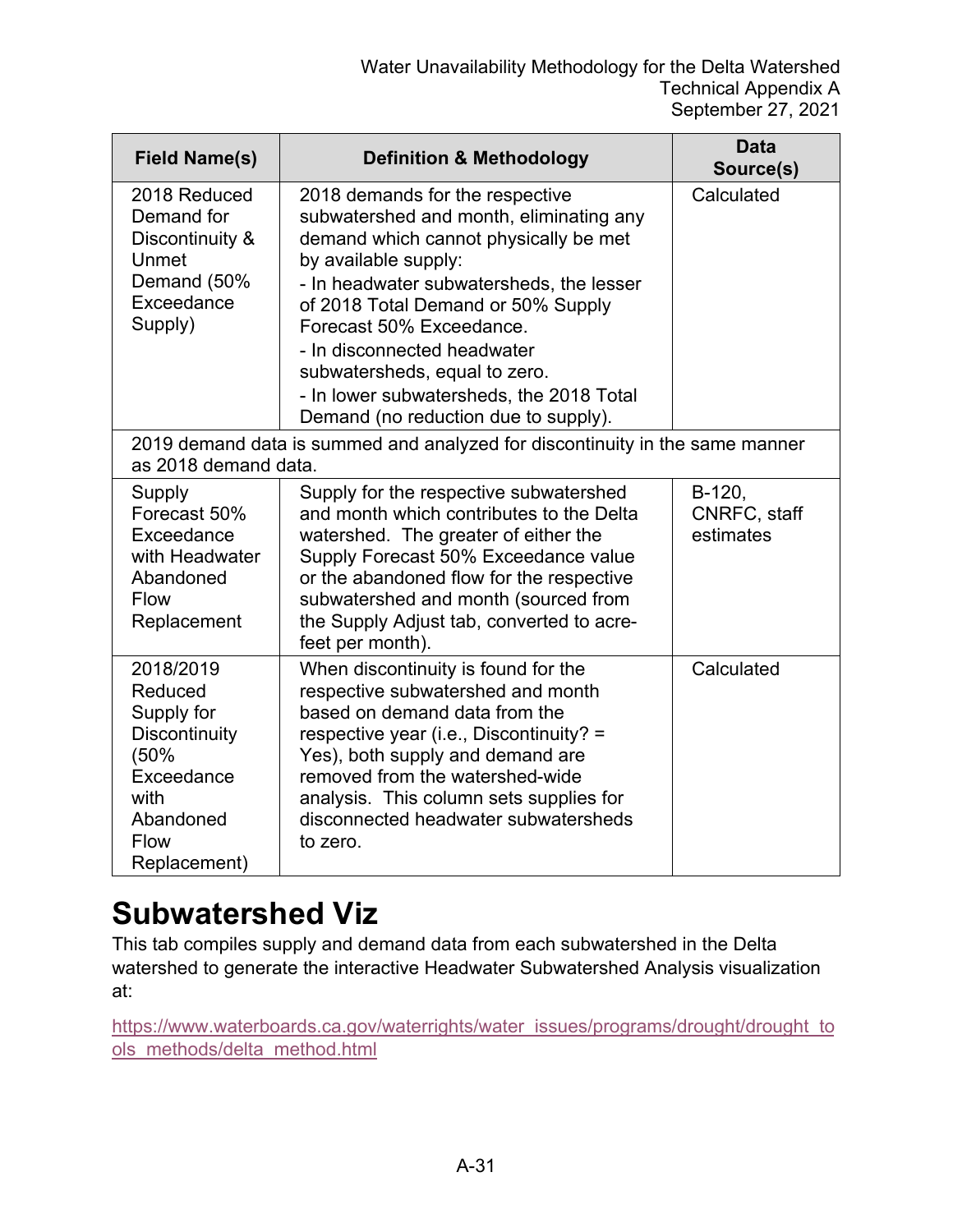| <b>Field Name(s)</b>  | <b>Definition &amp; Methodology</b>                                                                                                                                                                                                                                                                                                                                                                                                                      | Data Source(s)                 |
|-----------------------|----------------------------------------------------------------------------------------------------------------------------------------------------------------------------------------------------------------------------------------------------------------------------------------------------------------------------------------------------------------------------------------------------------------------------------------------------------|--------------------------------|
| Subwatershed          | Smallest area over which water<br>unavailability is determined, based on<br>one or more HUC8s. Sourced from the<br>Demand Separated tab.                                                                                                                                                                                                                                                                                                                 | Staff-determined               |
| Subwatershed<br>Type  | Subwatersheds are categorized as<br>either 'headwater' or 'lower' for the<br>purpose of this analysis:<br>- A headwater subwatershed contains<br>water demands which can only be met<br>by water supplies within the<br>subwatershed (i.e., there are no<br>tributaries flowing into the<br>subwatershed).<br>- A lower subwatershed can receive<br>water supplies from outside its<br>boundaries (i.e., it is located<br>downstream of the headwaters). | Staff-determined               |
| Watershed             | The two primary river systems in the<br>Delta: Sacramento and San Joaquin.                                                                                                                                                                                                                                                                                                                                                                               | <b>USGS WBD</b>                |
| MonthNum<br>and Month | The calendar year month (either<br>number or three-letter abbreviation) of<br>the respective water supply and<br>demand.                                                                                                                                                                                                                                                                                                                                 |                                |
| Discontinuity?        | Whether a given headwater<br>subwatershed is considered<br>disconnected from the Delta watershed<br>in a given month based on a given year<br>of demand data (Yes/No). Sourced<br>from the Discontinuity? column in the<br><b>Headwater Reductions tab.</b>                                                                                                                                                                                              | Staff-determined               |
| Demand Type           | Demand category, based on water<br>right or claim priority. Post-1914<br>appropriative demands are largely<br>separated by priority decade, except<br>for demand by the Central Valley<br>Project and the State Water Project<br>(Project Demand).                                                                                                                                                                                                       | eWRIMS w/ staff<br>adjustments |
| <b>Demand Year</b>    | Calendar year of demand data (2018)<br>or 2019).                                                                                                                                                                                                                                                                                                                                                                                                         | eWRIMS database                |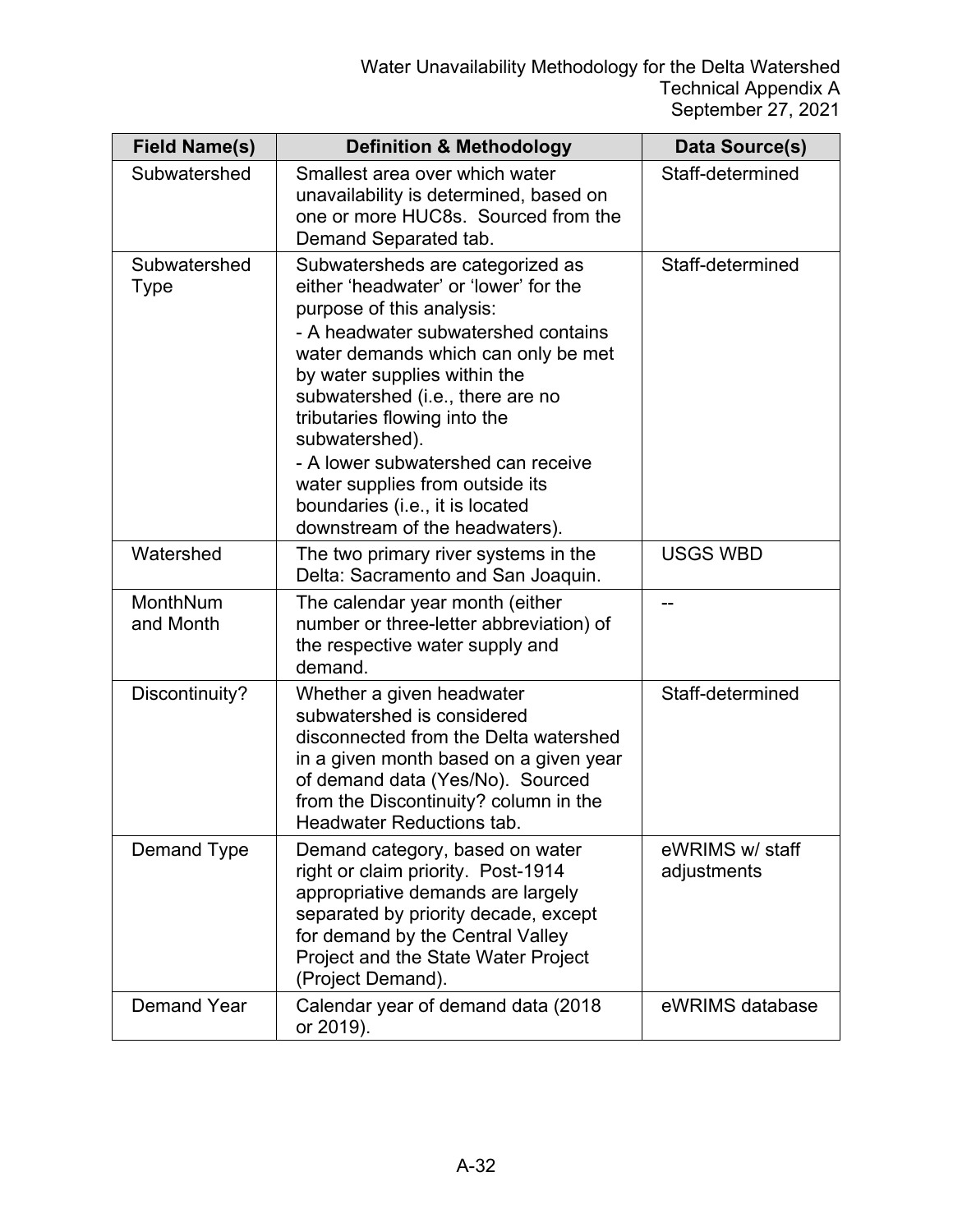| <b>Field Name(s)</b>                                              | <b>Definition &amp; Methodology</b>                                                                                                                                                                                                                                                                                                                                                                                                           | Data Source(s)                             |
|-------------------------------------------------------------------|-----------------------------------------------------------------------------------------------------------------------------------------------------------------------------------------------------------------------------------------------------------------------------------------------------------------------------------------------------------------------------------------------------------------------------------------------|--------------------------------------------|
| Demand                                                            | Monthly total demand for the<br>respective subwatershed, month,<br>demand year, and demand type, prior<br>to the elimination of unmet headwater<br>demand and demand in disconnected<br>subwatersheds. Sourced from the<br>Demand columns in the Headwater<br>Reductions tab.                                                                                                                                                                 | eWRIMS database<br>w/ staff<br>adjustments |
| <b>Demand After</b><br>Reduction<br>(90%<br>Exceedance<br>Supply) | Monthly demand for the respective<br>subwatershed, month, and demand<br>year, after unmet headwater demand<br>and demand in disconnected<br>subwatersheds are removed. If<br><b>Cumulative Demand exceeds the</b><br>available supply, the remaining supply<br>is credited towards the last added<br>(senior) demand type and later (junior)<br>demands are zero.                                                                             | Calculated                                 |
| 2021 Supply<br>10%, 50%<br>90%, and 99%<br>Exceedance             | Supply for the respective<br>subwatershed and month. For past<br>months, the actual value from the<br>Supply Past Monthly tab is shown. For<br>future months, the forecasted supply<br>with the respective exceedance<br>probability from the Supply Forecast<br>tab is shown (NOTE: supply is<br>available to all demand types by<br>priority; values are shown only in the<br>Riparian Demand rows due to Tableau<br>plotting limitations). | CDEC, B-120,<br>CNRFC, staff<br>estimates  |
| <b>Supply After</b><br>Reduction<br>(50%<br>Exceedance<br>Supply) | Monthly supply for the respective<br>subwatershed and month (past months<br>from the Supply Past Monthly tab,<br>future months from the Supply<br>Forecast tab). Set to zero if<br>Discontinuity? = Yes.                                                                                                                                                                                                                                      | Calculated                                 |
| Cumulative<br>Demand for<br>Subwatershed<br>& Month               | Total cumulative demand for the<br>respective subwatershed, month, and<br>demand year (used as an intermediate<br>calculation to inform the Demand After<br>Reduction value). Added from most<br>senior to most junior rights or claims.                                                                                                                                                                                                      | Calculated                                 |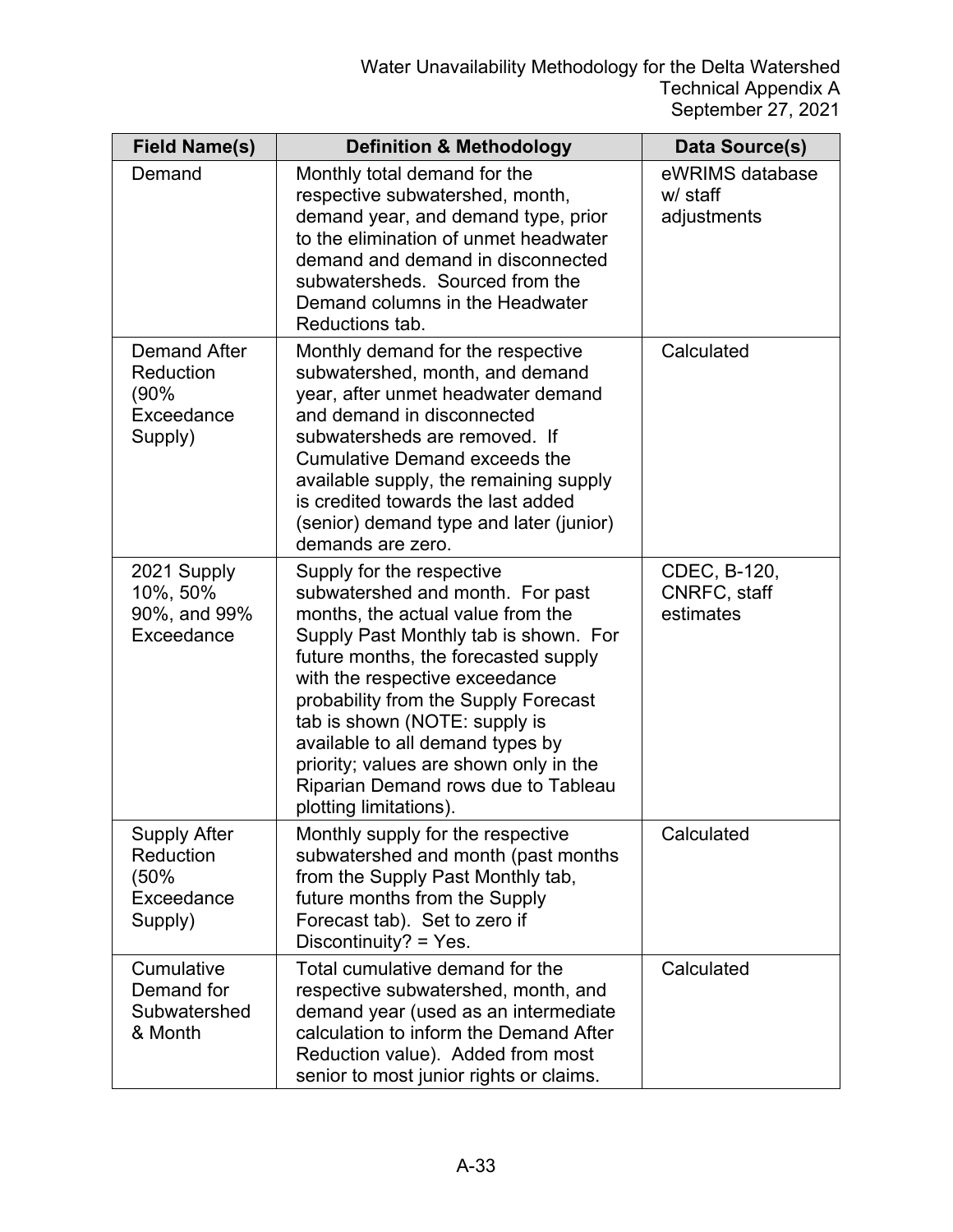| <b>Field Name(s)</b> | <b>Definition &amp; Methodology</b>     | Data Source(s) |
|----------------------|-----------------------------------------|----------------|
| Watershed            | Monthly supply statistics for the       | CDEC, B-120,   |
| Supply               | Sacramento River and San Joaquin        | CNRFC, staff   |
| Summary              | River watersheds. Sourced from the      | estimates      |
| Table                | Supply Past Monthly and Supply          |                |
| (Watershed,          | Forecast tabs to compare median         |                |
| MonthNum,            | hydrologic conditions of past wet years |                |
| Month, Supply        | and critically dry years to 50%         |                |
| Type, Supply)        | exceedance forecasts for 2021.          |                |

#### **Watershed Viz**

This tab compiles supply and demand data used to assess water unavailability at the watershed level. Formulas in this tab: 1) remove any demands that cannot be met in headwater subwatersheds, 2) remove both supply and demand for any disconnected headwater subwatersheds, and 3) distribute demand within the Legal Delta between the Sacramento River and the San Joaquin River watersheds before producing final supply and demand values that populate the interactive Watershed Analysis visualization at:

| Field Name(s)                             | <b>Definition &amp; Methodology</b>                                                                                                                                                                                                                                                                                                                                                                                                                                                                                            | Data Source(s) |
|-------------------------------------------|--------------------------------------------------------------------------------------------------------------------------------------------------------------------------------------------------------------------------------------------------------------------------------------------------------------------------------------------------------------------------------------------------------------------------------------------------------------------------------------------------------------------------------|----------------|
| Watershed                                 | The two primary river systems in the<br>Delta: Sacramento and San Joaquin.                                                                                                                                                                                                                                                                                                                                                                                                                                                     | USGS WBD       |
| MonthNum and<br>Month                     | The calendar year month of the respective<br>water supply and demand.                                                                                                                                                                                                                                                                                                                                                                                                                                                          |                |
| Delta<br>Watershed<br><b>Supply Ratio</b> | The percent of supply that the respective<br>watershed (Sacramento River or San<br>Joaquin River) contributes to the Delta<br>watershed in the respective month. Based<br>on 50% exceedance supply forecasts,<br>including the greater of FNF or<br>subwatershed abandoned flow, and<br>calculated after supplies from<br>disconnected subwatersheds are removed<br>based on demands for the respective<br>year. Sourced from the 2018 and 2019<br>Reduced Supply for Discontinuity columns<br>in the Headwater Reduction tab. | Calculated     |

[https://www.waterboards.ca.gov/waterrights/water\\_issues/programs/drought/drought\\_to](https://www.waterboards.ca.gov/waterrights/water_issues/programs/drought/drought_tools_methods/delta_method.html) [ols\\_methods/delta\\_method.html](https://www.waterboards.ca.gov/waterrights/water_issues/programs/drought/drought_tools_methods/delta_method.html)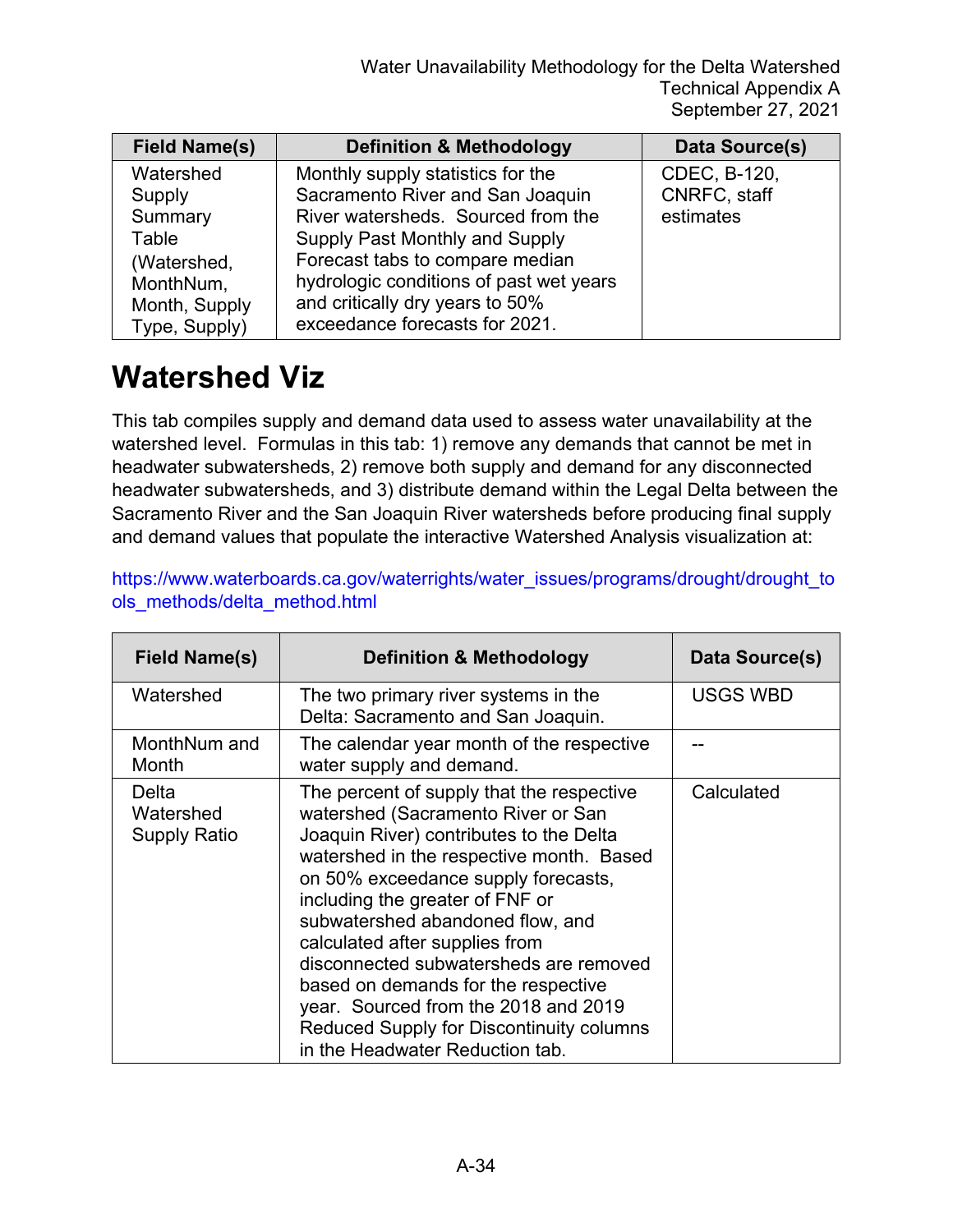| <b>Field Name(s)</b>                                       | <b>Definition &amp; Methodology</b>                                                                                                                                                                                                                                                                                                        | Data Source(s)                    |
|------------------------------------------------------------|--------------------------------------------------------------------------------------------------------------------------------------------------------------------------------------------------------------------------------------------------------------------------------------------------------------------------------------------|-----------------------------------|
| Demand Type                                                | Demand category, based on water right or<br>claim priority. Post-1914 appropriative<br>demands are largely separated by priority<br>decade, except for demand by the Central<br>Valley Project and the State Water Project<br>(Project Demand).                                                                                            | eWRIMS w/<br>staff<br>adjustments |
| <b>Demand Year</b>                                         | Calendar year of demand data (2018 or<br>2019).                                                                                                                                                                                                                                                                                            | eWRIMS<br>database                |
| Headwater<br>Demand<br>Reduction                           | The amount of demand removed from the<br>watershed-wide analysis due to reduction<br>of demands that cannot be met by<br>supplies in headwater subwatersheds.<br>Sourced from the Subwatershed Viz tab:<br>Headwater Demand Reduction = Demand<br>column - Demand after Reduction                                                          | Calculated                        |
| Demand w/o<br><b>Legal Delta</b><br>(Headwater<br>Reduced) | Total demand for the respective<br>watershed, month, and demand year,<br>excluding demand in the Legal Delta.<br>Sourced from the Demand Separated tab:<br>Demand w/o Legal Delta (Headwater<br>Reduced) = total watershed demand -<br>demand from PODs in the Legal Delta<br>(Legal Delta? = TRUE) - Headwater<br><b>Demand Reduction</b> | Calculated                        |
| Legal Delta<br>Demand                                      | Demand for PODs within the Legal Delta<br>(Legal Delta? = TRUE) for the respective<br>month and demand type. Sourced from<br>the Demand Separated tab.                                                                                                                                                                                     | eWRIMS w/<br>staff<br>adjustments |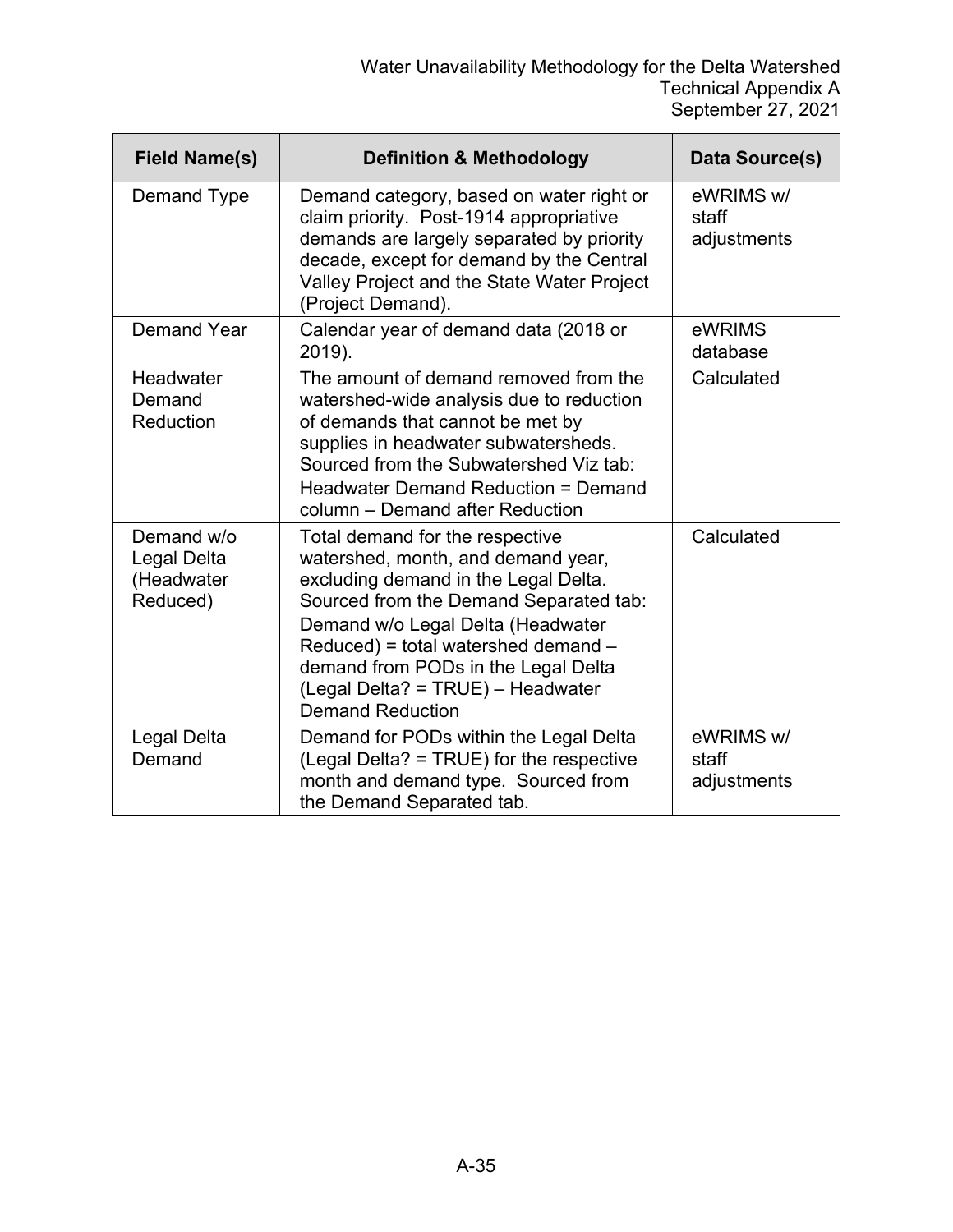| <b>Field Name(s)</b>                              | <b>Definition &amp; Methodology</b>                                                                                                                                                                                                                                                                                                                                                                                                                                                                                                                                                                                                                                                                                                                                                                                                                                                                                            | Data Source(s) |
|---------------------------------------------------|--------------------------------------------------------------------------------------------------------------------------------------------------------------------------------------------------------------------------------------------------------------------------------------------------------------------------------------------------------------------------------------------------------------------------------------------------------------------------------------------------------------------------------------------------------------------------------------------------------------------------------------------------------------------------------------------------------------------------------------------------------------------------------------------------------------------------------------------------------------------------------------------------------------------------------|----------------|
| Legal Delta<br>Demand<br>Prorated by<br>Watershed | Demand for PODs within the Legal Delta<br>(Legal Delta? = TRUE) for the respective<br>watershed, month, and demand type.<br>Legal Delta demands are prorated<br>between the Sacramento River and San<br>Joaquin River watersheds based on the<br>percent of supply that each contributes in<br>a given month (based on the 50%<br>exceedance supply forecast, accounting<br>for supply reductions due to disconnection<br>and the replacement of abandoned<br>instream flows in excess of subwatershed<br>$FNF$ ):<br>Prorated Legal Delta Demand by<br>Watershed = Delta Watershed Supply<br>Ratio * Legal Delta Demand<br>In other words, if the Sacramento River<br>watershed constitutes 80% of Delta<br>watershed supply in a given month, then<br>80% of Legal Delta demand is charged<br>against the Sacramento River watershed<br>supply for that month and 20% is charged<br>against the San Joaquin River watershed. | Calculated     |
| Total<br>Watershed<br>Demand                      | Total demand for the respective<br>watershed, month, and demand year after<br>Legal Delta demand has been prorated<br>between the two watersheds:<br>Total Watershed Demand = Demand w/o<br>Legal Delta (Headwater Reduced) + Legal<br>Delta Demand Prorated by Watershed                                                                                                                                                                                                                                                                                                                                                                                                                                                                                                                                                                                                                                                      | Calculated     |
| Total<br>Watershed<br>Supply                      | Total supply for the respective watershed<br>and month after excluding supply from<br>disconnected subwatersheds. Sourced<br>from the 2018 and 2019 Reduced Supply<br>for Discontinuity columns in the<br>Headwater Reduction tab (NOTE: supply<br>is available to all demand types by priority;<br>values are shown only in the Riparian<br>Demand rows due to Tableau plotting<br>limitations).                                                                                                                                                                                                                                                                                                                                                                                                                                                                                                                              | Calculated     |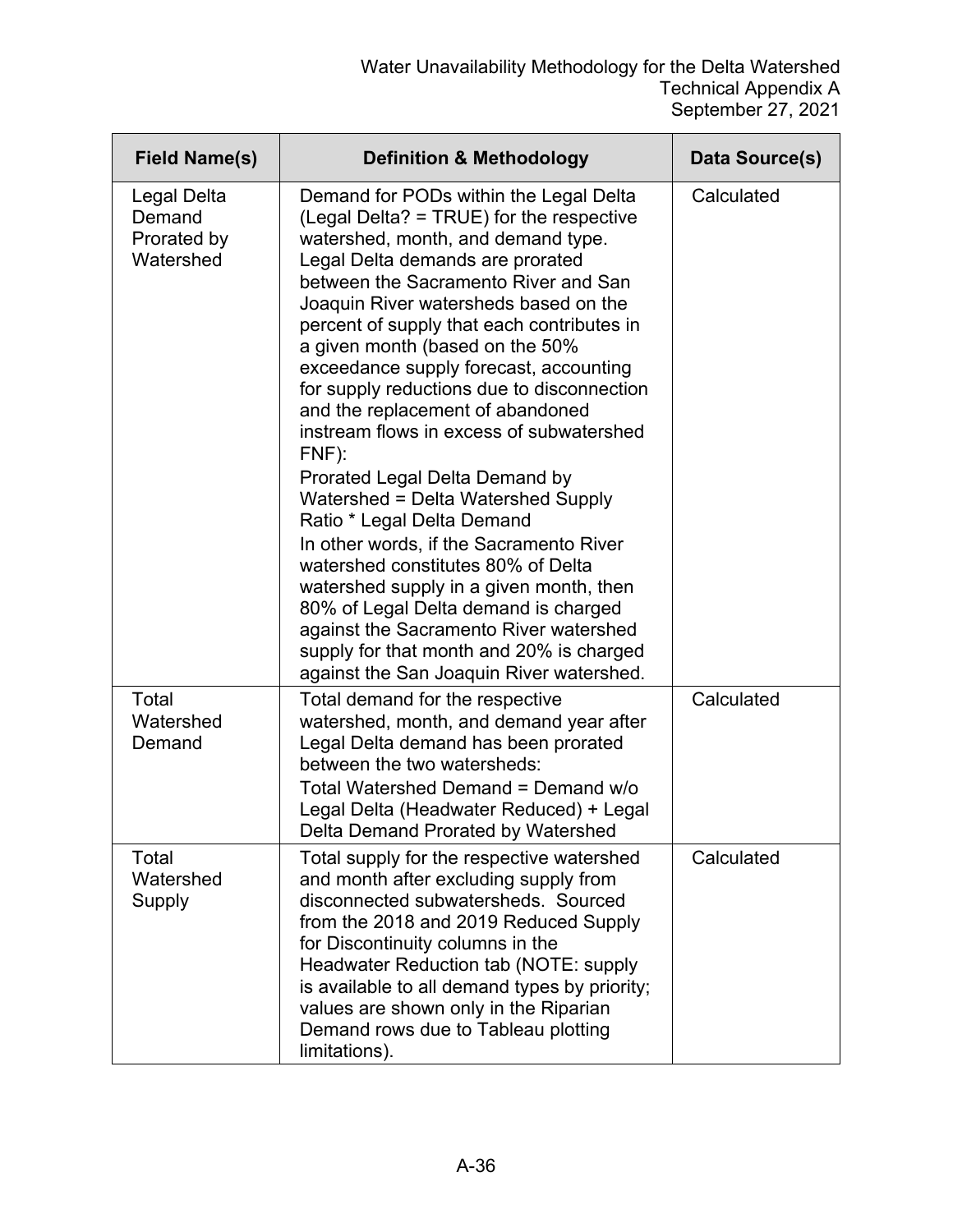## **Daily Supply Viz**

This tab compiles monthly supply data from the Supply Forecast tab and daily supply data from the Supply Daily Monitoring tab to produce a comparison between monthly forecasts and cumulative daily supply, which may be used to adjust the timing or scope of notices of water unavailability or curtailment orders. This data populates the interactive Watershed Analysis Weekly Supply Updates visualization at:

[https://www.waterboards.ca.gov/waterrights/water\\_issues/programs/drought/drought\\_to](https://www.waterboards.ca.gov/waterrights/water_issues/programs/drought/drought_tools_methods/delta_method.html) [ols\\_methods/delta\\_method.html](https://www.waterboards.ca.gov/waterrights/water_issues/programs/drought/drought_tools_methods/delta_method.html)

| <b>Field Name(s)</b>                                | <b>Definition &amp; Methodology</b>                                                                                                                                                                                                                                                                                                    | Data Source(s)                      |
|-----------------------------------------------------|----------------------------------------------------------------------------------------------------------------------------------------------------------------------------------------------------------------------------------------------------------------------------------------------------------------------------------------|-------------------------------------|
| Date                                                | Individual days of the current month.                                                                                                                                                                                                                                                                                                  |                                     |
| Watershed                                           | The two primary river systems in the<br>Delta: Sacramento and San Joaquin.                                                                                                                                                                                                                                                             | <b>USGS WBD</b>                     |
| Daily<br>Cumulative                                 | The cumulative total supply (sum of<br>respective date and all previous days of<br>the month) for the respective watershed,<br>in acre-feet. Equal to '#N/A' if supply data<br>are not available for all subwatersheds in<br>the respective watershed (i.e., dates in the<br>future). Sourced from the Supply Daily<br>Monitoring tab. | CDEC,<br>CNRFC, staff<br>estimates  |
| Fcast 99%,<br>90%, 75%,<br>50%, 25%, and<br>10% exc | Monthly forecasted supply for the<br>respective watershed and exceedance<br>probability, in acre-feet, Equal to the same<br>value for all days of the month in order to<br>plot as a horizontal line. Sourced from the<br>Supply Forecast tab.                                                                                         | B-120,<br>CNRFC, staff<br>estimates |

#### **Analysis Headwaters**

This tab contains a tabular version of the water supply and demand visualizations for 14 headwater subwatersheds in the Delta watershed. In each, past and forecasted supplies are used to determine water unavailability for each water right or claim in order of priority date. Rights or claims which are not expected to have water available to meet their demands due to limited local supplies are flagged for the receipt of a notice of water unavailability or curtailment order, and these unmet demands are excluded from the Watershed Analysis (see next section). If the Headwaters Analysis indicates that any Riparian claims of right (senior demands) would face water unavailability, all supplies and demands from that subwatershed are excluded from its respective Watershed Analysis. In other words, these streams are assumed to not have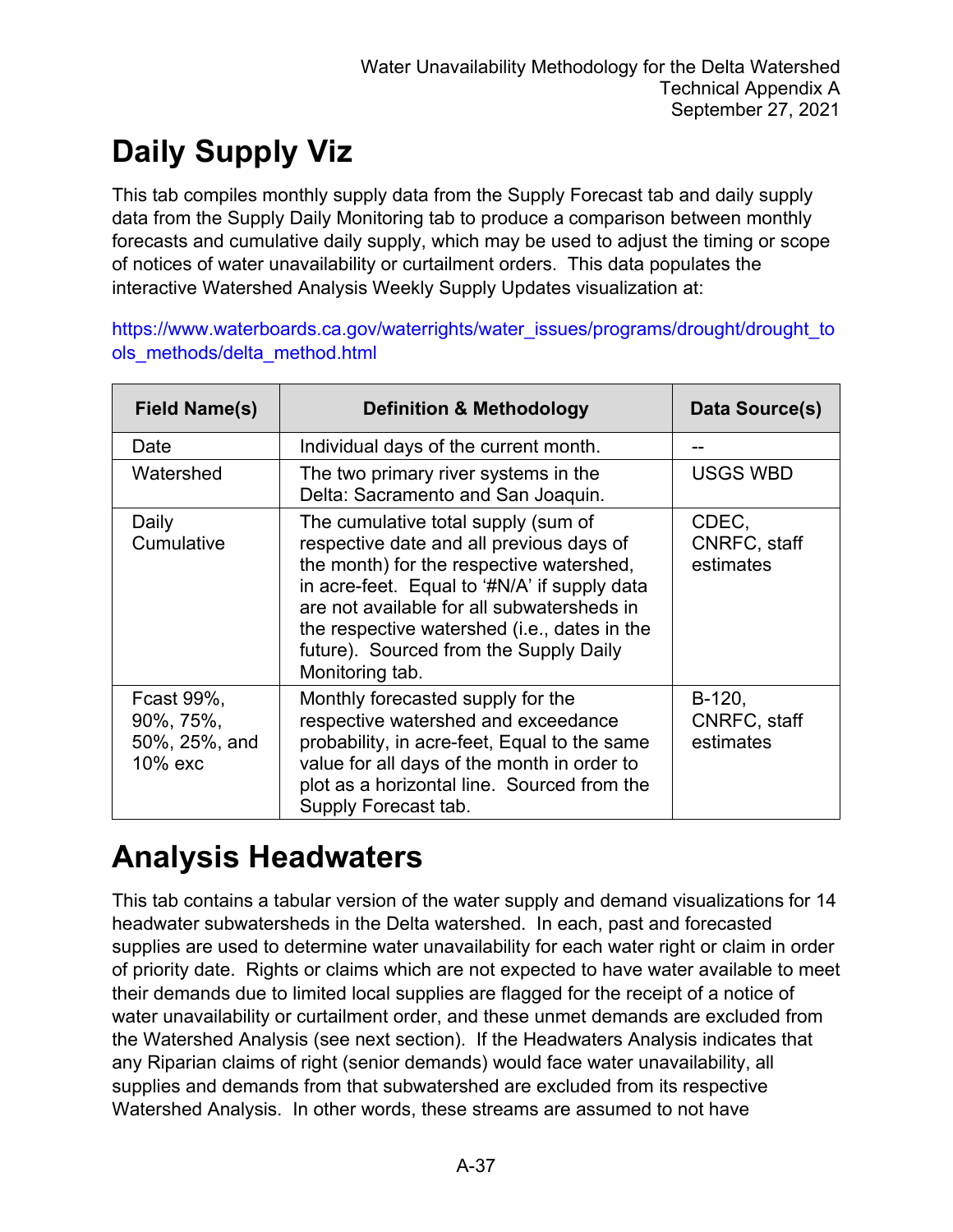connectivity to the Delta watershed due to senior demands exceeding all available water supplies.

This analysis is set-up for each headwater subwatershed as follows:

- 1. The water rights and claims listed in the Demand Separated tab of the spreadsheet are grouped by subwatershed.
- 2. Any rights or claims located in the Legal Delta (Legal Delta? = TRUE) are excluded; this only occurs in the furthest downstream reaches of the Putah Creek, Stanislaus River, Calaveras River, and Cosumnes River headwater subwatersheds. Water unavailability for these rights or claims is only analyzed in the Watershed Analysis, as they are assumed to have access to water from both the Sacramento and San Joaquin Rivers and not be limited by local supplies.
- 3. Any duplicate rights within each subwatershed are merged; this only occurs in the Sacramento River above Bend and Upper American River headwater subwatersheds, where there are rights that divert from multiple HUC8s within the same subwatershed.
- 4. Rights and claims within each subwatershed are sorted by priority date, with the most senior rights or claims first: Riparian, Pre-1914 Appropriative, Appropriative, Project (see the explanations of Statement assigned categories and priority assumptions in the Demand and Demand Separated sections). All Riparian claims of right are assumed to have senior priority over all pre-1914 appropriative claims, which are in turn assumed to have priority over all post-1914 appropriative rights.
- 5. On a monthly basis for each right or claim within a subwatershed, each of the following parameters is calculated or determined: demand, cumulative supply available, water unavailability (i.e., will this right or claim receive a notice of water unavailability or curtailment order?), demand met, and demand unmet.

This tab is grouped into sixteen tables. The fourteen tables on the left, separated by black rows, contain the analysis for each headwater subwatershed: Sacramento River above Bend, Stony Creek, Cache Creek, Upper Feather River, Yuba River, Bear River, Upper American River, Putah Creek, Upper San Joaquin River, Merced River, Tuolumne River, Stanislaus River, Calaveras River, and Cosumnes River.

The upper table on the right side of this tab indicates the supply forecast exceedance and monthly supply volumes used for each individual subwatershed, sourced from the Supply Forecast tab. The lower table on the right side of this tab indicates if any Riparian claims within each subwatershed faced water unavailability in each month (i.e., if the subwatershed's supplies and demands should be excluded from the Watershed Analysis due to lack of connectivity with the Delta watershed). These cells have conditional formatting to **highlight red** if the subwatershed lacks connectivity.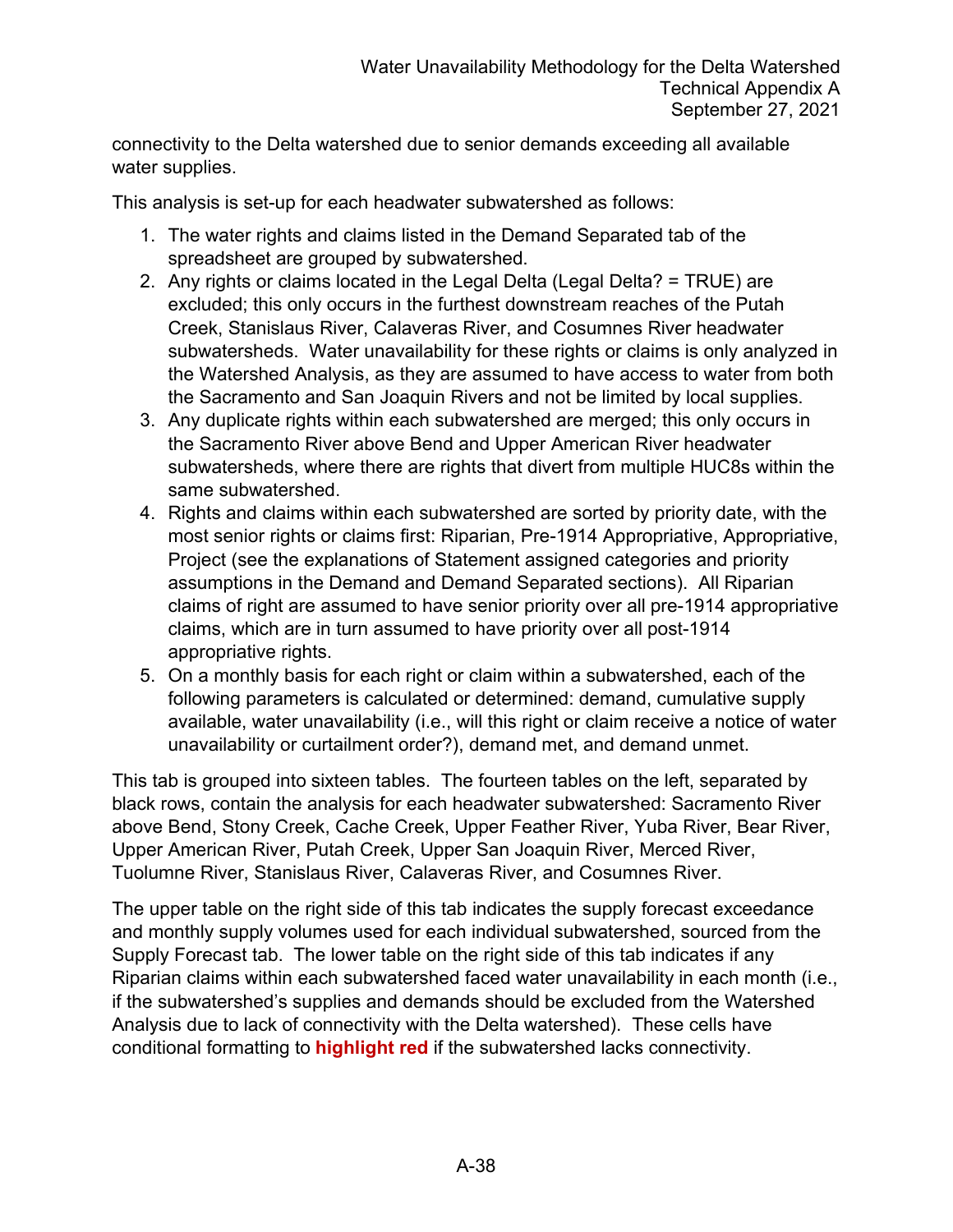NOTE: To save computation time, this tab contains largely static values. The first row of the top table (or the first two rows of the 2021 Supply Cumulative column), **highlighted in blue**, contain sample formulas described in detail in the table below.

| <b>Field Name(s)</b>              | <b>Definition &amp; Methodology</b>                                                                                                                                                                                                                                                                                                                                                                    | <b>Data</b><br>Source(s)                      |
|-----------------------------------|--------------------------------------------------------------------------------------------------------------------------------------------------------------------------------------------------------------------------------------------------------------------------------------------------------------------------------------------------------------------------------------------------------|-----------------------------------------------|
| Subwatershed                      | Smallest area over which water<br>unavailability is determined, based on one<br>or more HUC8s. This tab contains data<br>for only headwater subwatersheds (see<br>Subwatersheds section), sourced from the<br>Demand Separated tab.                                                                                                                                                                    | Staff-<br>determined                          |
| <b>Application ID</b>             | Application ID of each water right or claim,<br>sourced from the Demand Separated tab.<br>Any duplicate Application IDs within a<br>single subwatershed are merged.                                                                                                                                                                                                                                    | eWRIMS<br>database                            |
| <b>Primary Owner</b>              | Name of the primary owner of the water<br>right or claim, sourced from the Demand<br>tab.                                                                                                                                                                                                                                                                                                              | eWRIMS<br>database                            |
| <b>Water Right</b><br><b>Type</b> | Water right or claim type, sourced from<br>the Demand tab: Appropriative or<br>Statement of Div[ersion] and Use<br>(Riparian, 'Riparian or Pre-1914,'<br>Pre-1914, Reserved, Other, or<br>Unclassified).                                                                                                                                                                                               | eWRIMS<br>database w/<br>staff<br>adjustments |
| <b>Priority Date</b>              | The priority date of a water right or claim,<br>sourced from the Demand tab<br>(YYYY/MM/DD). Riparian, 'Riparian or<br>Pre-1914,' and Other Statements are<br>denoted as 'Riparian' priority and are<br>assumed to be senior to all other<br>demands, while Project rights listed in<br>Board Decision 1641 are denoted as<br>'Project' priority and are assumed to be<br>junior to all other demands. | eWRIMS<br>database w/<br>staff<br>adjustments |
| 2018 Demand,<br>Jan-Sep           | Monthly demands by each water right or<br>claim in the respective subwatershed,<br>summed from the Demand Separated tab.<br>Excludes any demands in the Legal Delta.                                                                                                                                                                                                                                   | eWRIMS<br>database w/<br>staff<br>adjustments |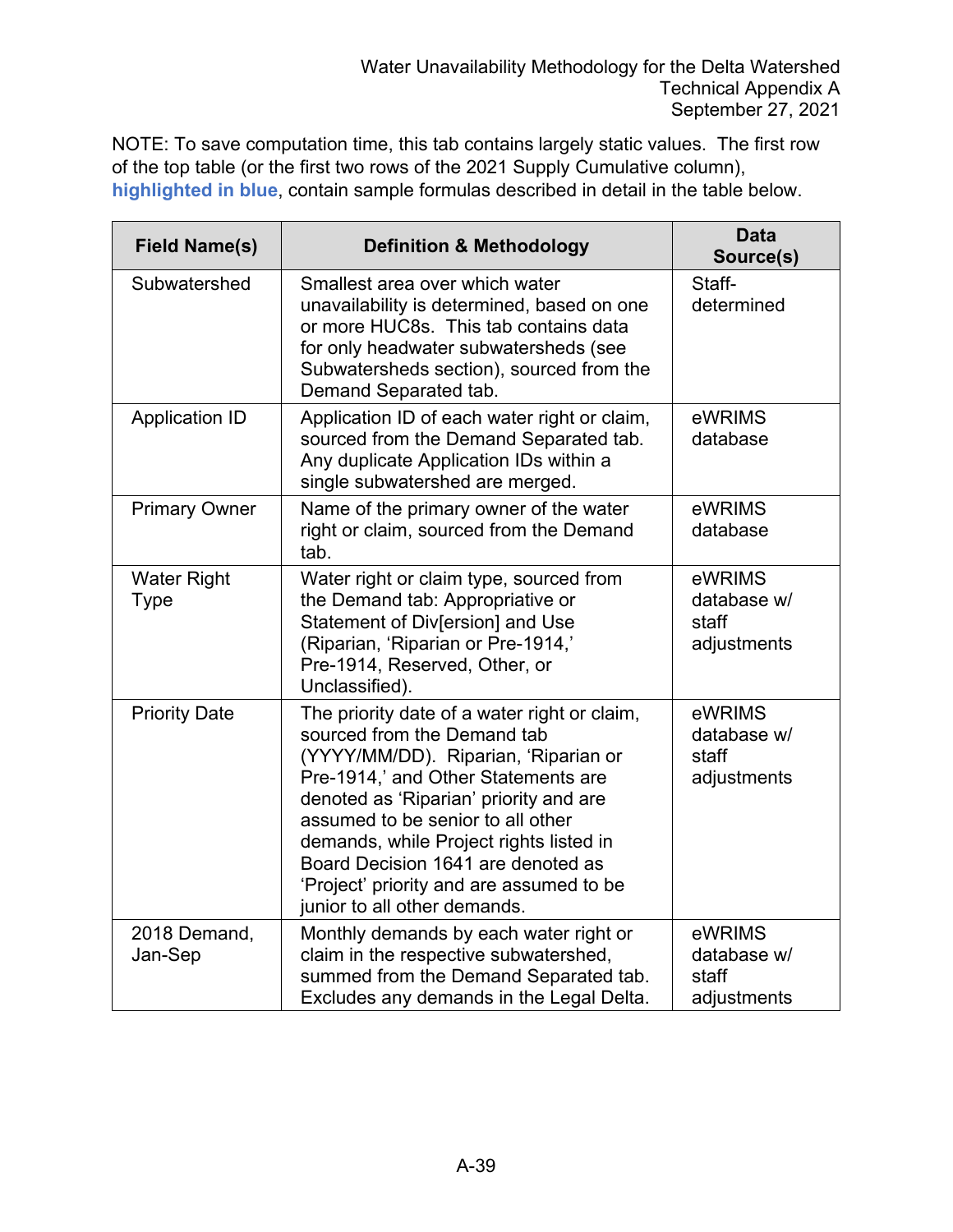| <b>Field Name(s)</b>                                               | <b>Definition &amp; Methodology</b>                                                                                                                                                                                                                                                                                                                                                                                                                                                                                                                                                                                                 | <b>Data</b><br>Source(s)                                           |
|--------------------------------------------------------------------|-------------------------------------------------------------------------------------------------------------------------------------------------------------------------------------------------------------------------------------------------------------------------------------------------------------------------------------------------------------------------------------------------------------------------------------------------------------------------------------------------------------------------------------------------------------------------------------------------------------------------------------|--------------------------------------------------------------------|
| 2021 Supply<br>Cumulative,<br>Jan-Sep                              | Available water supply to meet each water<br>right or claim's Demand, calculated as<br>follows:<br>- For the first water right or claim in each<br>subwatershed, equal to the<br>subwatershed's monthly supply from the<br>upper-right table in the spreadsheet.<br>- For the next water right or claim, the<br>Supply Cumulative available to the<br>previous right or claim minus the previous<br>right or claim's Demand Potentially Met in<br>Subwatershed (see below).<br>- Continued for each next junior water<br>right or claim, until all Demands are<br>accounted for or there is no remaining<br>water supply available. | CDEC, B-120,<br>CNRFC, staff<br>estimates,<br>staff-<br>determined |
| Curtailment in<br>Subwatershed?<br>Jan-Sep                         | If water is anticipated to be unavailable to<br>the respective water right or claim in the<br>respective month. Determined if Demand<br>exceeds Supply Cumulative<br>(TRUE/FALSE). These cells have<br>conditional formatting to highlight red if<br>water is unavailable for a given right or<br>claim and month.                                                                                                                                                                                                                                                                                                                  | Staff-<br>determined                                               |
| Demand<br><b>Potentially Met</b><br>in<br>Subwatershed,<br>Jan-Sep | Amount of each right or claim's Demand<br>which can be met by available supply<br>within a given month, calculated as<br>follows:<br>- If Supply Cumulative > Demand, equal to<br>Demand.<br>- If 0 < Supply Cumulative < Demand,<br>equal to Supply Cumulative (i.e.,<br>Curtailment in Subwatershed, but a<br>portion of Demand can be met).<br>- If Supply Cumulative $= 0$ , equal to zero<br>(i.e., Curtailment in Subwatershed).                                                                                                                                                                                              | Calculated                                                         |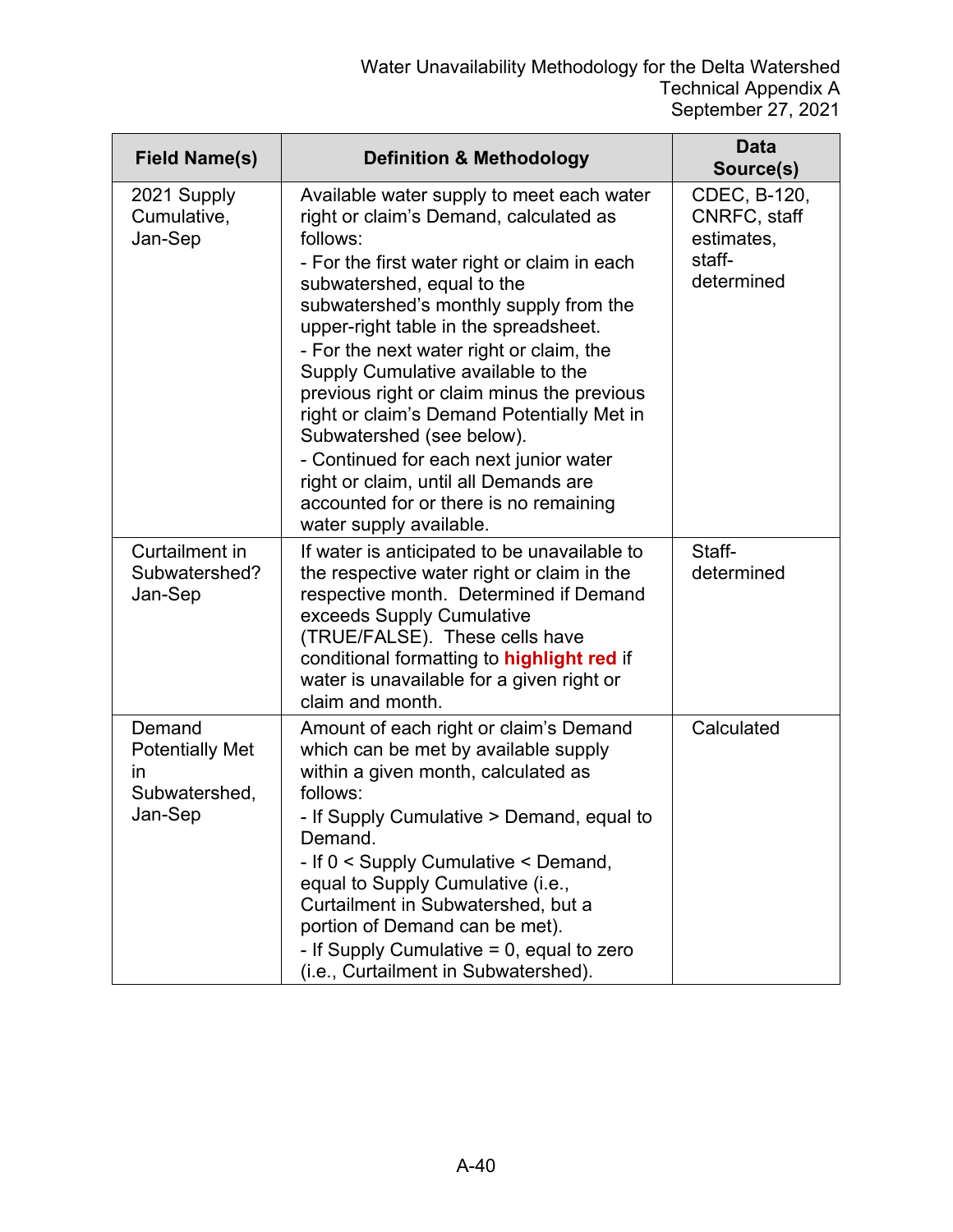| <b>Field Name(s)</b>                           | <b>Definition &amp; Methodology</b>                                                                                                                                                                                                                                                                                                                       | Data<br>Source(s) |
|------------------------------------------------|-----------------------------------------------------------------------------------------------------------------------------------------------------------------------------------------------------------------------------------------------------------------------------------------------------------------------------------------------------------|-------------------|
| Demand<br>Unmet in<br>Subwatershed,<br>Jan-Sep | Amount of each right or claim's Demand<br>which cannot be met by available water<br>supply within a given month, calculated as<br>follows:<br>- If Demand Potentially Met = Demand,<br>equal to zero.<br>- If Demand Potentially Met < Demand,<br>equal to Demand - Demand Potentially<br>Met.<br>- If Demand Potentially Met $= 0$ , equal to<br>Demand. | Calculated        |

#### **Analysis Watersheds**

This tab contains a tabular version of the Sacramento and San Joaquin Watershed-wide water supply and demand visualizations. In each watershed, total forecasted supplies are used to determine water unavailability for each right or claim in order of priority date. Demands compared in this analysis include those in headwater subwatersheds which may be met by local supplies (see previous section), as well as all demands located in lower subwatersheds and within the Legal Delta. Rights or claims which are not expected to have water available to meet their demands are flagged for the receipt of a notice of water unavailability or curtailment order. This is in addition to those flagged for receipt of a notice of water unavailability or curtailments order in the Headwater Subwatershed Analysis; while there may be enough water present locally to meet a given demand, those supplies may not actually be available if they are needed to supply more senior rights or claims further downstream in the watershed. Headwater subwatersheds where not all senior demands (Priority Date = Riparian) can be met by available supplies have their supplies and demands removed from the Watershed Analysis.

This analysis is set-up for each watershed as follows:

- 1. The water rights and claims listed in the Demand Separated tab of the spreadsheet are grouped by watershed. Rights or claims within the Legal Delta (Legal Delta? = TRUE) are present in both watersheds so that they can be prorated to each based on available supplies.
- 2. Any duplicate rights within each subwatershed are merged; this occurs only in the Sacramento River above Bend, Upper American River, Upper Sacramento Valley, Sacramento Valley Floor, and San Joaquin Valley Floor subwatersheds, where some rights divert from multiple HUC8s within the same subwatershed.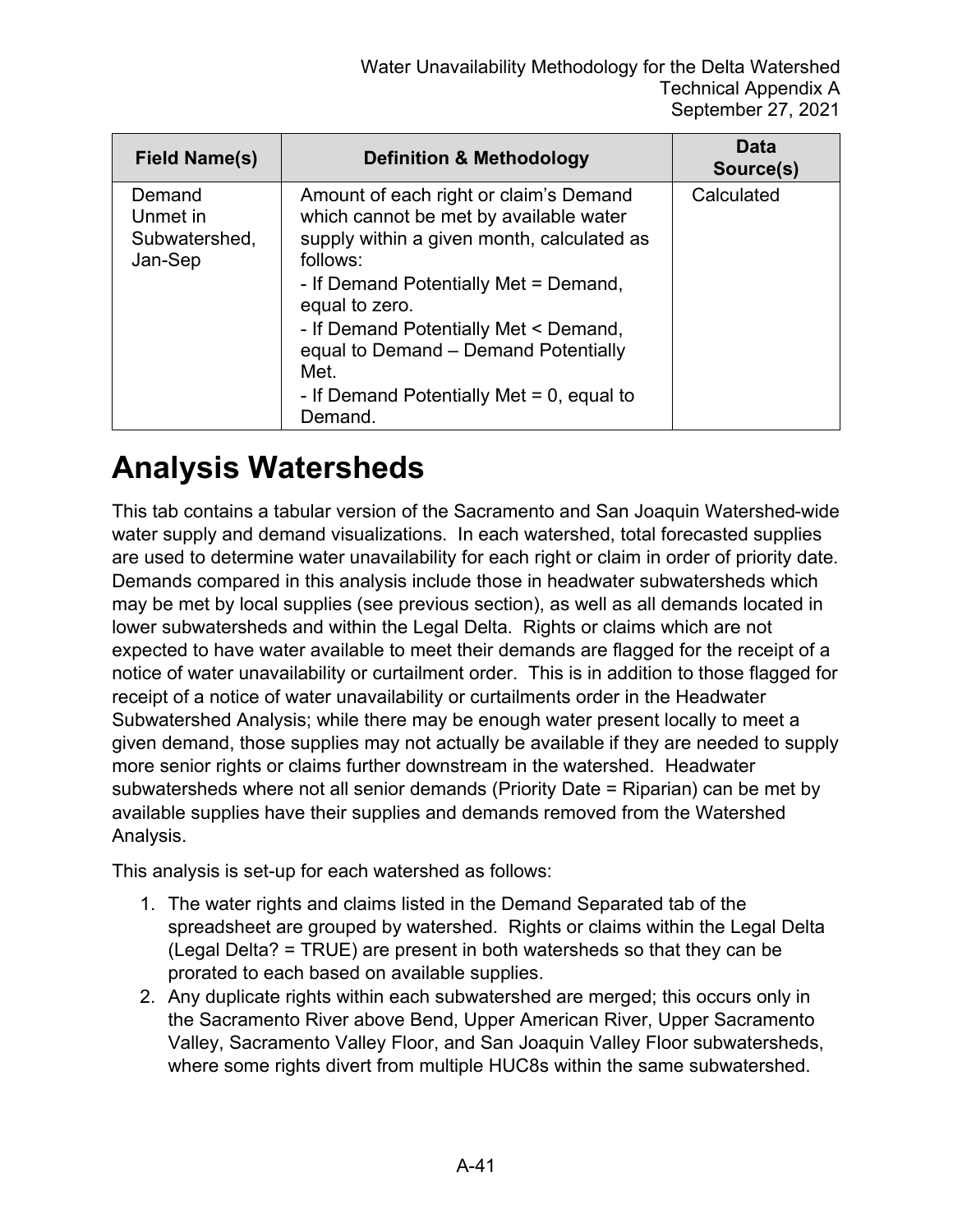- 3. Rights and claims within each subwatershed are sorted by priority date, with the most senior rights or claims first: Riparian, Pre-1914 Appropriative, Appropriative, Project (see the explanations of Statement assigned categories and priority assumptions in the Demand and Demand Separated sections). All Riparian claims of right are assumed to have senior priority over all pre-1914 appropriative claims, which are in turn assumed to have priority over all post-1914 appropriative rights.
- 4. On a monthly basis for each right or claim within a watershed, each of the following parameters is calculated or determined: demand (both total and headwater subwatershed demand which can potentially be met by local supplies), cumulative supply available, water unavailability (i.e., will this right or claim receive a notice of water unavailability or curtailment order?), demand met, and demand unmet.

This tab is grouped into five tables. The two tables on the left, separated by black rows, contain the analysis for the Sacramento and San Joaquin River watersheds. The upper table on the right side of this tab indicates the supply forecast exceedance and monthly supply volumes used for each individual subwatershed, which are summed to a total for each watershed. Monthly supply ratios for the Delta watershed are calculated for each watershed for the purpose of Legal Delta demand proration. If any headwater subwatersheds are determined to be disconnected (see below), their supply is shown as zero.

The middle table on the right side of this tab indicates any headwater subwatersheds whose supplies and demands were excluded if any Riparian claims were flagged for receipt of a notice of water unavailability or curtailment order (sourced from the Analysis Headwaters tab). These cells have conditional formatting to **highlight red** if the subwatershed was excluded.

The lower table on the right side of this tab indicates the priority date of the most senior right or claim in each subwatershed, as well as the Sacramento and San Joaquin watersheds and the Legal Delta as a whole, that will be under curtailment in the given month with a given supply volume (see the first table above). These cells will only display "Riparian" priority if the supply in the given headwater subwatershed for the given month is forecasted to be zero; they will display "All Pre-14" if all pre-1914 appropriative water right claims are under curtailment. Values of "Project" mean that one or more Project water rights (assumed to be the most junior in the Delta watershed) are under curtailment. These cells display "None" if no water rights or claims are under curtailment for the given subwatershed/watershed and month.

NOTE: To save computation time, this tab contains largely static values. The first row of the top table (or the first two rows of the 2021 Supply Cumulative column), **highlighted in blue**, contain sample formulas described in detail in the table below.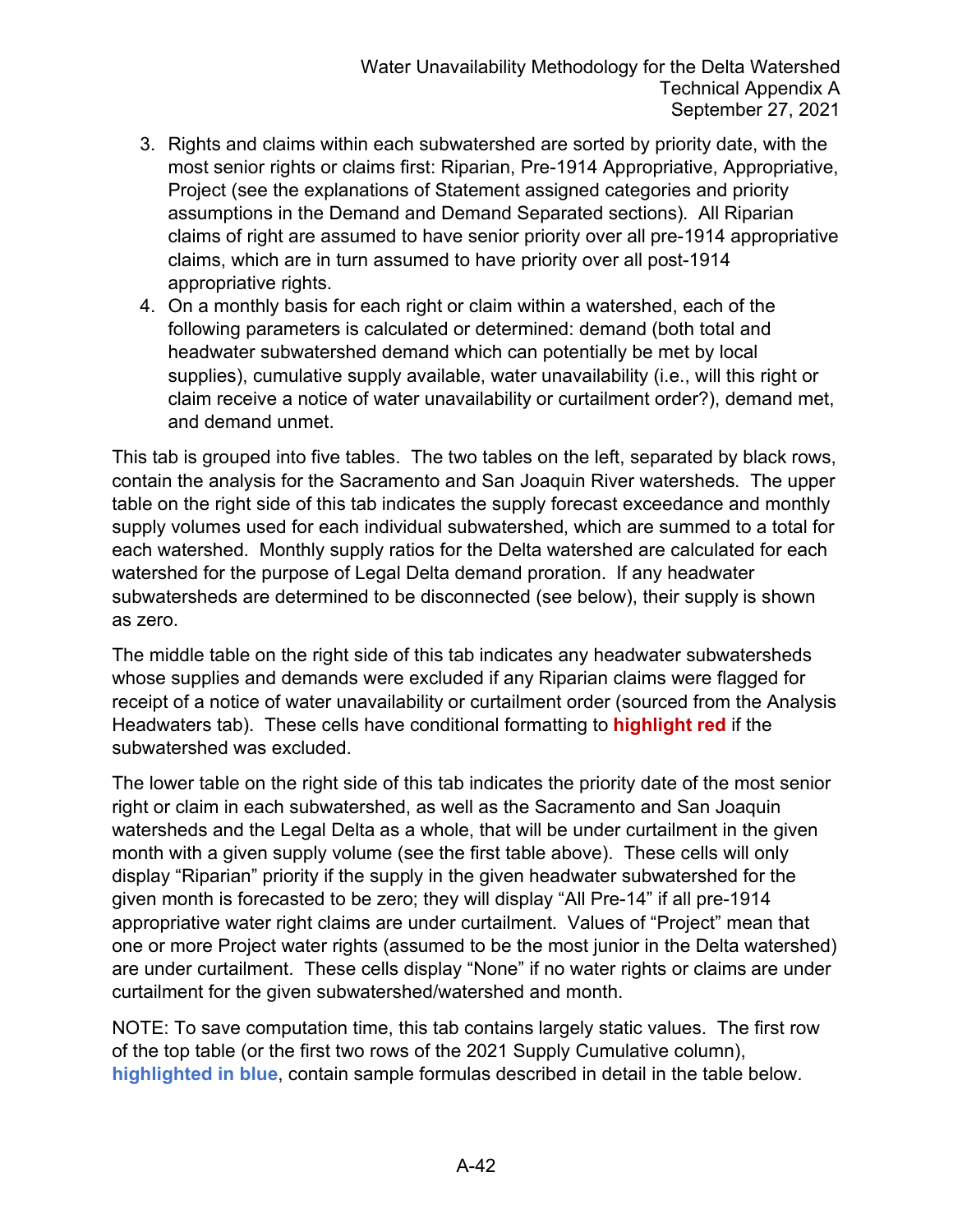| <b>Field Name(s)</b>       | <b>Definition &amp; Methodology</b>                                                                                                                                                                                                                                                                                                                                                                | <b>Data</b><br>Source(s)                      |
|----------------------------|----------------------------------------------------------------------------------------------------------------------------------------------------------------------------------------------------------------------------------------------------------------------------------------------------------------------------------------------------------------------------------------------------|-----------------------------------------------|
| Watershed                  | The watershed in which the demand<br>occurs, Sacramento River or San Joaquin<br>River. Sourced from the Demand<br>Separated tab. Legal Delta demands<br>(Legal Delta? = TRUE) are present in both<br>watersheds, with their demands prorated<br>between them.                                                                                                                                      | <b>USGS WBD</b>                               |
| Subwatershed               | Smallest area over which water<br>unavailability is determined, based on one<br>or more HUC8s. Sourced from the<br>Demand Separated tab.                                                                                                                                                                                                                                                           | Staff-<br>determined                          |
| <b>Application ID</b>      | Application ID of each water right or claim,<br>sourced from the Demand Separated tab.<br>Any duplicate Application IDs within a<br>single subwatershed are merged.                                                                                                                                                                                                                                | eWRIMS<br>database                            |
| <b>Water Right</b><br>Type | Water right or claim type, sourced from<br>the Demand tab: Appropriative or<br>Statement of Div[ersion] and Use<br>(Riparian, 'Riparian or Pre-1914,' Pre-<br>1914, Reserved, Other, or Unclassified).                                                                                                                                                                                             | eWRIMS<br>database w/<br>staff<br>adjustments |
| <b>Primary Owner</b>       | Name of the primary owner of the water<br>right or claim, sourced from the Demand<br>tab.                                                                                                                                                                                                                                                                                                          | eWRIMS<br>database                            |
| <b>Priority Date</b>       | The priority date of a water right or claim,<br>sourced from the Demand tab<br>(YYYY/MM/DD). Riparian, 'Riparian or<br>Pre-1914,' and Other Statements are<br>denoted as 'Riparian' priority and<br>assumed to be senior to all other<br>demands, while Project rights listed in<br>Board Decision 1641 are denoted as<br>'Project' priority and are assumed to be<br>junior to all other demands. | eWRIMS<br>database w/<br>staff<br>adjustments |
| Legal Delta?               | If demand for that row occurs within the<br>Legal Delta (TRUE/FALSE), sourced from<br>the Demand Separated tab. Each water<br>right or claim located in the Legal Delta is<br>present in both the Sacramento and San<br>Joaquin Watershed Analyses.                                                                                                                                                | eWRIMS<br>database w/<br>staff<br>adjustments |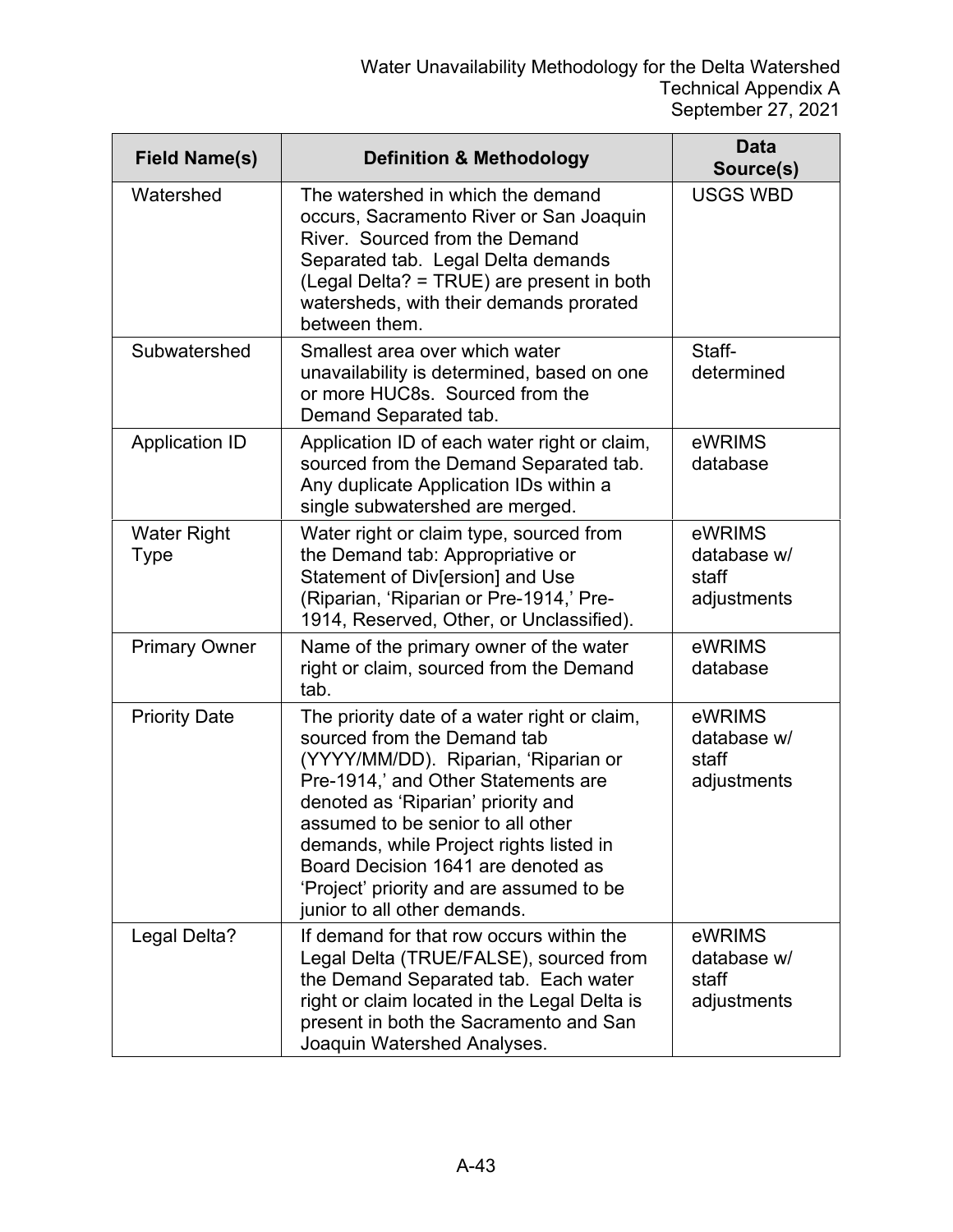| <b>Field Name(s)</b>                                               | <b>Definition &amp; Methodology</b>                                                                                                                                                                                                                                                                                                                                                                                                                                                                                                                                                     | <b>Data</b><br>Source(s)                      |
|--------------------------------------------------------------------|-----------------------------------------------------------------------------------------------------------------------------------------------------------------------------------------------------------------------------------------------------------------------------------------------------------------------------------------------------------------------------------------------------------------------------------------------------------------------------------------------------------------------------------------------------------------------------------------|-----------------------------------------------|
| Headwater<br>Subwatershed?                                         | If demand for that row occurs within a<br>headwater subwatershed (TRUE/FALSE),<br>sourced from the Subwatersheds tab.                                                                                                                                                                                                                                                                                                                                                                                                                                                                   | Staff-<br>determined                          |
| 2018 Demand,<br>Jan-Sep                                            | Monthly demands by each water right or<br>claim in the respective subwatershed,<br>summed from the Demand Separated tab.<br>If the right or claim is located in the Legal<br>Delta (Legal Delta? = TRUE), the demand<br>is multiplied by the respective watershed's<br>supply ratio for the respective month (from<br>the upper-right table in the spreadsheet) in<br>order to prorate these demands between<br>both watersheds.                                                                                                                                                        | eWRIMS<br>database w/<br>staff<br>adjustments |
| Curtailment in<br>Subwatershed?<br>Jan-Sep                         | If water is anticipated to be unavailable in<br>a headwater subwatershed<br>(TRUE/FALSE):<br>- If located in a headwater subwatershed,<br>equal to the Curtailment in<br>Subwatershed? value in the Analysis<br>Headwaters tab for the respective right or<br>claim and month.<br>- FALSE if located in a lower<br>subwatershed.<br>These cells have conditional formatting to<br>highlight red if water is unavailable for a<br>given right or claim and month.                                                                                                                        | Staff-<br>determined                          |
| Demand<br><b>Potentially Met</b><br>in<br>Subwatershed,<br>Jan-Sep | Monthly demands by each water right or<br>claim which can physically be met within<br>the respective subwatershed:<br>- If supply is less than the total demand of<br>Riparian Statements in the given<br>headwater subwatershed and month,<br>equal to zero (see lower table to right in<br>spreadsheet).<br>- If located in a headwater subwatershed<br>and nonzero, equal to the Demand<br>Potentially Met in Subwatershed value in<br>the Analysis Headwaters tab for the<br>respective right or claim and month.<br>- If located in a lower subwatershed, equal<br>to 2018 Demand. | Calculated                                    |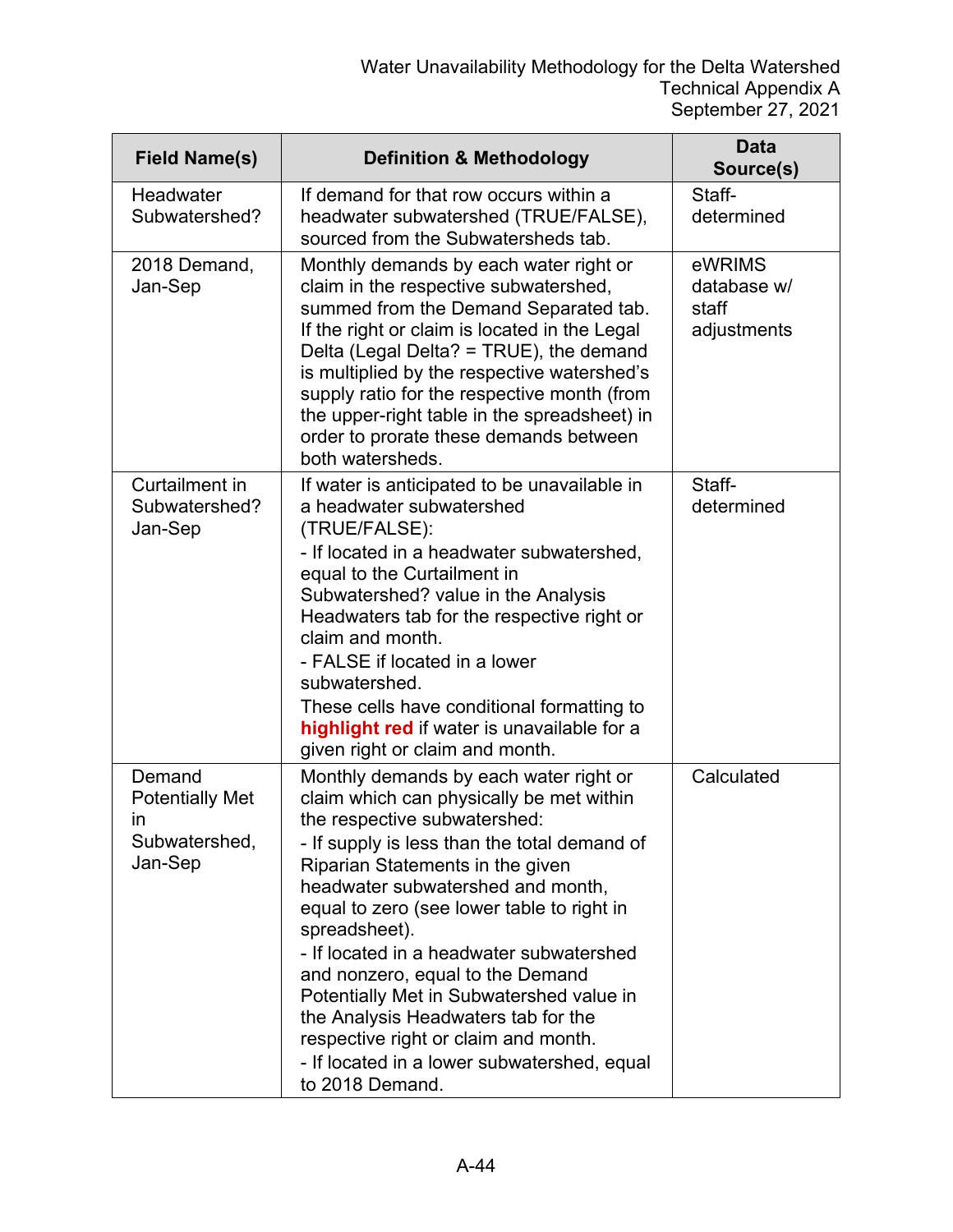| <b>Field Name(s)</b>                    | <b>Definition &amp; Methodology</b>                                                                                                                                                                                                                                                                                                                                                                                                                                                                                                                                                                                                | <b>Data</b><br>Source(s)                  |
|-----------------------------------------|------------------------------------------------------------------------------------------------------------------------------------------------------------------------------------------------------------------------------------------------------------------------------------------------------------------------------------------------------------------------------------------------------------------------------------------------------------------------------------------------------------------------------------------------------------------------------------------------------------------------------------|-------------------------------------------|
| 2021 Supply<br>Cumulative,<br>Jan-Sep   | Available water supply to meet each water<br>right or claim's Demand Potentially Met,<br>calculated as follows:<br>- For the first water right or claim in each<br>watershed, equal to the total watershed<br>monthly supply from the upper-right table<br>in the spreadsheet.<br>- For the next water right or claim, the<br>Supply Cumulative available to the<br>previous right or claim minus the previous<br>right or claim's Demand Met in Watershed<br>(see below).<br>- Continued for each next junior water<br>right or claim, until all Demands are<br>accounted for or there is no remaining<br>water supply available. | CDEC, B-120,<br>CNRFC, staff<br>estimates |
| Curtailment in<br>Watershed?<br>Jan-Sep | If water is anticipated to be unavailable to<br>the respective water right or claim in the<br>respective month. Determined if Demand<br><b>Potentially Met exceeds Supply</b><br>Cumulative (TRUE/FALSE). These cells<br>have conditional formatting to highlight<br>red if water is unavailable for a given right<br>or claim and month.                                                                                                                                                                                                                                                                                          | Staff-<br>determined                      |
| Demand Met in<br>Watershed,<br>Jan-Sep  | Amount of each right or claim's Demand<br>Potentially Met which can be met by<br>available supply within a given month,<br>calculated as follows:<br>- If Supply Cumulative > Demand<br>Potentially Met, equal to Demand<br><b>Potentially Met.</b><br>- If 0 < Supply Cumulative < Demand<br>Potentially Met, equal to Supply<br>Cumulative (i.e., Curtailment in<br>Watershed, but a portion of Demand can<br>be met).<br>- If Supply Cumulative $= 0$ , equal to zero<br>(i.e., Curtailment in Watershed).                                                                                                                      | Calculated                                |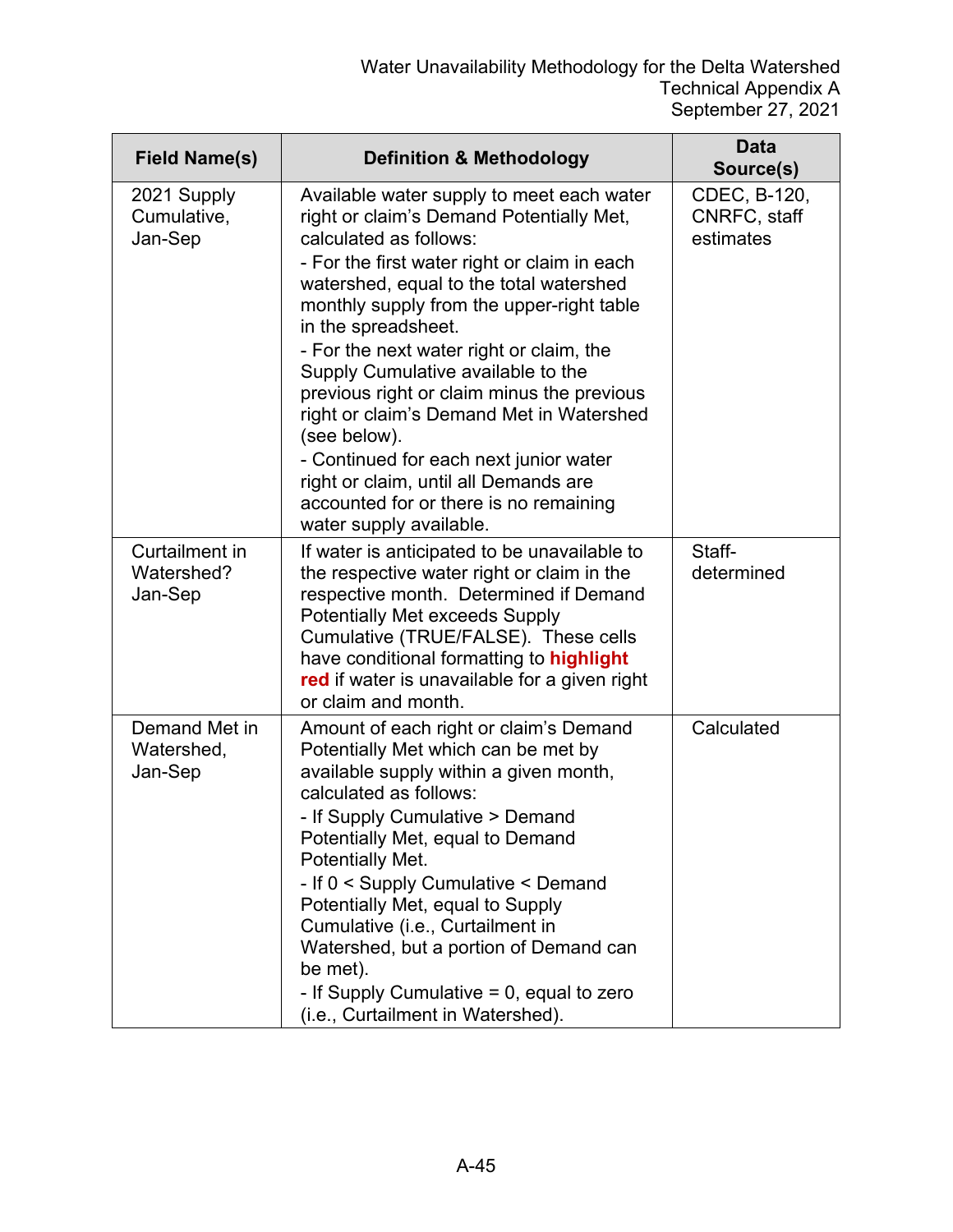| <b>Field Name(s)</b>                        | <b>Definition &amp; Methodology</b>                                                                                                                                                                                                                                                                                                                                                                                      | <b>Data</b><br>Source(s) |
|---------------------------------------------|--------------------------------------------------------------------------------------------------------------------------------------------------------------------------------------------------------------------------------------------------------------------------------------------------------------------------------------------------------------------------------------------------------------------------|--------------------------|
| Demand<br>Unmet in<br>Watershed,<br>Jan-Sep | Amount of each right or claim's Demand<br>which can be physically met in the<br>watershed that will be unmet by available<br>water supply within a given month,<br>calculated as follows:<br>- If Demand Met = Demand Potentially<br>Met, equal to zero.<br>- If Demand Met < Demand Potentially<br>Met, equal to Demand Potentially Met -<br>Demand Met.<br>- If Demand Met = $0$ , equal to Demand<br>Potentially Met. | Calculated               |
| Curtailment<br>Order? Jan-<br>Sep           | If the water right or claim is anticipated to<br>receive a notice of water unavailability or<br>curtailment order in the given month,<br>either from the Headwaters Analysis<br>(Curtailment in Subwatershed?) or<br>Watershed Analysis (Curtailment in<br>Watershed?). These cells have<br>conditional formatting to highlight red if<br>water is unavailable for a given right or<br>claim and month.                  | Staff-<br>determined     |
| Demand<br>Deficit, Jan-<br>Sep              | Amount of each right or claim's total<br>Demand which will be unmet, either by<br>unavailable headwater subwatershed<br>supply or by overall watershed supply,<br>within a given month. Calculated as<br>follows:<br>- If Subwatershed is disconnected, equal<br>to Demand Unmet in Subwatershed from<br>the Headwater Analysis tab.<br>- If Subwatershed is not disconnected,<br>equal to Demand Unmet in Watershed.    | Calculated               |

### **Analysis Legal Delta**

This tab contains information on water rights and claims located in the Legal Delta. Because these rights and claims are assumed to have access to supplies from both the Sacramento and San Joaquin Rivers to meet their demands (see 2018 Demand column in Analysis Watersheds tab), this tab quantifies total demands and demands met from each watershed to identify which rights or claims may receive notices of water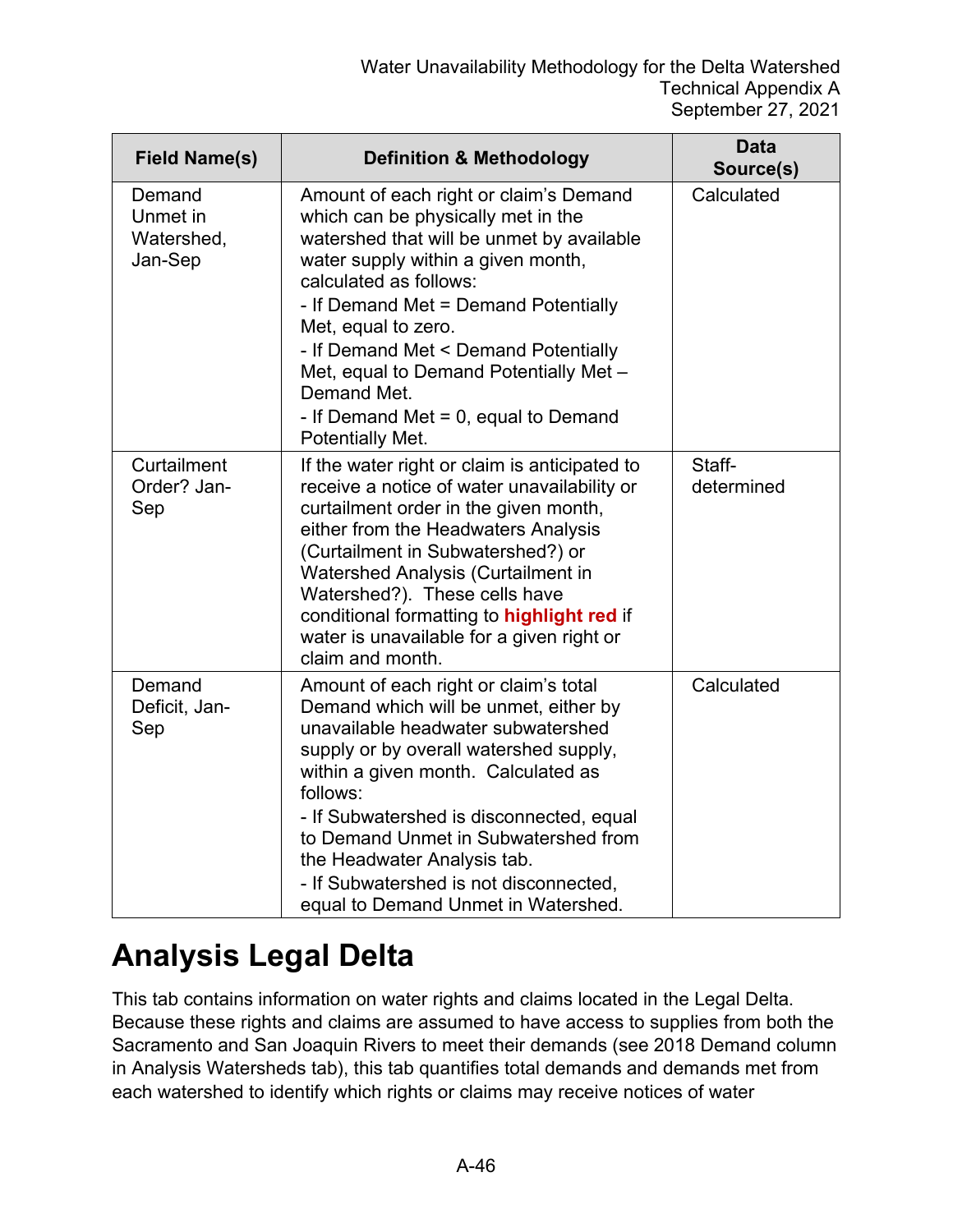unavailability or curtailment orders. Per State Water Board Order WR 89-8, this analysis assumes that demands by Statements of Diversion and Use claiming only Riparian water rights can only be met by supply from the watershed in which they are located; therefore, they are excluded from all demand proration between watersheds and are not listed in this tab.

Water rights or claims in the Legal Delta will only receive a notice of water unavailability or curtailment order if water is anticipated to be unavailable from both watersheds. This tab does not contain any new analysis, it only compiles values from the Analysis Watersheds tab for rights or claims located in the Legal Delta (Legal Delta? = TRUE in the Demand Separated tab). Duplicate rights were merged in this tab, so each row represents a single water right's total demand. Water rights that have PODs both outside and within the Legal Delta are not included in this tab because they will only receive a notice of water unavailability or curtailment order if water is determined to be unavailable from all potential sources; these rights can be found in the Analysis Curtailments tab (see next section).

NOTE: To save computation time, this tab contains largely static values. The first row of the table, **highlighted in blue**, contain sample formulas described in detail in the table below.

| <b>Field Name(s)</b>                      | <b>Definition &amp; Methodology</b>                                                                                                                                                                                                                                                                                                                                                  | Data<br>Source(s)                             |
|-------------------------------------------|--------------------------------------------------------------------------------------------------------------------------------------------------------------------------------------------------------------------------------------------------------------------------------------------------------------------------------------------------------------------------------------|-----------------------------------------------|
| Application ID                            | Application ID of each water right or claim,<br>sourced from the Demand Separated tab.                                                                                                                                                                                                                                                                                               | eWRIMS<br>database                            |
| <b>Primary Owner</b>                      | Name of the primary owner of the water<br>right or claim, sourced from the Demand<br>tab.                                                                                                                                                                                                                                                                                            | eWRIMS<br>database                            |
| <b>Priority Date</b>                      | The priority date of a water right or claim,<br>sourced from the Demand tab<br>(YYYY/MM/DD). 'Riparian or Pre-1914'<br>and Other Statements are denoted as<br>'Riparian' priority and assumed to be<br>senior to all other demands, while Project<br>rights listed in Board Decision 1641 are<br>denoted as 'Project' priority and are<br>assumed to be junior to all other demands. | eWRIMS<br>database w/<br>staff<br>adjustments |
| 2018<br>Sacramento<br>Demand, Jan-<br>Sep | Monthly demands by each water right or<br>claim from the Sacramento River<br>watershed, sourced from the 2018<br>Demand column of the Analysis<br>Watersheds tab.                                                                                                                                                                                                                    | eWRIMS<br>database w/<br>staff<br>adjustments |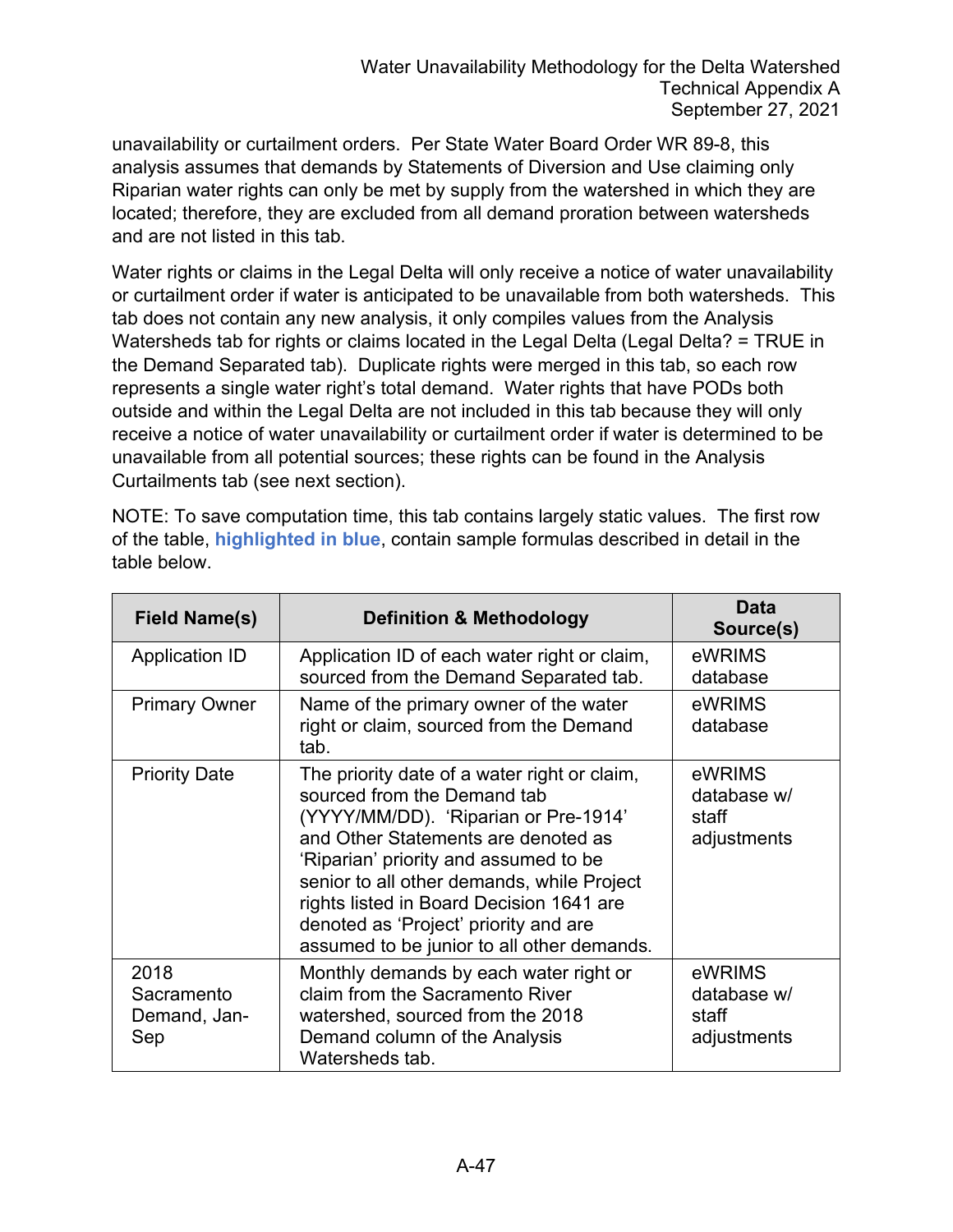| <b>Field Name(s)</b>                       | <b>Definition &amp; Methodology</b>                                                                                                                                                                                                                                                                                                                                                | <b>Data</b><br>Source(s)                      |
|--------------------------------------------|------------------------------------------------------------------------------------------------------------------------------------------------------------------------------------------------------------------------------------------------------------------------------------------------------------------------------------------------------------------------------------|-----------------------------------------------|
| 2018 San<br>Joaquin<br>Demand, Jan-<br>Sep | Monthly demands by each water right or<br>claim from the San Joaquin River<br>watershed, sourced from the 2018<br>Demand column of the Analysis<br>Watersheds tab.                                                                                                                                                                                                                 | eWRIMS<br>database w/<br>staff<br>adjustments |
| Curtailment in<br>Sacramento?<br>Jan-Sep   | If the water right or claim is anticipated to<br>face water unavailability from the<br>Sacramento River watershed in a given<br>month, sourced from the Curtailment in<br>Watershed? column of the Analysis<br>Watersheds tab. These cells have<br>conditional formatting to highlight red if<br>water is unavailable for a given right or<br>claim and month.                     | Staff-<br>determined                          |
| Curtailment in<br>San Joaquin?<br>Jan-Sep  | If the water right or claim is anticipated to<br>face water unavailability from the San<br>Joaquin River watershed in a given month,<br>sourced from the Curtailment in<br>Watershed? column of the Analysis<br>Watersheds tab. These cells have<br>conditional formatting to highlight red if<br>water is unavailable for a given right or<br>claim and month.                    | Staff-<br>determined                          |
| Sacramento<br>Demand Met,<br>Jan-Sep       | Amount of each right or claim's Demand in<br>the Sacramento River watershed which<br>can be met by available supplies, sourced<br>from the Analysis Watersheds tab.                                                                                                                                                                                                                | Staff-<br>determined                          |
| San Joaquin<br>Demand Met,<br>Jan-Sep      | Amount of each right or claim's Demand in<br>the San Joaquin River watershed which<br>can be met by available supplies, sourced<br>from the Analysis Watersheds tab.                                                                                                                                                                                                               | Staff-<br>determined                          |
| Curtailment<br>Order? Jan-<br>Sep          | If the water right or claim is anticipated to<br>face water unavailability from both the<br>Sacramento and San Joaquin River<br>watersheds in a given month, meaning it<br>would receive a notice of water<br>unavailability or curtailment order. These<br>cells have conditional formatting to<br>highlight red if water is unavailable for a<br>given right or claim and month. | Staff-<br>determined                          |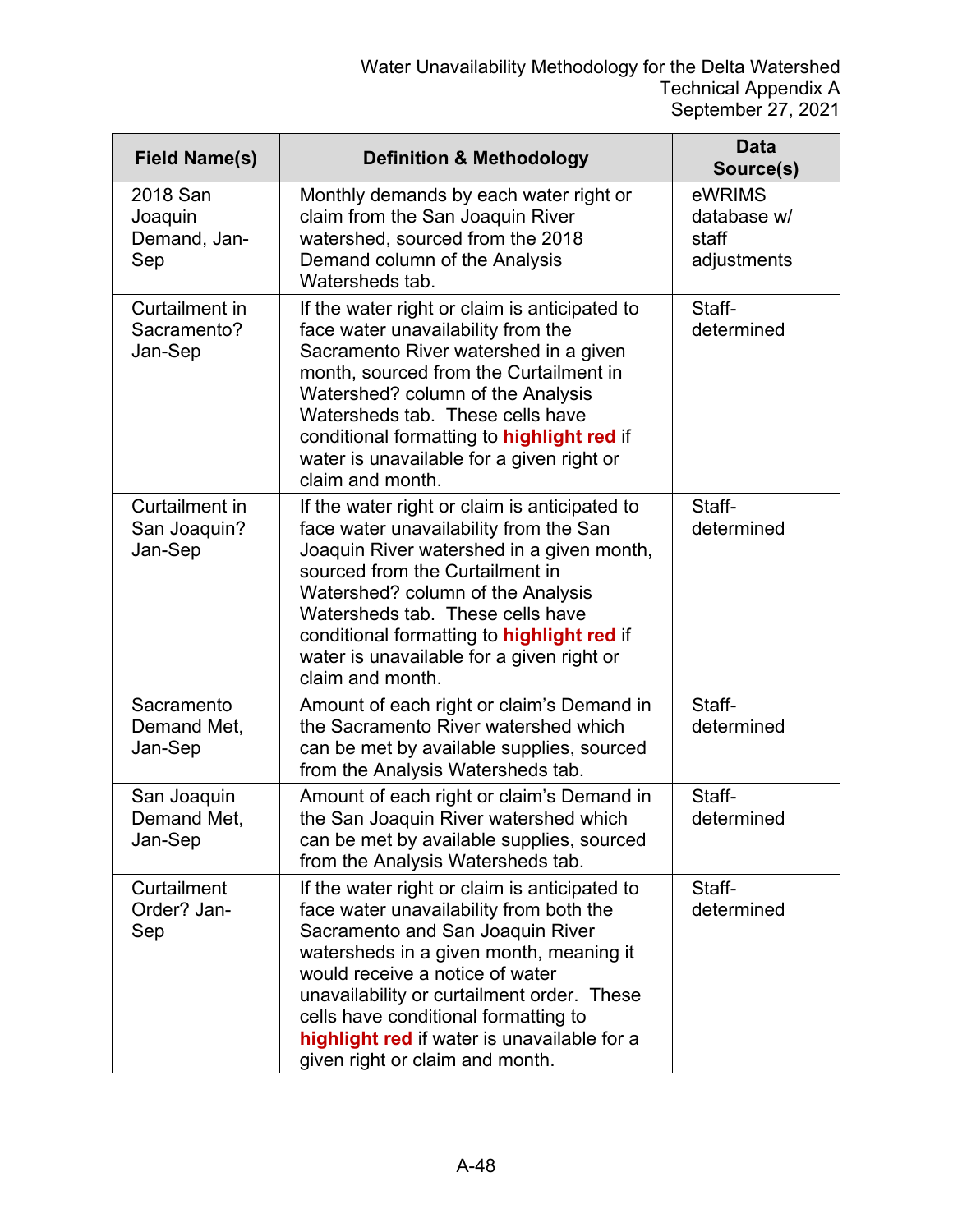### **Analysis Curtailments**

This tab contains information on the monthly curtailment status of all water rights and claims in the Delta watershed. It does not contain any new analysis, it only compiles values from the Analysis Headwaters, Analysis Watersheds, and Analysis Legal Delta tabs to determine which rights or claims face water unavailability each month. Information presented for each right or claim includes ownership, location, total monthly demands, and monthly curtailment status based on either headwater subwatershed or watershed-wide water unavailability. Any rights with PODs in multiple subwatersheds are merged into single rows in this tab, including rights and claims in the Legal Delta that are assumed to have access to supplies from both the Sacramento and San Joaquin River watersheds. These rights and claims will only receive a notice of water unavailability or curtailment order if water is unavailable from all potential water sources (i.e, all subwatersheds where PODs are located or both the Sacramento and San Joaquin River watersheds).

NOTE: To save computation time, this tab contains largely static values. The first row of the table, **highlighted in blue**, contain sample formulas described in detail in the table below.

| <b>Field Name(s)</b>  | <b>Definition &amp; Methodology</b>                                                                                                                                                                                                                              | Data<br>Source(s)                             |
|-----------------------|------------------------------------------------------------------------------------------------------------------------------------------------------------------------------------------------------------------------------------------------------------------|-----------------------------------------------|
| <b>Application ID</b> | Application ID of each water right or claim,<br>sourced from the Demand Separated tab.                                                                                                                                                                           | eWRIMS<br>database                            |
| <b>Primary Owner</b>  | Name of the primary owner of the water<br>right or claim, sourced from the Demand<br>tab.                                                                                                                                                                        | eWRIMS<br>database                            |
| Water Right<br>Type   | Water right or claim type, sourced from<br>the Demand tab: Appropriative or<br>Statement of Div[ersion] and Use<br>(Riparian, 'Riparian or Pre-1914,' Pre-<br>1914, Reserved, Other, or Unclassified).                                                           | eWRIMS<br>database w/<br>staff<br>adjustments |
| <b>Priority Date</b>  | The priority date of a water right or claim,<br>sourced from the Demand tab<br>(YYYY/MM/DD). Riparian and Other<br>Statements are denoted as 'Riparian'<br>priority, while Project rights listed in Board<br>Decision 1641 are denoted as 'Project'<br>priority. | eWRIMS<br>database w/<br>staff<br>adjustments |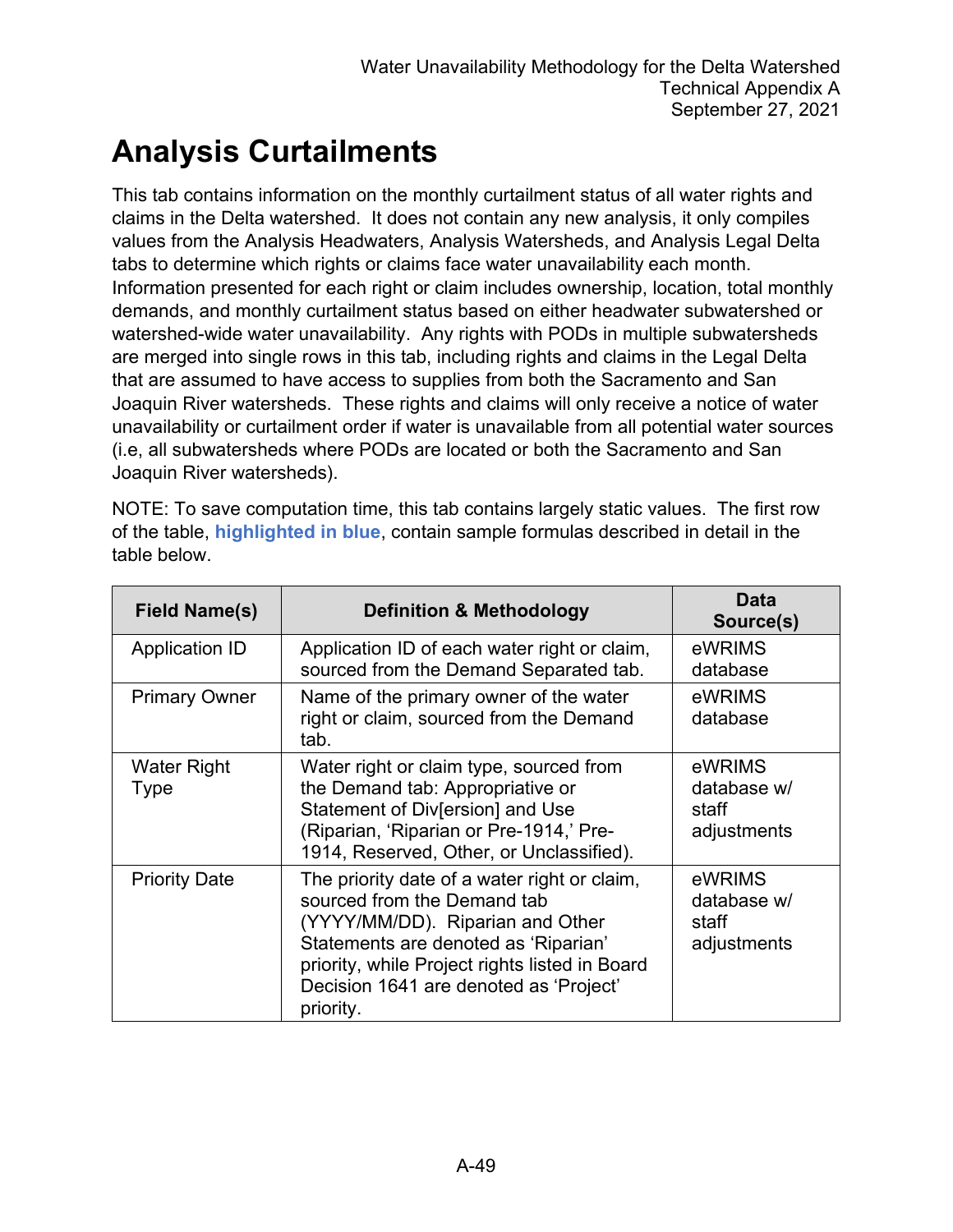| <b>Field Name(s)</b>                       | <b>Definition &amp; Methodology</b>                                                                                                                                                                                                                                                                                                                                                                                                                                                                                                           | <b>Data</b><br>Source(s)                      |
|--------------------------------------------|-----------------------------------------------------------------------------------------------------------------------------------------------------------------------------------------------------------------------------------------------------------------------------------------------------------------------------------------------------------------------------------------------------------------------------------------------------------------------------------------------------------------------------------------------|-----------------------------------------------|
| Watershed                                  | The watershed in which the demand<br>occurs, Sacramento River or San Joaquin<br>River. Sourced from the Demand<br>Separated tab; water rights with multiple<br>PODs that fall in both watersheds are<br>denoted as 'Both.'                                                                                                                                                                                                                                                                                                                    | <b>USGS WBD</b>                               |
| Subwatershed                               | Smallest area over which water<br>unavailability is determined, based on one<br>or more HUC8s. Sourced from the<br>Demand Separated tab; water rights with<br>PODs in multiple subwatersheds are<br>denoted as 'Multiple.'                                                                                                                                                                                                                                                                                                                    | Staff-<br>determined                          |
| Legal Delta?                               | If demand for that row occurs within the<br>Legal Delta (TRUE/FALSE), sourced from<br>the Demand Separated tab; water rights<br>with multiple PODs both within and<br>outside the Legal Delta are denoted as<br>'Both.'                                                                                                                                                                                                                                                                                                                       | eWRIMS<br>database w/<br>staff<br>adjustments |
| 2018 Demand,<br>Jan-Sep                    | Total monthly demands by each water<br>right or claim, indexed from the Demand<br>tab.                                                                                                                                                                                                                                                                                                                                                                                                                                                        | eWRIMS<br>database w/<br>staff<br>adjustments |
| Curtailment in<br>Subwatershed?<br>Jan-Sep | If the water right or claim is anticipated to<br>face water unavailability due to limited<br>local supplies in a headwater<br>subwatershed. Sourced from the<br>Curtailment in Subwatershed? column of<br>the Analysis Watersheds tab. Rights or<br>claims in the Legal Delta or rights with<br>PODs in multiple subwatersheds will only<br>equal TRUE if water is unavailable from all<br>potential sources. These cells have<br>conditional formatting to highlight red if<br>water is unavailable for a given right or<br>claim and month. | Staff-<br>determined                          |